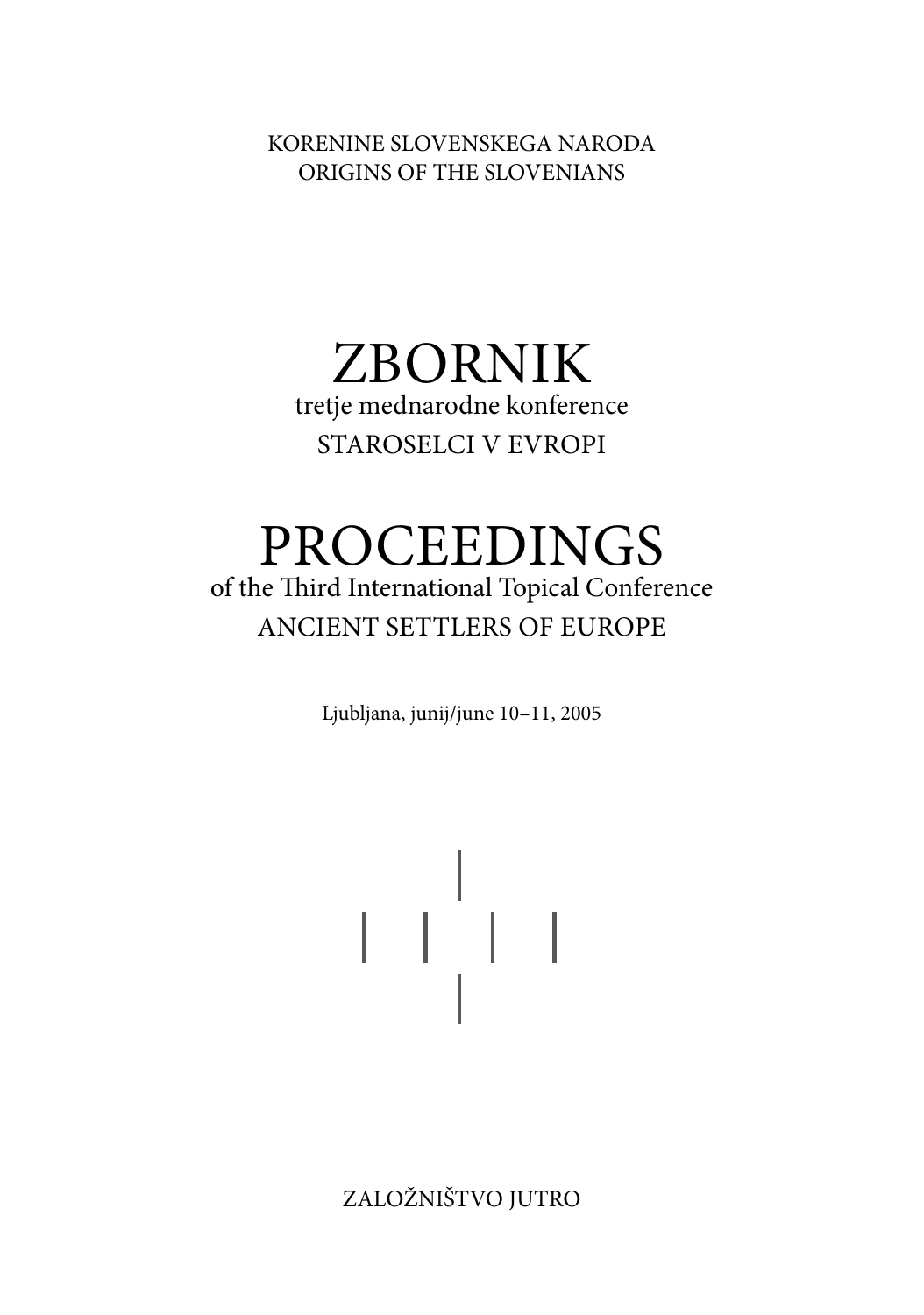## Kazalo *Contents*

| Duša Krnel-Umek<br>MEJA MED HISTRI IN VENETI V OPISU IZ LETA 1775 7<br>The Boundary Between Histri and Veneti as Described in 1775 AD                                                                                                                                                                      |
|------------------------------------------------------------------------------------------------------------------------------------------------------------------------------------------------------------------------------------------------------------------------------------------------------------|
| Joseph Skulj<br>ETRUSCANS, VENETI AND SLOVENIANS -<br>Etruščani, Veneti in Slovenci: genetski vidik                                                                                                                                                                                                        |
| Vinko Vodopivec<br>The Invention of the Wheel as the Impetus to Progress                                                                                                                                                                                                                                   |
| Ivan Tomažič<br>IMENA PRIČAJO - The Names Testify51                                                                                                                                                                                                                                                        |
| Vojislav P. Nikčević<br>JAT (*b) U SLOVENSKOM I OSTALIJEM SLOVJENSKIM JEZICIMA<br>KAO RAZLIKOVNI ELEMENAT U SVJETLOSTI ISTORIZMA,<br>. 56<br>MONOGENEZE I POLIGENEZE<br>Yat (B) in Slovenian and Other Slavic Languages as the Distinguishing<br>Element in View of Historicism, Monogenism and Polygenism |
| Marco Silvestri, Giancarlo Tomezzoli<br>LINGUISTIC COMPUTATIONAL ANALYSIS TO MEASURE<br>THE DISTANCES BETWEEN ANCIENT VENETIC, LATIN,<br>Jezikoslovna računalniška analiza meri medsebojne oddaljenosti<br>med nekdanjim venetskim, latinskim in slovenskim jezikom                                        |
| Vinko Vodopivec<br>PRIMERJAVA SODOBNIH EVROPSKIH,<br>INDOEVROPSKIH IN NEKATERIH STARIH JEZIKOV 86<br>Comparison of Modern European, Indo-European, and Some Ancient Languages                                                                                                                              |
| Anthony Ambrozic<br>"Vojščakova" stela z Lemnosa                                                                                                                                                                                                                                                           |
| Vinko Vodopivec<br>ŠTUDIJA PREČRKOVANJ IN BRANJ<br>A Study of Transcriptions and Readings of the Oldest Venetic Inscription                                                                                                                                                                                |
| Valery A. Choodeenov<br>FIVE INSCRIPTIONS ON BRONZE TOOLS. ARE THEY VENETIC?. 131<br>Pet napisov na bronastih predmetih. Ali so venetski?                                                                                                                                                                  |

CIP - Kataložni zapis o publikaciji Narodna in univerzitetna knjižnica, Ljubljana

#### 903(4-014)(063)(082)

MEDNARODNE konference Staroselci v Evropi (3 ; 2005 ; Ljubljana)

Zbornik tretje mednarodne konference Staroselci v Evropi = Proceedings of the Third International Topical Conference Ancient Settlers of Europe / [uredil Anton Perdih]. - Ljubljana : Jutro, 2005. - (Ciklus konferenc Korenine slovenskega naroda = Conference series Origins of the Slovenians)

> ISBN 961-6433-51-2 1. Staroselci v Evropi 2. Ancient Settlers of Europe 3. Perdih, Anton 222230784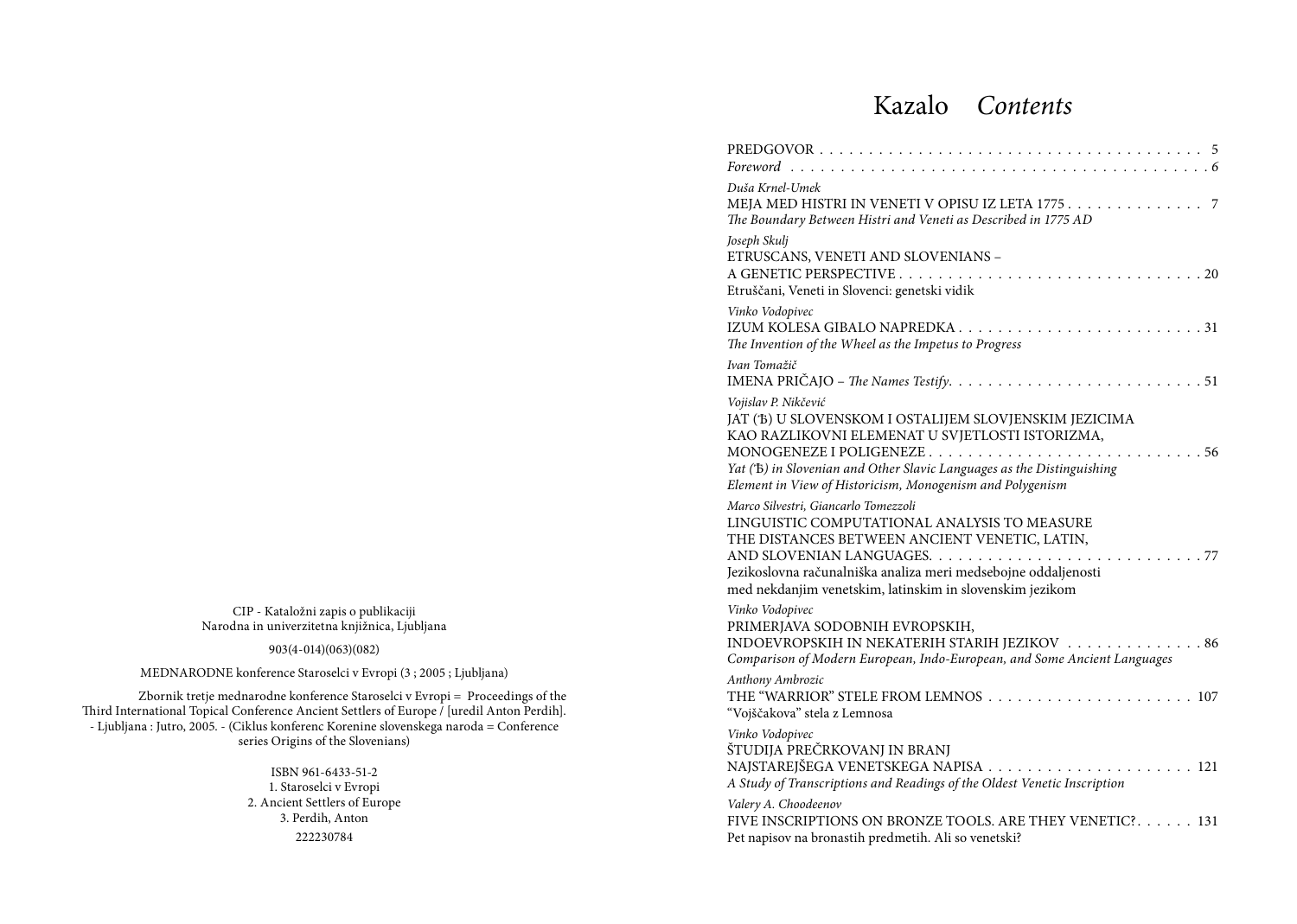| Odyssey Belchevsky<br>A NEW LOOK AT CLASSICAL MYTHOLOGY WITH<br>THE HELP OF SLAVIC AND MACEDONIAN VOCABULARIES 135<br>Nov pogled na klasično mitologijo ob uporabi slovanskega in makedonskega besedišča                                                                |
|-------------------------------------------------------------------------------------------------------------------------------------------------------------------------------------------------------------------------------------------------------------------------|
| Odyssey Belchevsky<br>A STUDY OF THE ORIGINS, CONNECTIONS AND MEANINGS<br>OF THE INDO-EUROPEAN WORDS REEKA, REE, REA (RIVER)<br>IN LANGUAGE AND MYTHOLOGY  145<br>Izvori, povezave in pomeni indoevropskih besed reeka, ree, rea, reka v jeziku in<br>mitologiji        |
| Marco Silvestri, Giancarlo Tomezzoli<br>3D FACIAL RECONSTRUCTION FROM A SKULL OF<br>A MALE SUBJECT OF THE NEOLITIC SQUARE MOUTH<br>3D rekonstrukcija obraza lobanje moškega pripadnika neolitske kulture<br>"posod s kvadratnim ustjem" iz Quinzana                     |
| Lucijan Vuga<br>KAREL OŠTIR V LUČI TEORIJE KONTINUITETE 165<br>Slovenian Linguist Karel Oštir in Light of the Theory of Continuity                                                                                                                                      |
| Jože J. Rant<br>ONOMASTIKA RIMSKEGA NORIKA IN SLEDOVI NORIŠKIH IMEN<br>V DANAŠNJEM SLOVENSKEM PROSTORU IN SOSEDSTVU 167<br>Onomastics of the Roman Noricum and Traces of Norican Names<br>in the Contemporary Slovenia and Neighbouring Countries                       |
| France F. Megušar<br>KELTSKE SLEDI NA SLOVENSKEM – KRAJEVNA IMENA 169<br>Traces of Ancient Celts in Slovenia: Place - Names                                                                                                                                             |
| Andrej Rant<br>SORODNOSTI MED STAROBRITANSKIMI IN<br>SLOVENSKIMI PALEO-ETNIČNIMI ZNAČILNOSTMI   .  .  171<br>On the Affiliation Between the Old British and Slovenian Paleo-Ethnic Characteristics                                                                      |
| Jože J. Rant<br>ISTOIZVORNE SWADESHEVE BESEDE INDO-EVROPSKIH JEZIKOV<br>V BAZI I. DYEN IN PRIMER UPORABE V FILOGENETIČNI LINGVISTIKI 173<br>Cognate Swadesh Words of Indo-European Languages in the Data Base of<br>I. Dyen, and an Example of Linguistic Philogenetics |
| Vinko Vodopivec<br>PRIMERJAVA BRANJ RETIJSKEGA NAPISA<br>Comparison of Readings of a Rhaetian Inscription on the Sword of Verona - Corrections                                                                                                                          |
|                                                                                                                                                                                                                                                                         |
|                                                                                                                                                                                                                                                                         |
|                                                                                                                                                                                                                                                                         |

## PREDGOVOR

Po konferencah septembra 2001 in 2002 ter maja in oktobra 2003, smo imeli v okviru projekta *Korenine slovenskega naroda* konferenco tudi junija 2005 in sicer pod naslovom "Staroselci v Evropi".

Namen konference je bil, zbrati čim več podatkov o naši preteklosti do "preseljevanja narodov", to je čim več dejstev in argumentov, ki govorijo bodisi za to, da so se naši predniki takrat priselili, bodisi za to, da so živeli na sedanjih in okoliških ozemljih že od prej. Pričakujemo namreč, da bi se po njihovi primerjavi prej ali slej ugotovilo, kako je najverjetneje bilo.

Predvideli smo naslednje glavne teme in nekaj podtem:

#### **Arheološke sledi**

Predindoevropski razvoj v Evropi Indoevropski razvoj do kulture žarnih grobišč Kultura žarnih grobišč, njen nastanek, razvoj in njene razsežnosti Nadaljnji razvoj do leta 700 po Kr.

#### **Jezikovne sledi**

Napisi v jezikih staroselcev Jezikovni zaklad staroselcev Slovansko zveneči in pojmovno ustrezni toponimi Druge jezikovne sledi

#### **Zgodovinske, kulturne, etnološke in genetske sledi**

Pisni viri Pripovedno ustno izročilo - ljudske pesmi, bajke, legende Verovanja, narodni običaji in drugo Genetske sledi

#### **Druge sledi**

Del svojih zastavljenih ciljev je posvetovanje doseglo in v tem nalogo uspešno opravilo. Dosežki so predstavljeni v prispevkih, zbranih v tem Zborniku. Jezik prispevkov je po izbiri avtorjev. Povzetki so v angleškem in slovenskem jeziku.

5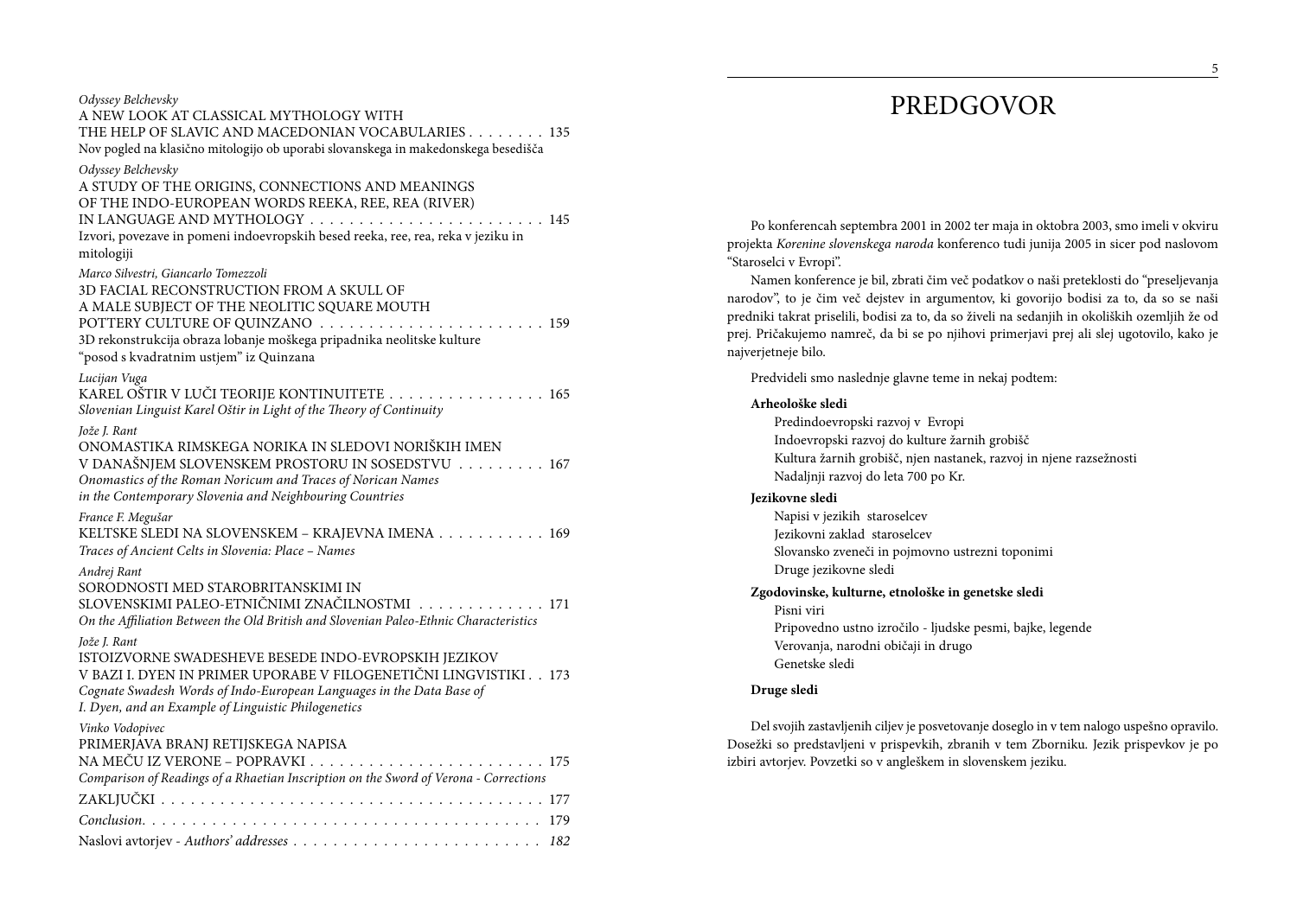## FOREWORD

Following the conferences of September 2001 and 2002, June and October 2003 - as a part of the long-term project *The Origins of Slovenians* - there was also a conference in June 2005 titled "*Ancient Settlers of Europe*".

The aim of the latest conference was to collect as many facts, pieces of evidence, and arguments as possible about our distant past up to the period of the great migrations of peoples, which could speak either in favour of the assumption that the ancestors of Slovenians immigrated as a part of those migrations, or that they lived in their present territories long before.

In this way the resulting confrontation of evidence, arguments and comparison of facts should reveal the most probable objective truth about our distant past.

We have foreseen the following main topics and sub-topics:

#### **Archaeological traces:**

Pre-Indo-European developments in Europe Indo-European development up to the Urnfield culture Urnfield culture, its beginnings, evolution and extension Subsequent evolution up to the year 700 AD

#### **Linguistic traces**

Inscriptions in the languages of ancient peoples Linguistic thesaurus of ancient peoples Slavic-like toponyms compared in sound and meaning to Slovenian Other linguistic traces

#### **Historical, cultural, ethnological and genetic traces**

Documents and other written sources Narrative oral transmission, folk songs, myths, legends National traditions, customs and others Genetic traces

#### **Other traces**

Pursuing this goal, the conference partially succeeded and its outcome is offered in the present Proceedings. The authors chose the language of their contributions themselves. The abstracts are in English as well as in Slovenian.

### Duša Krnel-Umek

## MEJA MED HISTRI IN VENETI V OPISU IZ LETA 1775

#### Abstract

#### **The Boundary between Histri and Veneti as Described in 1775 AD**

The paper deals with the questions of settlement of the original settlers, newcomers, origins of nation, identifying with nation, and the re-appearance of the same questions in ethnological and historical debates on Istra in the second half of the 18th century. Writers were interested in the characteristics of different nations and the cultural differences among them. The question of border was always a special issue and was emphasized by most writers.

Distinguished Koper citizens, Count Francesco Almergotti and Marquis Girolamo Gravisi have in their dispute in the second half of the 18th century discussed the territorial range of states and peoples living in the area of northern Adriatic in ancient times. In his work *Della estensione dell'antico Illirico ovvero della Dalmazia e della primitiva situazione de Popoli Istri e Veneti* (1775) on size and range of ancient Illyria or Dalmatia and on primary range of peoples such as Histri and Veneti, Almergotti utilizes detailed references from ancient authors. Contrary to him, Gravisi has determined in his work *Dell' Illirico Forogiuliese* (1783) that Friuli never was a part of Illyria territorially.

Almergotti´s discussion paper is a historical and ethnological description of the original settlers - Veneti and Histri - who lived in the area of northern Adriatic. Their descendants still live there, and the remains of the original culture are still preserved in their material, social and spiritual culture. Almergotti used ancient sources and religious books and papers in his descriptions. He clearly distinguished the names for countries and administrative units from specific names for nations. In order to preserve the historical memory, the knowledge and understanding of the relationships between the ancestors and their history is of prime importance. This means the knowledge of names for nations and national entities and their territorial boundaries, i.e., their ethnicity and ethnogenesis.

Gravisi's discussion paper dwells on disputed Almergotti's statement, where Gravisi has stated facts about the Roman rule and later Italian impacts. It deals with matters of state organisation and administration and territorial demarcation of the northern Adriatic. During the Roman rule the Latin was the principal language and at the same time the administrative language. Later, the Italian language replaced Latin. Gravisi was the official historian and wrote only the history of foreign conquerors and rulers of the territory.

#### Uvod

Vprašanje poselitve, staroselcev in prišlekov, izvora naroda in narodne pripadnosti se je v etnoloških in zgodovinskih delih o Istri začelo ponovno pojavljati v drugi polovici 18. stoletja. Pisce so zanimale značilnosti narodov in razlike med njimi. Posebna pozornost pa je bila namenjena vprašanju mej.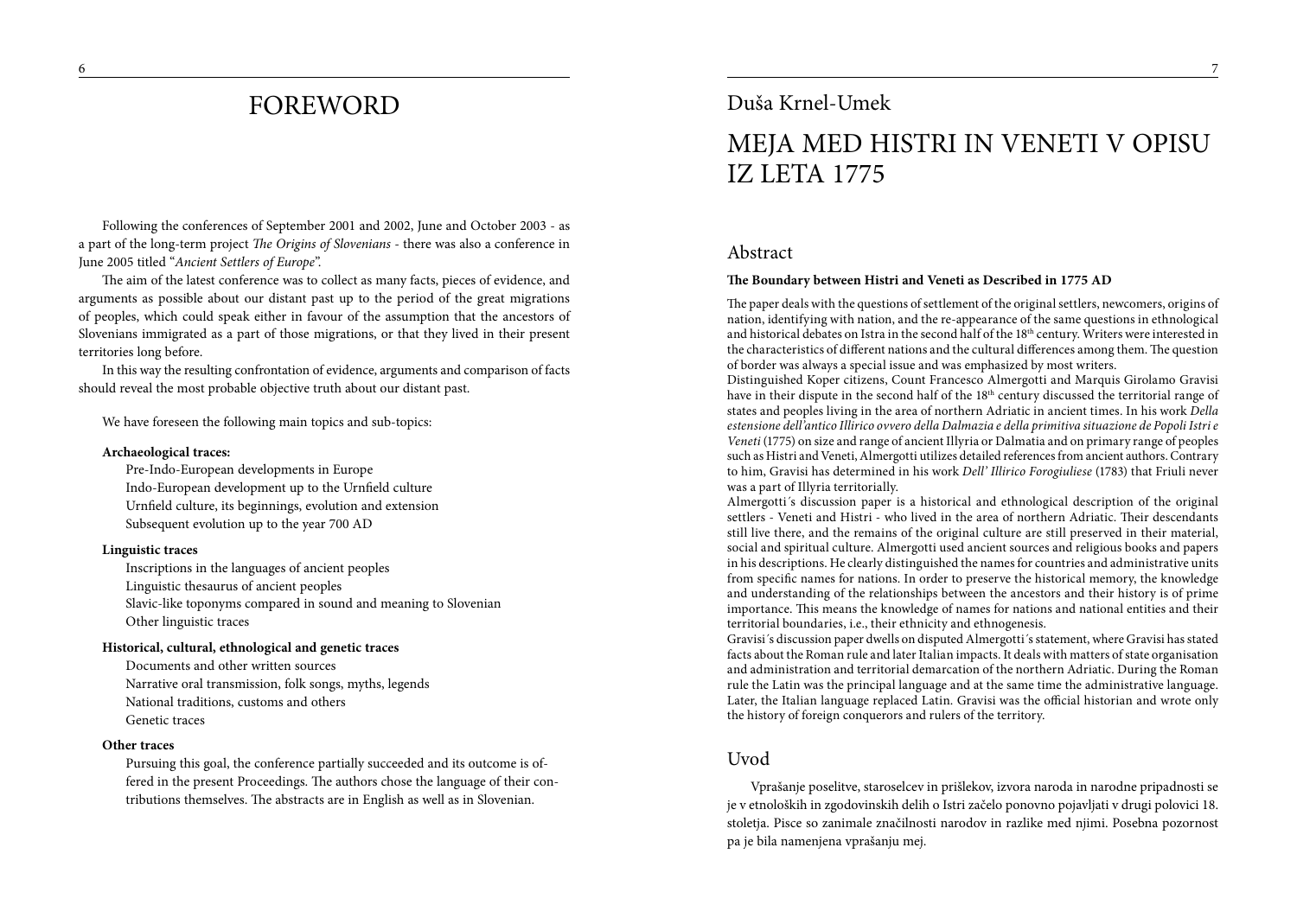Ugledna koprska meščana grof Francesco Almerigotti in markiz Girolamo Gravisi sta v polemiki v drugi polovici 18. stoletja razpravljala o razširjenosti držav in ljudstev, ki so živela na severnem Jadranu v starem veku. Almerigotti je pisal v delu *Della estensione dell'antico Illirico ovvero della Dalmazia e della primitiva situazione de Popoli Istri e Veneti* [1] (O razširjenosti antičnega Ilirika oziroma Dalmacije in prvotni razširjenosti ljudstev Histrov in Venetov) s podrobnimi navedbami antičnih piscev. Po Almerigottiju je potrebno jasno ločevati splošna imena za vladavine in upravne enote od posebnih imen za narode. Gravisi pa je v delu *Dell' Illirico Forogiuliese* (O ilirskem Julijevem Forumu) [2] dokazoval, da Furlanija ni bila nikoli del Ilirika*.*

Almerigotti je leta 1759 napisal prvi sestavek, v katerem je trdil, da je bil Oglej vključen *»ne samo v Ilirik, ampak tudi v Histrijo«* [3]. Gravisi mu je odgovarjal nasprotno. Nato je Almerigotti napisal zgornjo razpravo, ki so jo akademiki v Vidnu tudi prebrali. *»Njegovo mnenje je bilo za njih novo in čudno in njegova dejstva jih niso zadovoljila v popolnosti…*« Akademiki niso hoteli soditi med dvema uglednima članoma, vendar pa Gravisi ni mogel tega dopustiti in je napisal svojo razpravo in jo predstavil Akademiji in javnosti.[4]

Oba pisca sta bila iz Kopra. Gravisiji so bili bogata koprska družina. O Girolamu Gravisiju je pisal Stancovich [5], da je bil po stroki arheolog in filolog. V vidensko akademijo je bil sprejet leta 1761 [6]. O Almerigottiju pa je pisal Stancovich, da nista znana ne rojstvo ne smrt [7]. Med istrskimi študenti na padovanski univerzi [8] je vpisan tudi: *»Almerigotti Francesco, di Giuseppe, da Capodistria« 8. 1. 1731, legista, 1731-1736.*« Domnevamo lahko, da je bil to pisec razprave o Histrih in Venetih.

#### Meja med Histri in Veneti

Almerigotti je na podlagi del antičnih piscev dokazoval, da so območje severnega Jadrana naseljevali Veneti in Histri. Polibij, ki je opisal zgodovinske dogodke od leta 220 ali 219 do 146 pred našim štetjem, je pisal [9]: »*Deželo do Jadranskega morja pa je obvladovalo drugo, zelo staro ljudstvo z imenom Veneti*«. …»*Govorijo drugačen jezik kakor Kelti, a se od njih le malo razlikujejo po navadah in noši. Pogosto jih omenjajo pisatelji tragedij in poročajo o njih mnogo čudovitega*.« Strabon je pisal, da so bili Veneti in Histri naseljeni od Pada do Pulja. Livij pa je pisal, da so Etruščani naseljevali pred rimskim imperijem vso deželo med morji južno od Pada, razen tistega, ki so ga naseljevali Veneti [10]. To stanje je prikazano na zemljevidu 1, povzetem iz atlasa [11].

Jordanes je v XXIII poglavju Getice [12] leta 552 navajal: »*Nam hi, ut in initio expositionis uel catalogo gentium dicere coepimus, ab una stirpe exorti, tria nunc nomina ediderunt, id est Venethi, Antes, Sclaueni;…*« v prevodu po Rutarju [13]: *»Ti pa (t. j. Veneti), ki izvirajo vsi iz jednega rodu, kakor smo opomnili v začetki svojega dela ali v pregledi ljudstev, imajo sedaj tri imena: Veneti, Antes, Sclaveni«*. Sloveni so bili v času, ko jih je opisoval Jordanes, samo jugo-zahodni del veje, ki je prebival do Osjeka (tedanji Mursiji) ob spodnji Donavi, ki se je imenovala Ister [14].

Po pisanju Jordanesa [15] je bil Oglej glavno mesto Venetov… «*Aquileiensem…quae est metropolis Venetiarum«*, kar navaja tudi Almerigotti. Prvotno je bil Oglej v spodnji Venetiji [16] (it. *Venezia inferiore*) in je pripadal starodavnim Venetom [17]. Padre de Rubeis, za njim pa Gravisi in tedanji zemljepisci, pa so hoteli prikazati, da je Oglej s Furlanijo pripadal Karnom, kar po Almerigottiju ne drži. Jadranski Veneti so bili naseljeni do reke Tilment (it. *Tagliamento*) oziroma do Piave [18].



*Zemljevid 1. Ljudstva ob Jadranskem morju od 10. do 1. stoletja pr. n. št. [11].*

Veneti so na vzhodu mejili na Histre. Oglej je bil še v času Langobardov in Gotov med Histri in Veneti, Karni pa so prebivali v notranjosti, severno od obojih. Dežela Karnov (*Carnorum hic regio*) je bila po Pliniju 12 milj od morja, kar je navajal tudi Pomponij [19], ko je trdil, da *»Karni niso bili prvotni prebivalci tržaške kolonije in da morsko obrežje od Tilmenta do Rižane ni bilo nikoli naseljeno s Karni, temveč so bile te kolonije naseljene s Histri«.* Po Apijanu [20] so bili Histri ilirski narod, po Herodotu [21] so bili tudi »*Eneti*« v Iliriji.

Gravisi je že na začetku svojega dela pisal, da je bila Istra del Italije, ki je bila odtrgana od svojega starodavnega sedeža in da je bila Furlanija pretvorjena v Istro. S tem je bil *»tisti plemeniti del lepe Italije izgubljen in zamešan v mrakoben Ilirik«*. Zato ni upošteval podatkov iz del in dokumentov kanonikov, papežev in cerkvenih zborov, ki so se nanašali na razširjenost cerkvenih dežel in se je namenil iskati Ilirik samo v zemljepisnih in zgodovinskih opisih [22].

Gravisi je v svoji razpravi dokazoval, da Furlanija ni bila nikoli del Ilirika in je, kot je navajal Almerigotti, hotel spremeniti dejstva, ki jih je navajal Strabon. Slednji je pisal, da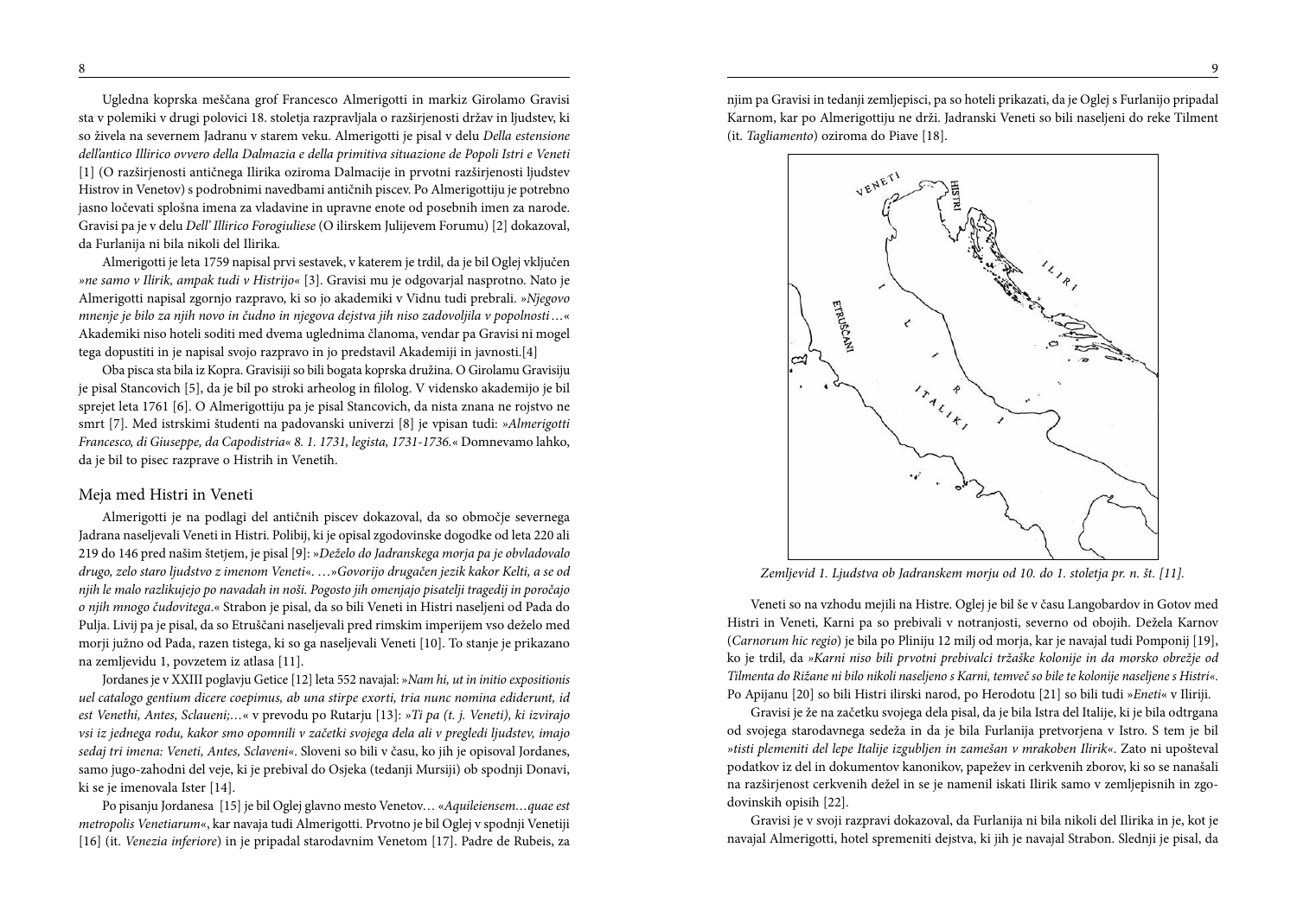### J. Skulj

## ETRUSCANS, VENETI AND SLOVENIANS - A GENETIC PERSPECTIVE

#### Abstract

Frequencies and age estimates of the mtDNA haplogroups that occur in Europe reveal common genetic substratum characteristics. The age estimates of the haplogroups and their major sub-clusters in Slovenians and other populations of Europe, show that the Slovenian weighted average age is  $\sim$ 24,400 ± 2,700 years versus  $\sim$ 24,600 ± 2,800 years for the European average, making the Slovenian lineages close to the European average in age. Slovenians also have at 17%, a relatively high percentage of U4 and U5; both recognized as Upper Paleolithic, largely European varieties of mtDNA, whereas, the European average is 12 %. Therefore, it should be of no surprise that genetic affinities are found between present day Slovenians and the skeletal remains of the ancient Etruscan nobles from their necropolises. Of the 'Etruscan' skeletal remains, the ~2,500 year old ones from Adria, show the closest genetic relationship with the extant Slovenians. Four out of five i.e. 80% of the Venetic skeletons have mitochondrial sequences found in the Balkans and now 20 % of Slovenians have lineages in common with them. Thus the genetic results agree with the Continuity Theory and the Slovenian version of it, known as the Venetic theory, which maintains that Slovenians are indigenous to their lands and that ancient Veneti and Slovenians have a historical connection. Adria, which is located in the present day Veneto in Italy, was part of the Roman province of Venetia et Histria during the Roman era, as was most of the present day Slovenia. There is also a genetic similarity between 6,000 to 14,000 year old skeletal remains from eastern Alps and the present day Slovenians indicating a degree of genealogical continuity from Neolithic to the present day.

#### Introduction

In 1973, in his book *Before Civilization: The Radiocarbon Revolution and Prehistoric Europe,* well known archaeologist and pre-historian Lord Colin Renfrew wrote: "The study of prehistory today is in a state of crisis. Archaeologists all over the world have realized that much of pre-history, as written in existing textbooks, is inadequate, some of it quite simply wrong ... the chronology of prehistoric Europe betrays a serious flaw in archaeological theory ... Most of us have been brought up to believe, for instance, that the Pyramids of Egypt are the oldest-stone built monuments in the world, and that the first temples built by man were situated in the Near East ... There, it was thought metallurgy was invented ... It comes, then, as a shock to learn that all this is wrong. The megalithic chamber tombs of western Europe are now dated earlier than the Pyramids ... Copper metallurgy appears to have been underway in the Balkans at an early date - earlier than in Greece ...

Already twenty years ago, the new scientific technique of radiocarbon dating brought archaeologists several surprises. But it did not challenge the basic assumptions underlying what they had written: the position of the ancient civilizations of Egypt and Mesopotamia as the innovators, illuminating the rest of the Old World with the radiance of their culture was not challenged. Today the second radiocarbon revolution, based on recent tree-ring dating, has undermined these assumptions. Indeed, it is bringing down the whole edifice of links and connections that were so laboriously built up by scholars over the last fifty years in order to date and make intelligible our prehistoric past." (Renfrew 1973)

"In reconstructing the past it is natural to look for clues in stone tools, pottery and grave goods. These are the tangible artifacts of the past - but they are not the only survivors. In every cell of our bodies we all carry DNA which has been passed down almost unchanged from our earliest ancestors...DNA (deoxyribonucleic acid) is the messenger of heredity" (Sykes & Renfrew 2000).

The mtDNA and Y chromosome have the potential to be particularly informative for the studies of human migrations that populated Europe. Both components of the human genome are inherited from only one parent. Therefore, neither can recombine, and thus both change by the accumulation of sequential mutations along radiation lineages. Since all the sequence variants of the mtDNA or Y chromosome remain associated with each other in total linkage disequilibrium, the sum of the sequence variant sites of mtDNA or Y chromosome are designated its "haplotype". Groups of haplotypes sharing distinctive sequence variants inherited from a common ancestor are known as 'haplogroups" (Lell & Wallace 2000).

 Analysis of maternally inherited mitochondrial DNA (mtDNA) of modern populations has become a useful tool for human population studies and for reconstructing aspects of evolutionary history. The maternal mode of inheritance of the mtDNA, allows it to be used for inferring the pattern of prehistoric female migrations and peopling of different regions of the world. It is now technically possible to validate these analyses by directly studying the DNA of ancient people (Malyarchuk 2003, Vernesi 2004).

Using the data of (R) (Richards 2000), (I) (Izagirre 1999), (MM) (Maca-Mayer 2003), (MP) (Mogentale-Profizi 2001) and summarized in Table 1, a weighted average haplogroup age has been calculated. The weighted average haplogroup age of Europeans as a whole is 24,600  $\pm$  2,800, while the Slovenian haplogroup age is 24,400  $\pm$  2,700 years.

#### The Origins and Diffusion of European Haplogroups

Haplogroup H is the most common haplogroup in Europeans. It is also common in Caucasoid populations of the Near East and North Africa and is also observed in northern India. Even though this haplogroup is more common in Europe than in the Near East, its diversity is much higher in the Near East than in Europe and this suggests that haplogroup H originated in the Near East ~25,000 years ago and then expanded into Europe ~20,000 years ago (Torroni 1998).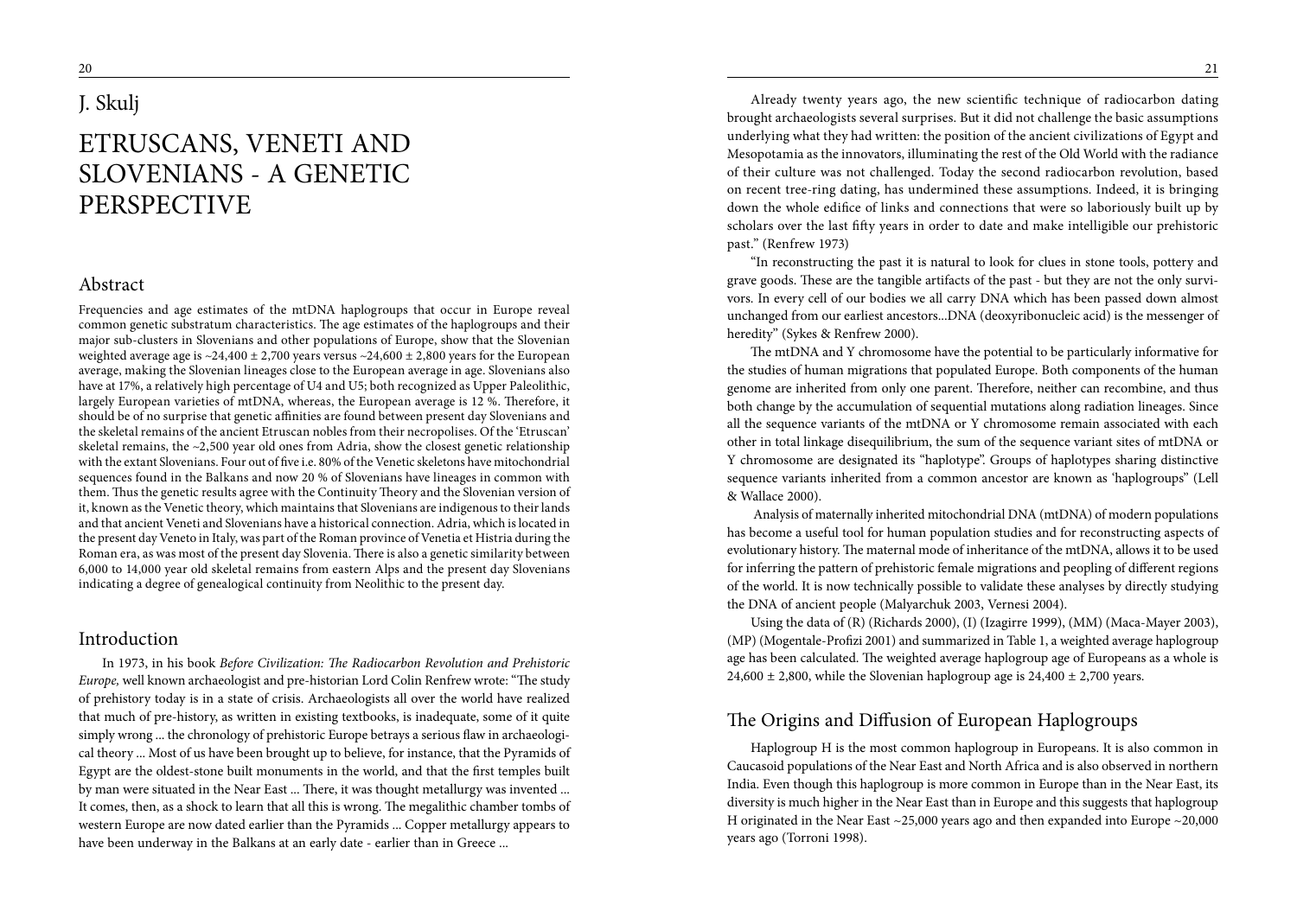#### Povzetek

#### **Etruščani, Veneti in Slovenci: genetski vidik**

Genetske primerjave Slovencev z drugimi narodi Evrope kažejo, da segajo genetske korenine Slovencev globoko v daljno preteklost, saj je povprečna starost genetskih skupin podedovanih po materi, pri Slovencih ~24 400 ± 2 700 let, kar je zelo blizu evropskemu povprečju, ki je 24 600 ± 2 800 let. Pri Slovencih je tudi navzočih 17% takozvanih evropskih genetskih zaznamovalcev U4 in U5, ki izvirajo iz zgodnje stare kamene dobe, medtem ko je evropsko povprečje 12%. Zato ni tako presenetljivo, da je tudi precejšna genetska sorodnost med današnjimi Slovenci in antičnimi prebivalci Evrope. Genetske primerjave okostnjakov iz Etrurije ter Venetije z današnjimi Slovenci kažejo na te znatne sorodnosti. Primerki so vzeti od okostnjakov njihovih veljakov iz grobnic, nastalih med 1. in 7. st. pr. Kr. V te primerjave je vključenih 5 okostnjakov iz mesta Adria, ki je sedaj v pokrajini Veneto - v rimski dobi pa je bila Adria v provinci Venetia et Histria. Izmed etruščanskih in venetskih primerkov so genetsko najbližji Slovencem prav ti ~2400 let stari okostnjaki iz mesta Adria; kar 4 od 5 (80%) ima genetske vrste, ki jih sedaj najdejo na Balkanu. Sedaj ~20% Slovencev nosi genetske vrste, ki so prisotne pri ~2500 let starih okostnjakih iz mesta Adria. Tako se genetski podatki skladajo s teorijo kontinuitete na ozemlju Slovenije in podpirajo Venetsko teorijo, ki zagovarja sorodnost Slovencev in antičnih Venetov. Genetska sorodnost pa obstoja tudi med današnjimi Slovenci in 6000 do 14 000 let starimi okostji iz vzhodnih Alp, kar tudi dokazuje genetsko nepretrganost med Slovenci in antičnimi prebivalci okrog Alp.

### Vinko Vodopivec

## IZUM KOLESA GIBALO NAPREDKA

#### **Ključne besede:**

arheologija, sociologija, zgodovina, klima, govor, jezikoslovje, teorija kontinuitete, Etruščani, Veneti, Wendi, Rimljani, paleolitske risbe, kamenodobna piščal, mezolitski deblak, eneolitski voz, situla, elite, poselitev, španovija, fašina, gradnja, ceste, transport, prenos, vleka, prevoz.

#### **Key words:**

archaeology, sociology, history, climate, speech, linguistics, continuity theory, Etruscans, Venets, Wends, Romans, paleolitic drawing, stone age whistle, mezolitic canoe, eneolitic carriage, situl, élites, settlement, španovy, fascine, construction, roads, transport, carry, traction, cartage.

#### Abstract

#### **The Invention of the Wheel as the Impetus to Progress**

We learn about prehistory mostly from archaeological remains. There are in Slovenia several noteworthy remains, the Paleolithic drawings [not as yet officially acknowledged], Upper Paleolithic bone whistle, Mesolithic dugout canoe and Neolithic carriage. The drawings show the feelings of our ancestors, when Homo sapiens Neanderthalensis conjured with drawings on stone tools his cultural and religious predilections. The whistle is very important for understanding of the culture and social circumstances at the beginning of the Homo sapiens sapiens period; he knew how to appreciate his own music and social amusement with music. The dugout canoe was for our ancestors the principal means of water transportation. Navigable waterways have been used for transportation of goods since prehistoric times. However, the invention of the wheel and the carriage with wheels is still more important for the understanding of the development of that period, indicating a denser settlement, a more regulated economy, increased socialization and building of roads.

Transportation routes were already an important means of development in the Stone Age. They made possible the exchange of a variety of goods, including raw materials for making of jewellery, materials for preparation of ceremonial colours, and later, products made from metal. The oldest known transportation route in Slovenia was the well-known Amber Road, which connected the northern Adriatic Sea with the Baltic Sea. The Slovenian lands are in all of central Europe geographically the most easily traversable in the directions of the Adriatic, Po River basin, Pannonia and the Baltic. For this reason there has been in Slovenian territory since the earliest times an exchange of goods transported on waterways and on more or less established roads. Roads have been present since ancient times, suggesting good road-building skills of our ancestors long before the arrival of the Romans, who in the main improved the existing roads, and built only a few new ones for military use. It has been established that there was among Slovenians in ancient times a form of community known as "španovija," which was led by a "špan – *mayor*," who took care of common needs, among them the building of fortified settlements and roads. It is also known that Romans took over the knowledge of art and building from their neighbours Etruscans and Veneti, both of whom are now considered of Slavic origin.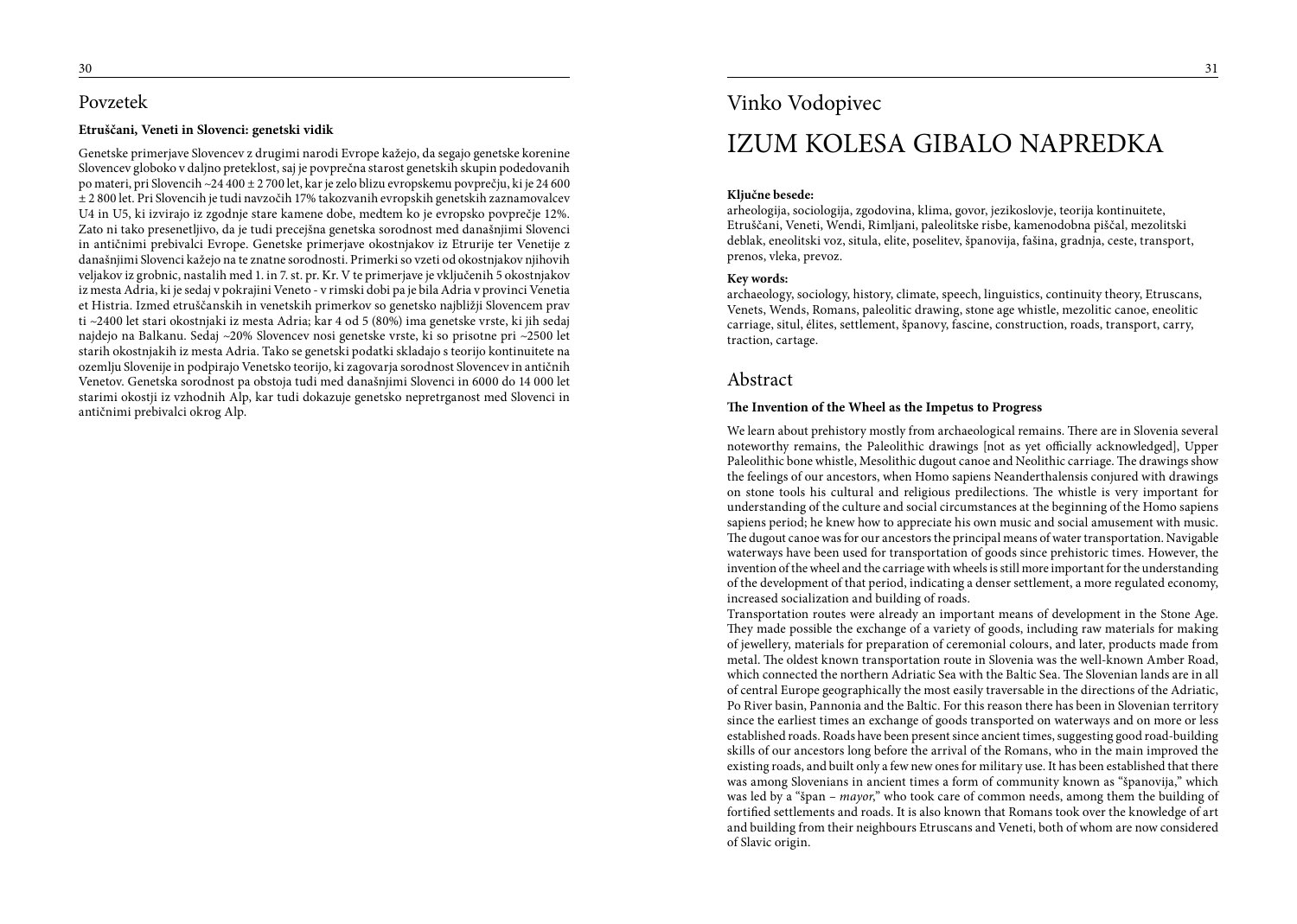### Začetki civilizacije

Začetke civilizacije predstavljajo uporaba ognja in orodja, predvsem pa govorna sposobnost. Uporaba orodja je stara milijon let, uporaba ognja pa je še pol milijona let starejša. Najpomembnejšo vlogo v človekovem razvoju pa je prav gotovo predstavljala zmožnost govornega sporazumevanja. Začetki govora verjetno segajo v davno preteklost 1,7 milijona let, ko so hominidi dobili že skoraj moderno človeško anatomijo in so poselili savanske predele, kjer je bila potrebna večja gibljivost in sodelovanje večjih skupnosti pri lovu in preživetju. V živalskih skupinah primatov sporazumevanje temelji na fizičnih kontaktih, zato se jezik ne more razviti, ampak celo izgubi vso svojo funkcijo. Izvor jezika je možen le v skupinah, kjer pri posredovanju dobrin sporazumevanje presega fizično obliko, zato temelji na političnih, ekonomskih, socialnih in spolnih situacijah. Jezikovna izmenjava sporočil se je razvila kot povezovalni element v skupnosti in je povečala njeno trdnost in povezanost. Posredovanje razumevanja bistveno znižuje obseg nasilja, saj to ni vedno potrebno, če partnerja ugotovita skupno korist. V nasprotju s pričakovanji je dajanje informacij v bistvu skrb zase - danes bo temu rekli trženje informacij, saj se poveča tako samozavest informatorja kot povpraševanje po znanju in vedenju. Poleg te osebne ravni je še pomembnejša družbena raven, saj znanje in vedenje bistveno prispevata k povezanosti in dobrobiti celotne skupnosti [1].

### Bistveni pogoji človeškega razvoja

Za človeka so bili vedno najpomembnejši naravni in klimatski pogoji, ki so mu omogočali nabiranje, lov in pridelavo hrane. Savansko podnebje, kjer so prvi pojavi človeka, je bilo ugodno in istočasno zahtevno, saj so bile pogoste spremembe klime. Po eni strani je bilo subtropsko podnebje, ki je podnevi zahtevalo hitrejše ohlajanje, kar je omogočala gola koža in najmanjša površina izpostavljena soncu, kar je nudila pokončna drža in na drugi strani hladne noči, ki so zahtevale zaščito telesa. Še ostrejši pogoji so bili v času ledenih dob, ki so ustvarjale nasprotne klimatske pogoje, ki so zahtevali ustrezno zaščito telesa pred mrazom. Zaradi taki naravnih danosti in širjenja obsega človeške poselitve, se je človek pogosto znašel na klimatsko manj ugodnih območjih. Neugodne razmere so ga prisilile k večji umski dejavnosti, kar je bistveno vplivalo tudi na pospešen razvoj jezikovnega sporazumevanja. Prvotno si je iskal zavetja v jamah in duplinah, kasneje pa si je varna bivalna zavetja naredil sam. Taka potreba se je pokazala zlasti v času poljedelstva, ko je bilo treba pridelek shraniti do naslednje žetve, zato si je takratni človek moral zgraditi ustrezne in suhe prostore in stavbe, ki so poleg zavetja za družino omogočale tudi varno shrambo za živila, ki so morala ostati uporabna preko vse zime. Postopoma je tudi izumil različne postopke shranjevanja živil, predvsem sušenje, ki je bilo uporabno skoraj za vso njegovo prehrano [2].

Na naših tleh je bilo med ledenimi dobami kopno, medtem ko je bila vsa srednja Evropa pod ledom, zato je večina prebivalstva ostala še iz tistih časov, kar potrjujejo tudi genetske raziskave. Potrebno je poudariti, da je bilo Sredozemsko morje nižje za okoli 100 m, zato je bil skoraj ves severni Jadran kopnina, ki je poleg Padske in Panonske nižine predstavljala največjo naselitveno površino. Te tri izjemno ugodne naselitvene ravnine so bile povezane preko slovenskega ozemlja, ki je zato že v pradavnini imelo važno povezovalno vlogo [3].

### Socialni in občestveni vidik razvoja človeške družbe

Pri obravnavi sodelovanja starih ljudstev in plemen je bistven socialni pogled, ki se je do sedaj preveč zakrival v področje ekonomije, čeprav je bistvenejši generator razvoja kot pa so le materialni odnosi v družbi. Občestvena, družinska, rodovna in klanska povezanost so bistveno prispevale k nujnosti govornega sporazumevanja in s tem k razvoju človeka in človeške družbe. Prav tako ni zadostna delitev le na materialno, socialno in versko področje, ampak je potreben širši pogled, ki z novim razvejanim pristopom zajema tudi druge vidike. Še posebej je pomemben vpliv rodovnih in političnih elit, njihova moč in vpliv ter zmožnost organizacije gradnje pri izvedbi večjih in zahtevnejših del. Še pomembnejši vpliv pa imajo elite pri preoblikovanju in razvoju celotne družbe. Pri izvedbi večjih del ne gre le za znamenite objekte kot so sfinge, piramide in veličastni templji, temveč predvsem za tiste dobrine, ki so bile skupne večji skupini ljudi. To pa so predvsem skupna domovanja, zavetišča, utrdbe in v vseh časih zlasti transportne poti, v kasnejših časih predvsem ceste [4].

### Začetki helenizma

Grška kultura je nedvoumno močno vplivala na rimsko in kasneje na evropsko kulturo, zato je treba opozoriti na njeno bistvo. Novost, ki so jo Grki zapustili civilizaciji, je v določenem načinu mišljenja, ki se najbolje izraža v filozofiji, ki upošteva religiozno bistvo človeka in išče bistvo tako v človekovi notranjosti kot v življenju ter daje odgovore na temelja civilizacijska in vsakdanja vprašanja. Drugi močan element je politika, to je organizacija mestne države, ki je neločljivo povezana s helenizmom in predstavlja državne skupnosti državljanov, ki so z odločitvami v ljudskem svetu upravljali z državo in s tem podali osnove demokracije. V primerjavi z današnjimi pojmi je veljala takratna demokracija le za maloštevilne elite, sužnji pa so bili sploh brezpravni. Te mestne državice so poudarjale lastne prednosti, zato je bilo prisotno tekmovanje med njimi tako v športu kot na drugih področjih, njihovi dosežki pa so se nam ohranili v njihovi bogati dediščini. Grki so nas na duhovni ravni obogatili z moralo, etiko in filozofijo, na zavestni in umetniški ravni so nam zapustili množico kipov, stavb in junaških pesnitev, na praktični ravni pa so uveljavili skupno upravljanje države ter trgovino z iznajdbo in širšo uporabo denarja [5].

### Rimski problem

Pri našem zgodovinopisju imamo pogosto opraviti s prikrojevanjem, ki vse, kar je iz rimskih časov, poveličuje, vse kar je drugega, pa omalovažuje in pripisuje različnim skupinam plenilcev, ki so kdaj koli viharili preko naših krajev. Poučen je zato prispevek *Rimski problem*, ki sicer govori o rimski umetnosti, vendar opozarja na to, da izraz rimski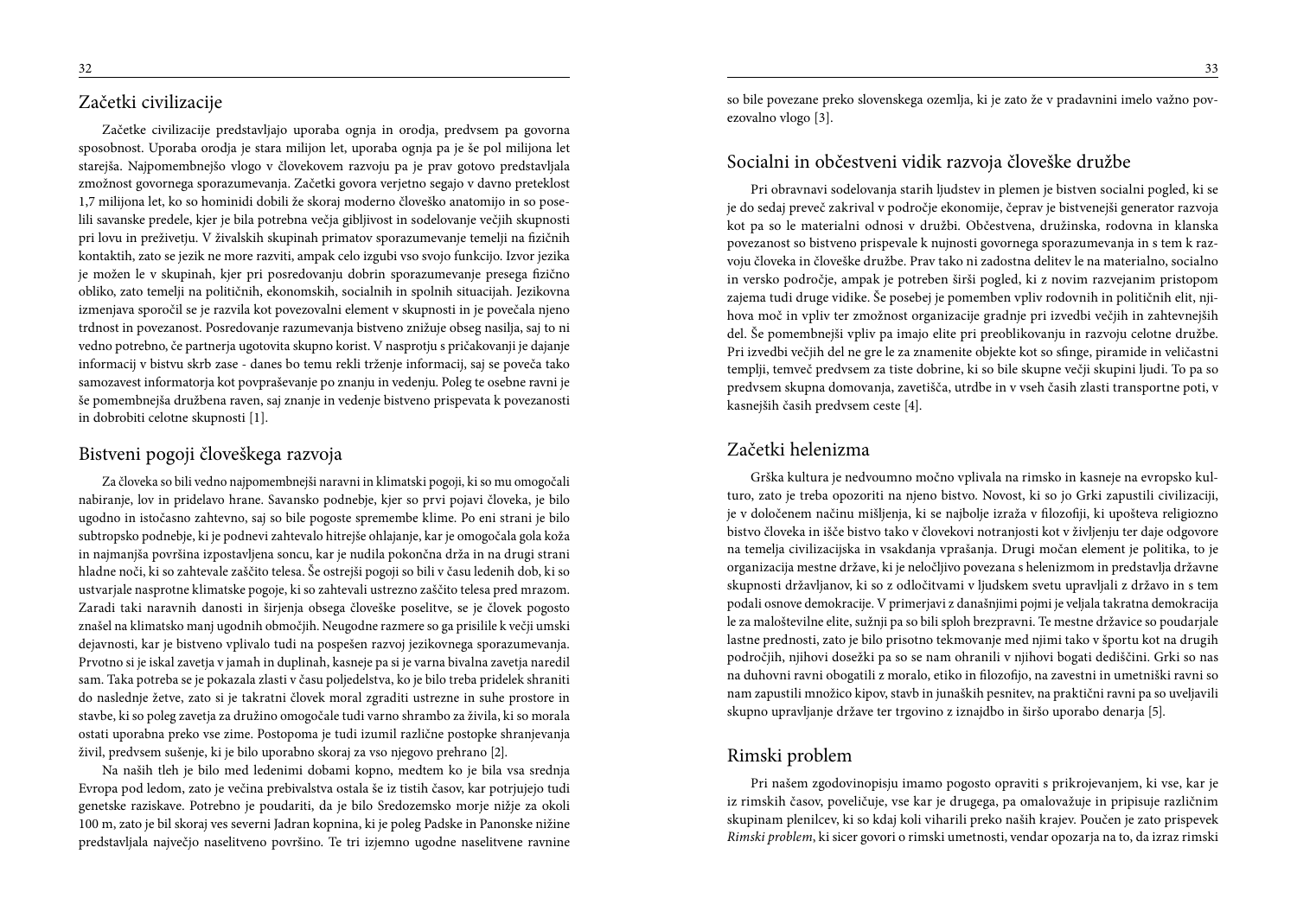#### Povzetek

O prazgodovini na naših tleh nam največ povedo ostaline od katerih izstopajo morebitne paleolitske risbe, kamenodobna piščal, mezolitski deblak ali drevak in eneolitski voz. Morebitne prastare risbe nam kažejo občutje naših prednikov že v stari kameni dobi, ko si je z risbo na kamnitem orodju pričaral svoje umetniško ali religiozno nagnjenje. Piščal je izjemno pomembna za razumevanje kulturnega in družabnega okolja v času začetka Homo sapiens sapiensa, ki je znalo prisluhniti lastni glasbeni pobudi in družabnemu razvedrilu ob glasbi. Plovne poti so služile transportu dobrin že od pradavnine, zato je najdeni čoln deblak dokaz o stalni in živahni transportni dejavnosti naših prednikov. Iznajdba kolesa in vozila s kolesi pa je še pomembnejša za uvid v tedanjo razvojno stopnjo, ki kaže na nujnost gostejše poselitve, umnega gospodarstva, povečano socializacijo in gradnjo cest.

Prometne poti so bile že v kameni dobi vedno eden najpomembnejših gibal razvoja, saj so nudile izmenjavo dobrin, zlasti nakita in materialov za pripravo obrednih barv in kasneje kovinskih izdelkov. Najstarejša znana prometnica na slovenskem je znamenita Jantarska cesta, ki je povezovala zgornji Jadran z Baltikom. Lega slovenskega ozemlja je v vsej srednji Evropi reliefno najbolj prehodna v smereh Jadrana in Baltika ter Padske nižine in Panonije, zato so preko naših krajev v vseh časih potekale izmenjave dobrin, ki so se tovorile po vodnih poteh in po bolj ali manj utrjenih cestah. Cesta so prisotne že iz pradavnine, naši predniki pa so gradili dobre ceste že daleč pred prihodom Rimljanov, ki so obstoječe ceste večinoma izboljšali in le nekatere vojaške ceste zgradili na novo. Rimljani so prevzeli znanje na področju umetnosti in na področju graditeljstva od Etruščanov, ki so izvorno slovenetskega porekla in Venetov, ki so bili sosedi Etruščanov. Pri nas je izpričana oblika skupnosti španovija, ki jo je vodil špan in je skrbela za skupne potrebe, to je za gradnjo utrjenih gradišč in za gradnjo cest.

## Ivan Tomažič IMENA PRIČAJO

#### Abstract

#### **The Names Testify**

Our distant forbears left us a number of footmarks. Following them, we can recognize many details of their life. Archaeologists discovered most of these footmarks, among them the Urnfields, which are of special importance in central Europe. Since most of these are in the province of Veneto, Italy, where Veneti were indisputably resident at the time, we can conclude that the numerous Urnfields in Slovenia are also a testimony of Venetic culture. Connected with the Urnfields in Veneto are Venetic inscriptions; some of these have been found also in Slovenia. Inasmuch as the inscriptions are understood only with the help of the Slovenian language, we can see in them their ancient origin.

Yet older evidence of the language used in central Europe are numerous names, which survived to the present. Their ancient origin can be recognized through certain geographical demarcations. The earliest residents did not need specific names. For them, the body of water by which they lived was simply Water, and their river was River. This type of naming is in central Europe found most often in the Slovenian language area. They are therefore a testimony regarding the ancient origins of Slovenian language in Europe.

Jezik je duša naroda, je njegov najbolj prepoznaven element. Po jeziku lahko spoznamo etnogenezo in starost nekega naroda. Kaj pa če je bil nekemu narodu kakorkoli vsiljen tuj jezik? Potem je dotični narod praktično izginil.

Vzemimo kot primer Karantanijo z njenim znamenitim obredom ustoličevanja v slovenskem jeziku. Ko jo je v teku stoletij preplavil jezik Bavarcev, podprt z njihovo politično nadvlado, je slovenski jezik in s tem tudi slovenski narod praktično izginil skoraj do Karavank. Od nekdanje slovenske Karantanije je ostalo nekaj slovenskih vasi, mnogo jezikovnih sledi in zgodovinski spomin. Tak pomen ima jezik za obstoj nekega naroda!

Druga zadeva je postopno spreminjanje živega jezika. Prve sledi latinskega jezika je komaj mogoče primerjati z latinskim klasičnim jezikom. Prvi ohranjeni rimski napis je iz 5. stol. pr. Kr., vendar je tak, da ga nihče ne razume. Odkar pa je latinščina postala mrtev jezik, je ostala nespremenjena.

Ali lahko primerjamo venetščino z latinščino? Ne, nikakor! Venetščina je vedno ostala živ jezik, naj bo poimenovan kakorkoli. Bistvo venetščine je slovanščina. Zato je slovenščina njeno nepretrgano nadaljevanje. Neovrgljiv dokaz so stare sledi venetščine, namreč venetski napisi, ki jih je mogoče vsaj delno razumeti s pomočjo slovenskega jezika, česar ni mogoče reči o starih latinskih napisih. Drugi neovrgljivi dokaz za nadaljevanje venetščine v slovenščini so številna slovenska imena povsod tam, kjer so v Evropi bivali Veneti, celo v Bretanji, nekdanji Armoriki.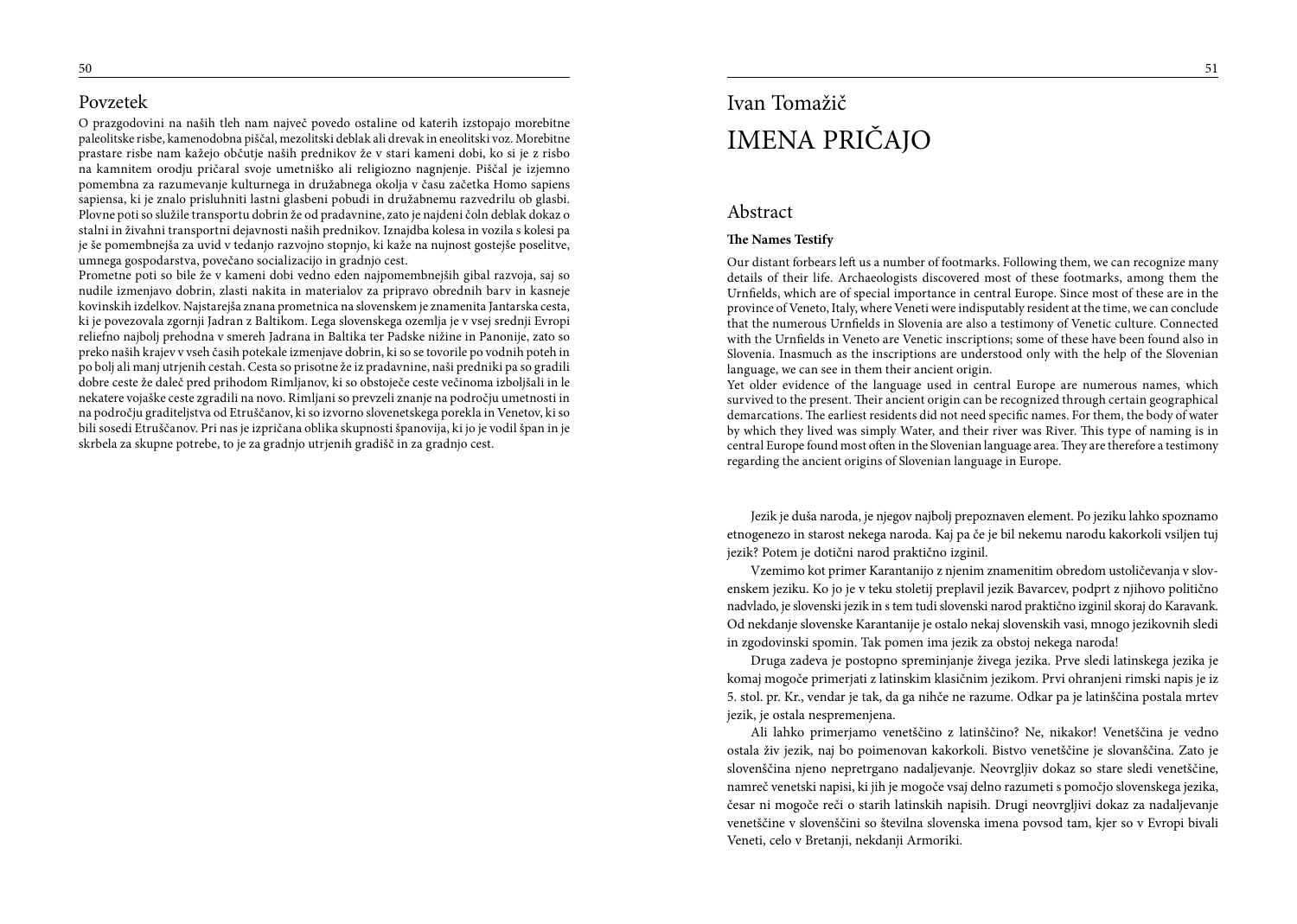

*Slika 1. Slika gradu Vaduz, Liechtenstein.*

V naslednjih vrstah opisujem nekatera od teh značilnih imen, ki spominjajo na slovenski jezik tudi tam, kjer je bil že davno nadomeščen s kakim drugim jezikom.

Med spoznavne elemente starodavnosti nekega jezika lahko uvrščamo predvsem tista imena, ki so istovetna s poimenovanjem določenih geografskih danosti, saj so taka imena iz časa, ko ljudstvo ni potrebovalo posebnih označb. Za ljudi ob neki vodi je bila ta voda preprosto Voda, in gora nad njihovim naseljem je bila Gora. Taka imena so ostala celo takrat, ko je novo ljudstvo preplavilo prvotne prebivalce. Da so taka imena poseben znak za starodavnost nekega jezika na njegovem sedanjem ali nekdanjem ozemlju, priznavajo tudi Vennemann in sod. [1,2] Kakor tudi ti strokovnjaki priznavajo, da so taka imena večkrat prevzeli tudi novi prebivalci, čeprav niso več razumeli njihovega pomena, dodali pa so jim še kak nov izraz.

Zdaj je vprašanje, kje je še v Evropi ohranjenih kaj takih imen. Mislim, da jih je največ iz slovenskega jezika, ne samo v današnjem slovenskem prostoru, temveč tudi drugje po Evropi, kar dokazuje nekdanjo razširjenost slovenskega jezika posebno po Srednji Evropi. Pri tem ne razlikujem med slovenskim in slovanskimi jeziki, ker te razlike nekdaj ni bilo.

Poglejmo nekaj najbolj značilnih primerov. Vzemimo najprej besedo **GORA**. To besedo najdemo kot ime v Liechtensteinu, kjer se je gora nad Vaduzom do nedavnega imenovala Goraspitze. Nemško besedo Spitze (vrh) so imenu dodali germanski priseljenci med rimskim obdobjem ali po njem. Pred kakimi sto leti pa je prebivalce motila že sama beseda *gora*. Ker je niso razumeli, so jo nadomestili z besedo *grau*, ki zveni podobno, in tako je nastalo ime Grauspitze, ki pomeni siv vrh Obstajajo pa še razglednice s starim imenom Gora-spitze, slika 1.

Kdo je poimenoval to goro z imenom Gora, če ne slovensko govoreče prebivalstvo, namreč Retijci, ki jih jezikovno lahko istovetimo z Veneti, kakor priča na stotine slovenskih imen v Švici in na Tirolskem [3,4]. Zanimivo je tudi ime v Maroku, kjer se neko mestece pod goro imenuje Zagora. Ne bom se ustavljal pri iskanju izvora tega imena. Omenim naj le, da to ni edino slovensko ime v severni Afriki.

Obrnimo raje pogled na najvišjo goro v Vzhodnih Alpah, na Matterhorn (4482 m) na meji med Švico in Italijo. Švicarsko prebivalstvo jo imenuje še vedno **Horu** [5]. Horu je Goru ali Gora. Tudi v slovenskih narečjih je glas G večkrat zamenjan z glasom H, npr. buh namesto bog. Za tamkajšnje ljudi je bila največja gora preprosto Horu ali Gora. Ko kartografi niso več razumeli tega imena, so ga spremenili v podobno zveneči (Matter)horn. Horn pomeni rog, Matte pa je v švicarski nemščini hribovski travnik. Enako so prebivalci Liechtensteina zamenjali ime Gora s podobno zvenečim imenom Grau(spitze). Zanimivo je tudi to, da so prebivalci na južnem območju Goro (ali Horu) imenovali **Čer**: Monte Cervino, francosko Mont Cervin. Tudi čer je slovenska beseda, ki pomeni večja, ostra skala, kar Monte Cervino v resnici je. Beseda čer izvira iz predindoevropske **ker** ali **kar** (= skala). Najdemo jo tudi v baskovskem jeziku: kare (= skala). Nič čudnega ni, da ima ta gora na severnem in južnem ozemlju slovensko ime. Saj najdemo na stotine slovenskih imen po vseh vzhodnih Alpah.

Zelo zgovoren primer takih poimenovanj je beseda VODA, ki jo najdemo kot ime v raznih oblikah. Najbolj značilno tako ime iz besede voda je Bodensko jezero. Za prebivalce tega območja je bila njihova velika voda preprosto Voda. Pri tem moramo upoštevati navado Venetov, da so pogosto zamenjavali črko **v** z **b**, znani betatizem, ki je dokazan celo v besedilu na nekem starem mozaiku v Ogleju, kjer je napisano vibas namesto vivas. Podobno zamenjavo črk najdemo tudiv Sloveniji v imenih Bodenci, Budine, itd, ki prav tako pomenijo vodo. Veneti so zamenjavali večkrat tudi črko **o** z **u**, kakor najdemo v venetskih napisih kakšenkrat *bug* namesto *bog*. Imen iz besede voda je nemalo.V Avstriji je na primer nekaj jezerc in potokov z imenom Boden (voda). Najbolj znan primer je ime mesteca Baden južno od Dunaja, ki se je še v srednjem veku imenovalo Boden. Da gre preprosto za besedo voda, dokazuje latinski prevod imena kot Aquae Pannonicae (panonske vode). Ime je torej predrimsko in dokazuje takraten tamkajšnji slovenski jezik. Ime Bodenskega jezera so Rimljani zamenjali z imenom Lacus Venetus (venetsko jezero), kar dokazuje, da je bilo tukajšnje prebivalstvo venetsko s slovenskim jezikom, kakor priča tudi prvotno ime jezera kot Boda (voda). Po odhodu Rimljanov je ponovno prevladalo to ime, kateremu so germanski priseljenci dodali besedo See (jezero). Torej Bodensee. Zanimivo ime iz besede voda je Budimpešta (Budapest). Torej buda ali voda, kakor v Sloveniji Budine in Budanje. Zato so Rimljani ime Budimpešta prevedli kot Aquincum (aqua = voda). Pomen imena potrjuje tudi dejstvo, da je v mestu kakih petdeset izvirov termalne vode.

Poseben dokaz za starodavnost slovenskega jezika je tudi beseda *reka*, ki je istočasno tudi lastno ime geografske danosti. Kdo ne pozna reke Reka? Naselitev na njenem področju sega v ledeno dobo, saj so kraške jame nudile ljudem primerno zatočišče. Reka pa jim je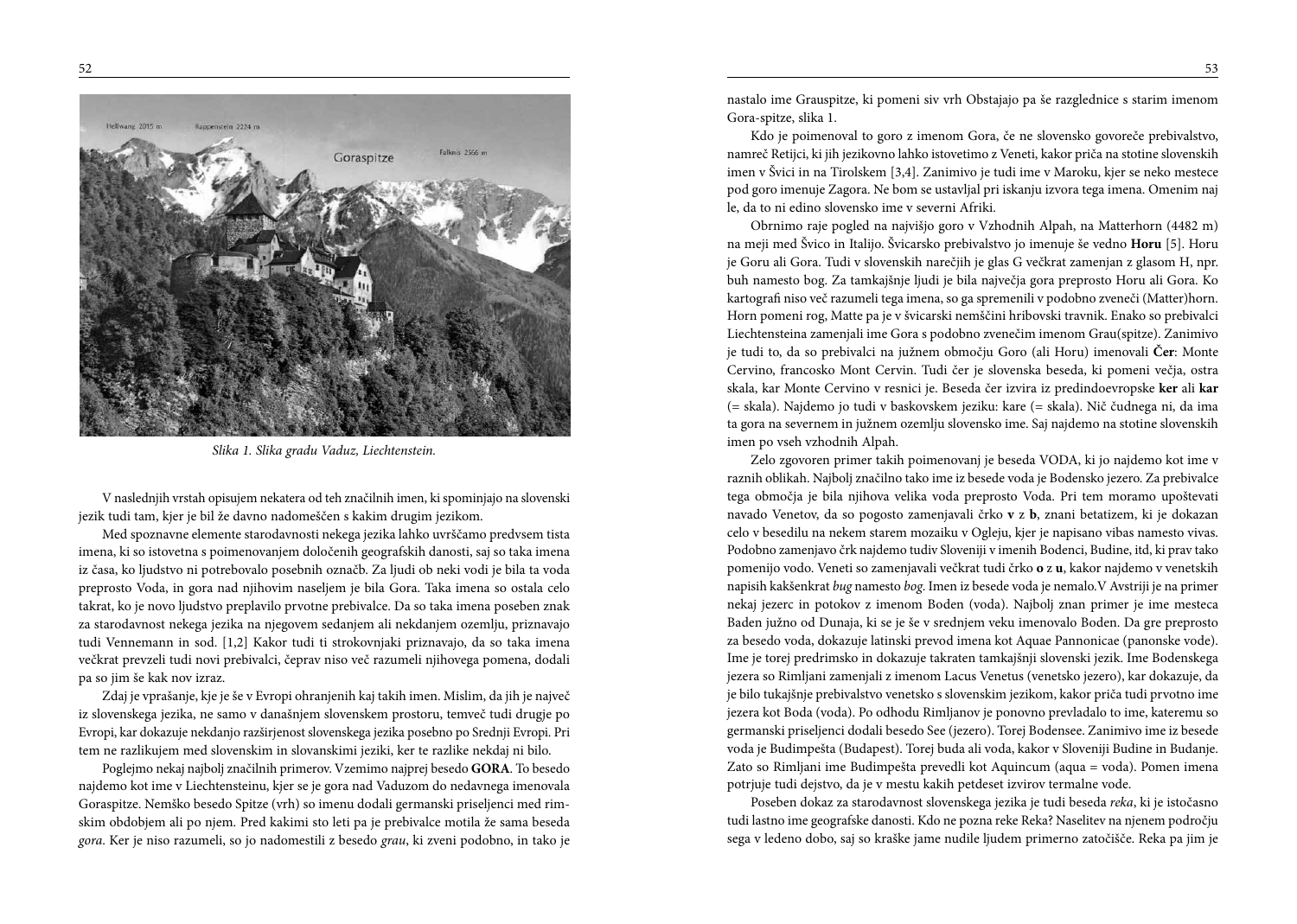### Vojislav P. Nikčević

## JAT (Ѣ) U SLOVENSKOM I OSTALIJEM SLOVJENSKIM JEZICIMA KAO RAZLIKOVNI ELEMENAT U SVJETLOSTI ISTORIZMA, MONOGENEZE I POLIGENEZE\* [1]

#### Abstract

#### **Jat (Ѣ) in the Slovenian and other Slavic languages as the Distinguishing Element in View of Historicism, Monogenism and Polygenism**

*Jat* (or Yat) is the focal problem of the Slovenian and Slavic historical linguistics and the comparative grammar of the Slavic languages. In these traditional linguistic disciplines it is a sound or a diphthong that evolved from the monogenetic (monocentric) neo-grammarians' concepts, deriving from the Indo-European vowel *ē* and the diphthongs *o , a (ō , ā ),* while its pre-Slovenian (Slovene) pronunciation has remained unknown. This paper offers a detailed analysis and evaluation of different and very inconsistent and hypothetical views of linguists dealing with this particularly complex issue in the Slovenian and other Slavic languages, which represents their most important structural and typological feature in the light of historicism, monogenesis and polygenesis. Taking into consideration the fact that sounds are the smallest phonetic units and that phonemes are the smallest phonological units which can not be divided and analyzed further, *jat* was neither in Slovenian nor in any other Slavic language considered a sound or diphthong which developed mono-genetically (mono-centrally) by splitting into the numerous Slavic and Slovenian reflexes as its constituent parts. On the basis of the actual facts interpreted in a structural manner, it has been scientifically confirmed that *jat* was just a letter, a sign or grapheme, one of the units of the Old Slavonic Glagolithic, Cyrillic and other Slavic alphabets. It was used to denote different phonetic and phonemic pronunciation values of the variable sound and phoneme *j* during the encounters, connections and relations with other sounds and phonemes, during which it transformed into another sounds and phonemes, in some cases it has disappeared and in some it was preserved. The related Indo-European vowel  $\bar{e}$  and the diphthongs *oi, ai (oi, ai)* in those words in which they originate, represent the ablaut, and its so-called numerous reflexes represent simple gradation (alternants), which arise, poly-genetically (poly-centrally) to substitute each other with the purpose to achieve higher mobility and elasticity within their linguistic systems.

Prije nego što se prijeđe na obradu u naslovu postavljene teme, potrebno je terminološki objasniti pojmove istorizam, monegenezu (monocentrizam) i poligenezu (policentrizam). To pogotovo ako se zna da problem *jat*a u nauci još nije razriješen.

Pod *istorizmom* se podrazumijeva način mišljenja vezan za istoriju, posebno shvatanje koje polazi od povijesti kao obuhvatne povezanosti duhovnog života, od jedinstvene individualnosti istorijskijeh pojmova i od neprekidnog proticanja istoričnosti. U razvoju ljudskog duha preteča istorizma bila je ideja istorijske evolucije koju su prije svega prihvatili Viko, Monteskje, Volter, Vinkelman i Herder, a zatijem se teorijska razrada doživljaja "kao praćenje istorijskog svijeta" (Diltaj), koju je prvi započeo Šlajermaher. Značajni podsticaji dolazili su kako od ideje individualiteta u klasicizmu i u romantizmu XVIII. vijeka (Šeftsberi, Herder, Gete), tako i od obnove univerzalno-istorijske teorije koja je potekla od Hegela. Povijesna škola romantizma i istorijsko-kritičko istraživanje izvora odraz su istorijskog idealizma. Ovi je imao za pośljedicu da je smisao i shvatanje istorije postalo mnogo tananije, ali je jedanak doveo i do širenja istorijskog relativizma u odgovarajućijem naukama. A u XIX. stoljeću mnogi pravci u humanističkijem naukama prihvatili su istorijski metod, npr. nauka o književnosti, pravne nauke, ekonomika, teologija. I istorija umjetnosti je takođe oblikovala svoj istorijski metod, a u filozofiji je, pod uticajem Vindibanda i Rikerta, istorija postala središte opšte nauke o kulturi, pa se područje povijesnog gledanja proširilo na sve nauke van prirodnijeh nauka, što je jedanak i vrhunac istorizma. No, u novije vrijeme je i istorizam u svojoj problematici postao predmet istoriografije, pa premda se povijesni metod smatrao kao definitivno izgrađen, ipak je tek istorizam omogućio istoriografiji shvatanja povijesti zasnovane na posmatranju razvitka ljudskog duha. U ovom smislu značajni su u Italiji B. Kroče (istoricismo assoluto), a u Njemačkoj ovi oblik psihologije što je nastojao da posluži kao sredstvo za saznanje svijeta treba da bude nezavisan od istorijskog metoda (Diltaj). No, tek je marksizam u istorizam uključio pojam o klasama, pa marksističko shvatanje istoricizma znači kritiku kako istorijskog razmišljanja pozitivizma, religioznog shvatanja Kerkjegora i filozofije egzistencije, tako i Ničeovog antiistorizma. Istorija književnosti duguje istorizmu i povijesnoj školi prve istorijske prikaze isključivo literature (kod Njemaca G. Gervinus), jer do tada se o pojavama književnosti govorilo u okviru opšte istorije, a sada se izdvajaju pojedine pjesničke ličnosti, koje se kritički ocjenjuju, ali još uvijek ne s estetskog stanovišta, već više iz etičko-političkog ugla [2]. Pojam *monogeneza* se tumači kao teorija (danas uglavnom odbačena od većine lingvista) prema kojoj su svi jezici svijeta postali od jednoga zajedničkog jezika-pretka. Pitanje o pojedinome, zajedničkom izvoru jezika ili sposobnosti izražavanja dugo su obrađivali lingvisti, psiholozi i filozofi, ali se još uvijek smatra neriješenijem [3]. Analogno tome, *monocentrizam* je teorija po kojoj se proces formiranja jezika odvio samo iz jednog mjesta — centra svijeh jezika.

Termin *poligeneza* se objašnjava kao postanak jezika od mnogijeh ili pak nekoliko prajezika [4,5]. Śljedstveno tome, *policentrizam* označava teoriju prema kojoj se proces formiranja jezika vršio u više centara kao praizvora svijeh jezika koji postoje.

Prema tome, u ovome referatu problem jata kao razlikovnog elementa u slovenskom i ostalijem slovjenskim, u prvome redu južnoslovjenskijem jezicima, nastojaću da sagledam kako u svjetlosti (h)istoricizma, u lingvistici shvaćenog kao proučavanje jezika i jezičkijeh pojava kroz istoriju, odnosno kao metod proučavanja kojim su se služili mladogramatičari [6], tako i monogeneze (monocentrizma) i poligeneze (policentrizma). Sve je to međusobno kompleksno povezano.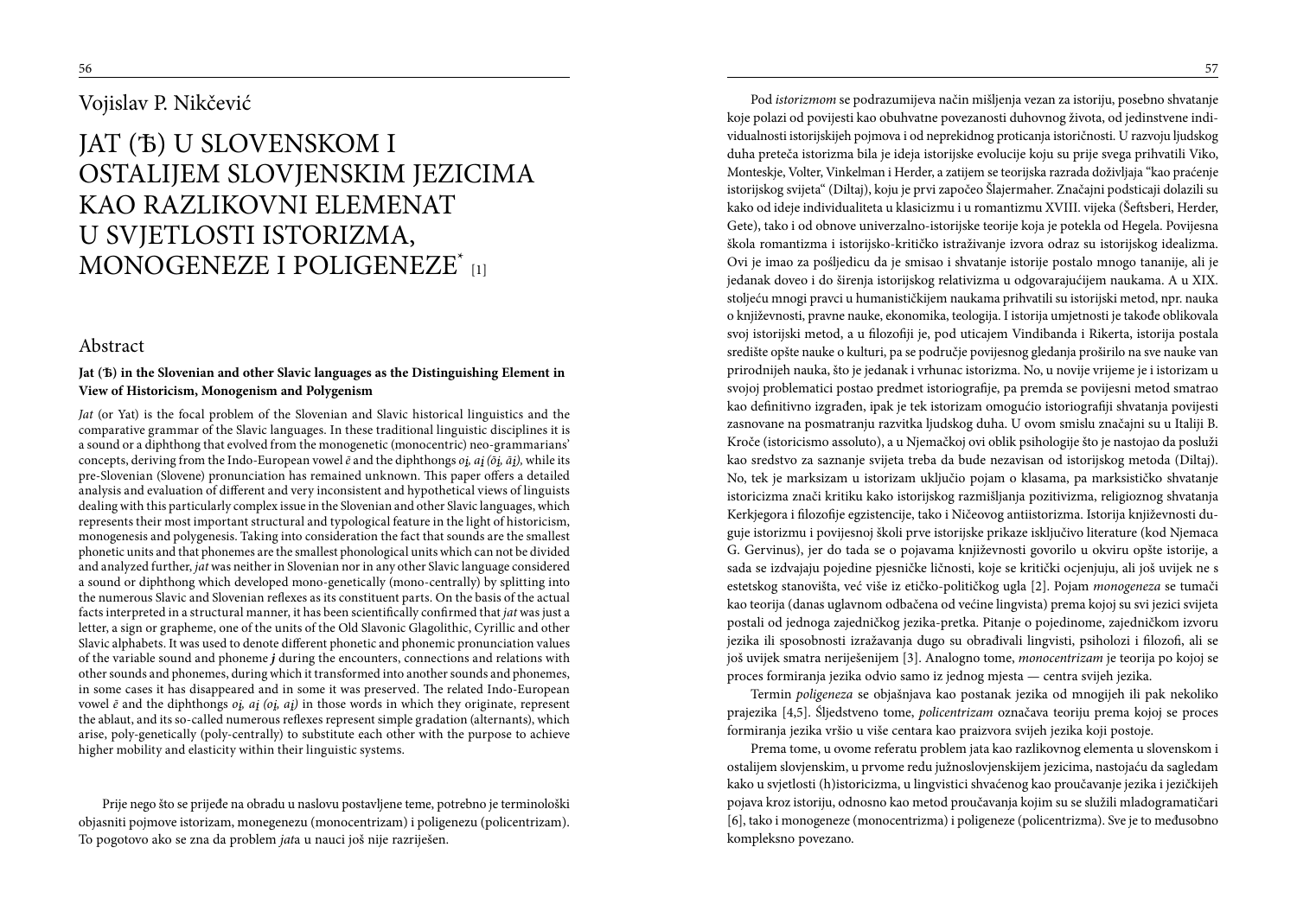- 66. R Rotković, *Odakle su došli preci Crnogoraca.Onomastička istraživanja*, 2. izd. Montedit, Podgorica **2000**, 59, postavlja pitanje: Odakle su došli Veleti na ušće Visle? Na nj pruža śljedeći odgovor: Na to nije moguće odgovoriti, jer su tamo već u II. vijeku naše ere. Odatle su, po Šafariku, krenuli prema Labi. Njihova prvobitna istočna lokacija u skladu je s njemačkijem nazivom za Baltik kao Istočnom moru, istovremeno nazvanom Veletsko more (Wildamor, Wilten-Meer).
- 67. R Bošković, *Osnovi uporedne gramatike slovenskih jezika I*, Fonetika, Univerzitet u Beogradu, Naučna knjiga, Beograd **1972**, 30
- 68. V P Nikčević, *Gramatika crnogorskog jezika*, Dukljanska akademija nauka i umjetnosti, Podgorica **2001**, 54-55, to obrazlaže riječima: *Polazeći od toga da se u polapskom jeziku kao praizvoru i prototipu jezika crnogorskoga nalazi dvoglasni fonem /'e/ ( e ili ie) odnosno da postoji i u poljskome kao polapskom suśednome jeziku i u našim kratkijem i dugim slogovima, kao u primjerima: czlowiek (čovjek) i śmiech (smijeh), očevidno je da je još u Polablju-Pomorju kao slovjenskoj pradomovini predaka Crnogoraca i Dubrovčana dvoglasnom fonemu /ie/ u riječima s dugijem jatom poput lijep, vijek, sijeci, rijeka, dodavano samo poziciono i poradi ostvarivanja što prohodnijeg izgovora. U tome slučaju slijed [ije] je stvarno alofon dvoglasnoga fonema /ie/. A to onda znači da su u polapskom jeziku uporedo opstojali, tj. kao /ie/ : [ije]. Iz svega ovđe izloženog još śljeduje i to da svi takvi, kratki i dugi, tzv. refleksi jata u slovjenskijem jezicima nijesu ništa drugo do alofoni ili alternante, monogenetski (monocentrično) ili poligenetski (policentrično) stvoreni.*
- 69. S Pantelić, *Dolazak Crnogoraca*, Hrvatska obzorja, br. 4, Split **1999**, 885, kao dobar poznavalac pradomovine slovjenske etničke i jezičke zajednice naglašava: *Navod da Dukljani kao najstariji preci Crnogoraca potječu od slavenske etničke zajednice iz Polablja-Pomorja, istočnog dijela Njemačke, i vode podrijetlo iz saveza plemena Veleta/Ljutića i Obodrita može se preuzeti bez komentara*.
- 70. S Pantelić, *Pradomovina Crnogoraca*, Hrvatska obzorja, br. 2, Split **2000**, 335, to isto ponavlja riječima: *Tvrdnje crnogorskih znanstvenika Vojislava Nikčevića i Radoslava Rotkovića da su Dukljani kao najstariji preci Crnogoraca potjecali od slavenske etničke zajednice iz Polablja-Pomorja istočnog dijela Njemačke i da su vodili podrijetlo iz saveza plemena Veleta/Ljutića i Obodrita mora se u potpunosti prihvatiti*. Pantelić na strani 356. istog rada još izjavljuje i ovo: *U posljednjem broju "Hrvatskih obzorja" (1/2000) Vojislav Nikčević je vrlo lijepo prikazao postanak ijekavice s lingvističke strane a koje će pitanje pobliže biti obrađeno u Gramatici crnogorskog jezika koja bi ove godine trebala izaći. No do sada je već iznio neke dokaze koji se moraju općenito priznati*.
- 71. R Rotković *Odakle su došli preci Crnogoraca.* Onomastička istraživanja, 2. izd. Montedit, Podgorica **2000**, 361, isto prihvata kad podvlači: *Nikčević je, takođe, gramatički razložio i utvrdio: Polapsko ie je prototip i praizvor našeg (i)je*.
- 72. R Rotković, *Ijekavica u onomastici kao crnogorski etnički i kulturni identitet* u Zborniku radova s Međunarodnoga naučnog skupa *Jezici kao kulturni identiteti* na području bivšega srpskohrvatskoga ili hrvatskosrpskoga jezika, 111-126,
- 73. V P Nikčević, *Štokavski dijasistem*. Etnička i jezička osnova (Poseban otisak proširenoga referata s Međunarodnog naučnog skupa "Jezici kao kulturni identiteti na prostoru bivšega srpskohrvatskog ili hrvatskosrpskog jezika"). Izdavač Crnogorski PEN centar, Cetinje **1998**, 20-21.
- 74. R Rotković, *Odakle su došli preci Crnogoraca. Onomastička istraživanja*, Matica crnogorska, Cetinje **1995**.
- 75. B Ostojić, Pridjevski i zamjenički oblici na -ijeh, -ijem(a) i ih, -ima u pripovjedača Crne Gore od Njegoša do 1918. godine, *Književnost i jezik* [Beograd], br. 2, **1978**, 149, objašnjava da su nekadašnji oblici tvrdijeh osnova u nastavku imali -*Ѣ-,* a meki -*i*- , đe bi se očekivali u ekavskijem govorima srpskog jezika *teh, tijeh* u ijekavskim govorima crnogorskoga i dubrovačkog govora hrvatskoga jezika i *tih* u ikavskijem govorima bosanskoga i hrvatskoga jezika. Međutijem, tu je došlo do poremećaja te su, prema A. Beliću, dobijeni ovakvi odnosi: *1. U istočnoj grupi dijalekata, tj. u kosovsko-resavskoj i šumadijsko-sremskoj imamo dvojak odnos: u prvoj pobeđuju svugde*

*nastavci tvrdih osnova: tej (= t Ѣ h),* mojeh (= mojih), u drugoj – nastavci mekih osnova: mojih, tih i sl.; 2. U južnoj govornoj grupi imamo u istoj upotrebi i u istim govorima i jedno i drugo: tijeh i tih, naših i našijeh; 3. U zapadnoj grupi imamo i u kojem su se izjednačila glasovnim putem oba nastavka; 4. U čakav. dijalektu najobičniji je nastavak i (ili pod uticajem pridevskih, ili mekih osnova, ili i jednog i drugog), ali ima (naročito u Istri, npr. U Žminjskom govoru) i ostataka od tvrdih osnova (teh = tijeh) itd. - smatra Belić.

- 76. R Rotković, Pridjevske i zamjeničke promjene, sa posebnim osvrtom na dužine, Međunarodni naučni skup *Norma i kodifikacija crnogorskog jezika*. Knjiga sažimaka, Institut za crnogorski jezik i jezikoslovlje, Cetinje **2004**, 16: Njegova istraživanja pradomovine u pogledu utvrđivanja starosti te promjene ne pomažu, jer otuda imamo, kao najstarije slojeve jezika: imena i zemljopisne nazive sa nazalima (Bandemer >Budimir; Gardz > Gradac, odakle je nastao naš Garač, prije pretvaranja: garde > gradac. Imamo i pridjeve u toponimiji: Bijelo Polje, danas Bielfeld, jerbo je preveden drugi dio, zbog glasa lj kojega Germani nemaju a prvi dio nije mnogo smetao; Dobrogora (sada: Gutemberg), Bijela zemlja, Čarna Gora, ali ih nema toliko da bi se zborilo o Čarnijem Gorama. Nedostaju, dakle, oblici u kojijema bi se mogle pojaviti pomenute dužine. U našijem najstarijim sačuvanijem pisanim ispravama nalazimo dužine od samog početka. Na primjer u Moračkoj povelji (1242): Neka se zna crkovna međa s moračkijem seli okolo crkve. Ili, u istoj ispravi: svijeh Ranjana.
- 77. V Nikčević, *Piši kao što zboriš*. Glavna pravila crnogorskoga standardnoga jezika, Crnogorsko društvo nezavisnih književnika, Podgorica **1993**.
- 78. V Nikčević, *Pravopis crnogorskog jezika*, prvo izdanje, Biblioteka "Njegoševo pero". Izdavač Crnogorski PEN centar, Cetinje **1997**.
- 79. S Babić, *Jezik*, Panorama, Zagreb **1967**, 109.
- 80. R Simeon, *Enciklopedijski rječnik lingvističkih naziva*, I, A-O, Matica hrvatska, Zagreb **1969**, 588.
- 81. I Škarić, Što s hrvatskim standardnim refleksom dugoga staroga jata? *Govor* [Zagreb], **1996**, *XIII*(1-2), 9, tvrdi da se u hrvatskom jeziku *j* u "refleksu" *je* prvi put javlja 1728. godišta.
- 82. A Gluhak *Porijeklo imena Hrvat*, Zagreb **1990**, 69. Uostalom, u toj knjizi odlučno govori i protiv monogenetskoga tradicionalističkog načina izvođenja glasovnijeh i fonoloških vrijednosti grafema jat u slovjenskijem jezicima u rekonstruisanome fonološkom sistemu nostratičkoga prajezika kao praizvoru i prototipu indoevropskog prajezika donosi *i* i *j* kao međusobno različite foneme koji su se u predistoriji i povijesti jezika morali nekako grafijski fiksirati kad su se raspoznali kao dva zasebna glasa i fonema.
- 83. M Popović, Muke oko glasa j, *Jota*, Vukov sabor Tršić, Izdavačka radna organizacija "Rad", Beograd **1981**, 19-26, izričito kaže: "Glas koji danas označava slovo *j* bio je mnogo pre pojave Vuka Karadžića pravopisni problem u srpskom književnom jeziku. I danas fonema nestabilnog glasovnog intenziteta, naročito u nekim pozicijama, *j* je u ranijim vekovima zadavao muke piscima i prepisivačima, te su ga obeležavali na različite načine". Malo dalje još dodaje i to da je "u raznim razdobljima predvukovskog doba glas *j* zapisivan različito. Kao samostalan glas ili u spoju sa samoglasnicima, *j* je u srpskom pismu pre Vuka označavano sa dvanaest različitih slova, dakle, neuporedivo većim brojem grafija od bilo kog drugog glasa". Na temelju uvida u te grafeme, koje Popović donosi: E, *II*, Ï, *'*B, E, IO, *A*, A, HA, H, J, JE, J, jasno se uočava da jat stvarno nije ništa drugo do jedan od tijeh grafema kojim se izražava promjenjiva glasovna vrijednost jako nestabilnog glasa i fonema *j*.

84. S Babić, *Jezik*, Panorama, Zagreb **1967**, 267-268.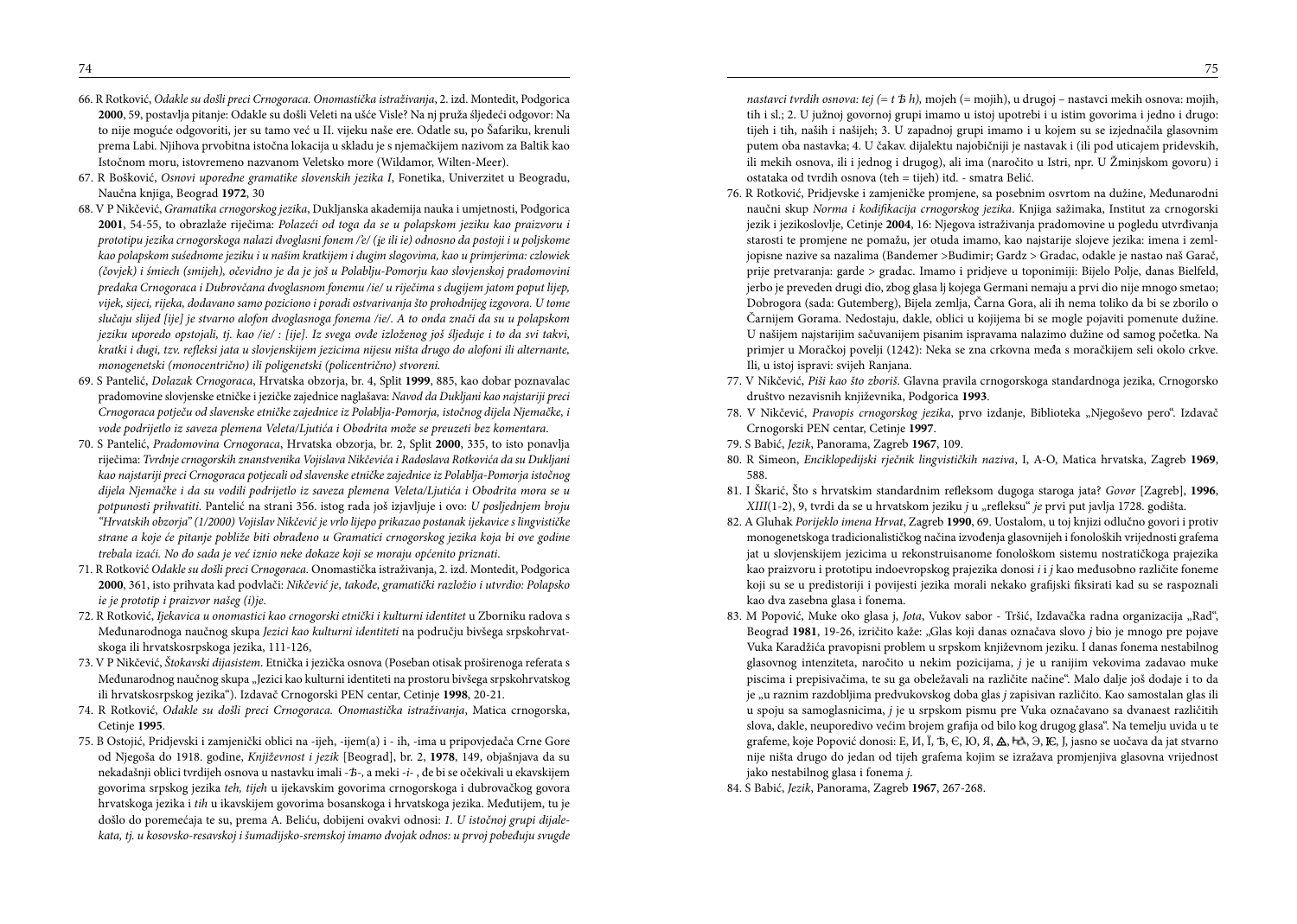#### Sažimak

Naučno razrješenje izuzetno složenog i kompleksnog pitanja što je jat u istorijskoj lingvistici i uporednoj gramatici slovjenskijeh jezika je fundamentalni problem slovenistike i slavistike uopšte. To zbog toga što su njegove izvorne vrijednosti najznačajniji strukturalni i tipološki razlikovni elementi u slovenskome i ostalijem slovjenskim jezicima. Sagledavajući ga u svjetlosti istorizma, monogeneze i poligeneze, u ovome radu pobija se njegovo monogenetsko (monocentrično) poimanje kao glasa izvedenog iz indoevropskog ē i dvoglasnika *o , a , (ō , ā )*. Pošto se glasovi i fonemi ne cijepaju, jat je samo slovo, znak ili grafem u svijem pismima kojim se u vidu alternacija (alternanti) kao zamjenika označavaju različite izgovorne vrijednosti glasa i fonema *j* kad se u suodnosima s ostalijem glasovima i fonemima pretvara u druge glasove i foneme, kad se gubi i kad opstoji kao poligenetski (policentrično) nastale.

### Povzetek

Znanstvena razrešitev zamotanega vprašanja, kaj je jat v zgodovinskem jezikoslovju in primerjalni slovnici slovanskih jezikov, je temeljno vprašanje slovenistike in slavistike nasploh. To pa zaradi tega, ker so njegove prvotne vrednosti najpomembnejši strukturni in tipološki razlikovalni element v slovenskem in drugih slovanskih jezikih. Gledano nanj z vidika historizma, monogeneze in poligeneze, v tem delu zavračam njegovo monogenetsko (monocentrično) razumevanje kot glasu, izvedenega iz indoevropskega ē in dvoglasnikov *oj*, *a ,* (*ō , ā* ). Ker se glasovi in fonemi ne cepijo, je jat samo črka, znak ali grafem v vseh pisavah, s katerim se v okviru alternacij označujejo različne fonemske in glasovne vrednosti kombinacije spremenljivega glasu in fonema *j*, ko se v povezavi z drugimi glasovi in fonemi pretvarja v druge poligenetsko (policentrično) nastale glasove ali foneme (bodisi da izgine bodisi da obstane), da doseže boljšo gibkost jezika.

Marco Silvestri, Giancarlo Tomezzoli

## LINGUISTIC COMPUTATIONAL ANALYSIS TO MEASURE THE DISTANCES BETWEEN ANCIENT VENETIC, LATIN, AND SLOVENIAN LANGUAGES

#### Abstract

In this paper we analyse the linguistic distances between the ancient Venetic, Latin, and Slovenian languages. The first step of the work consisted of the construction of three electronic language corpuses:

- The Venetic Language Database (VLD), comprising all the Venetic inscriptions in the works of Pellegrini&Prosdocimi, Marinetti, and other Internet sources;

- The Latin Language Database (LLD), comprising works of the Latin writers: Plautus, Cato, Terence, Cicero, Caesar, Vergil, Propertius, active in the period 300-0 BC, a period in which the Latin and the Venetic languages were spoken practically independently;

- The Slovenian Language Database (SLD), comprising the texts of the most ancient Slovenian manuscripts: the Brižinski spomeniki (Freisinger Denkmäler I-III), the Rateški rokopis (Ratetischer Handschrift), the Stiški rokopis (Sitticher Handschrift), the Starogorski rokopis (Handschrift von Castelmonte).

Mainly because the subdivision in words, the pronunciation, the linguistic evolution, the exact meaning of the punctuation rules of the Venetic are unknown, the techniques for calculating the linguistic distances used in recent publications by Nerbonne, Kessler, Heeringa, Kruskal, and Vieregge are not applicable. Therefore, we developed a simple and direct method for evaluating said linguistic distances.

Using the Euclidean distance algorithm, within the limit of the corpuses considered, we were able to calculate the linguistic distances between the ancient Venetic, Latin, and Slovenian. Our calculations indicate that Venetic has a Euclidean distance closer to the Slovenian (1.809) than to the Latin (5.295). This appears to disprove the Lejeune's statement that "This language (the Venetic) is "Italic" and … closer to the Latin than any other language", and appears to confirm that Bor was right in setting forth that similarities between Venetic and modern Slovenian, its surviving dialects and all Slovenian archaisms, can be used for interpreting the Venetic inscriptions. This would confirm the hypothesis set out by Šavli, Bor and Tomažič, that the Venetic in Veneto province, Italy, rapidly disappeared due to romanization, while Slovenian preserved part of the Venetic.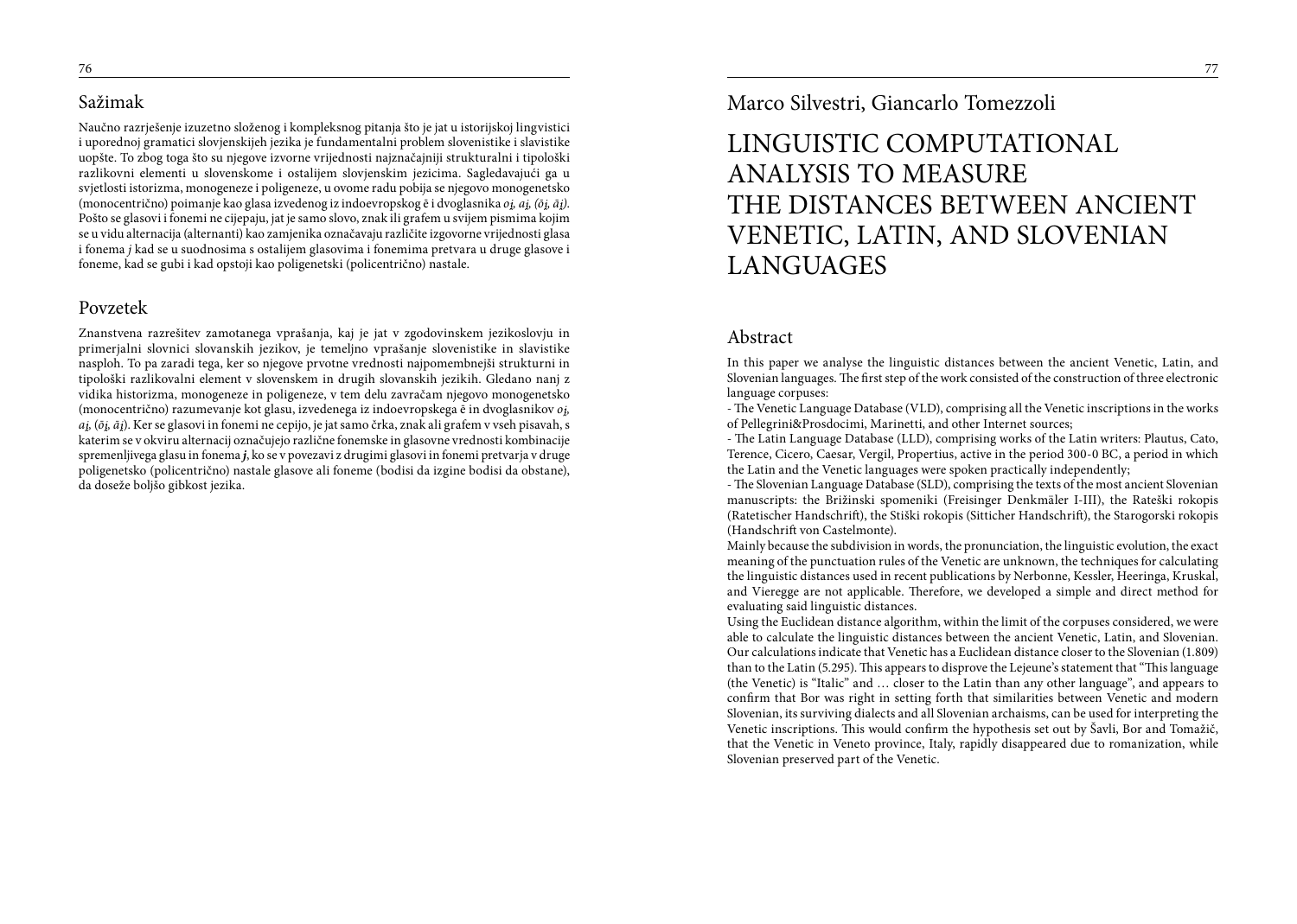#### Introduction

The origin of the Venetic language has been debated for a relatively long time by many authors such as Pellegrini and Prosdocimi [1], Marinetti [2], Lejeune [3], Šavli, Bor and Tomažič [4]. All these authors agreed that the Venetic language is an Indo-European (IE) language, but they disagree about the fundamental question of the linguistic distance of the Venetic with respect to the Latin and the Slovenian languages.

On one side, Lejeune [3] affirmed that: "This language (the Venetic) is "italic" and, …, closer to the Latin than any other language". On the other side, Bor [4] affirmed that. "I was unable to find a single (Venetic) inscription that could not be deciphered on the basis of the Slavic languages and the surviving Slovenian dialects, above all the Slovenian archaisms" and Šavli and Tomažič [4] agreed that the Venetic is closer to the Slovenian.

The problems in interpreting the Venetic consists in the relatively small number of inscriptions (about 400) which are in most of the cases short, broken or incomplete, making the composition of an extended and comprehensive linguistic Corpus difficult or impossible. In addition, the majority of the Venetic inscriptions are written in continuous graphics ("continuum"), i.e. without separation in words, and are mainly of funerary or votive content, so that they do not give us any clue about Venetic toponyms, verbs, and frequently used words that could be used for computational comparisons between the Venetic and other languages.

The punctuation rules, probably linked to a possible syllabic structure of the Venetic, provided by Lejeune [3] and Vetter [5] are far from indicating clear word separations. Moreover, a further problem facing the use of computational techniques for comparing the Venetic with other languages is its still unknown possible pronunciation rules. Therefore, any attempt of classifying the Venetic by using phonetic symbolic techniques would be practically worthless.

On one side, using the Lejeune [3] and Vetter [5] punctuation rules and possible similarities between Venetic and Latin, Pellegrini, Prosdocimi [1] and Marinetti [2] provided translations of a great number of the Venetic inscriptions. However, as clearly visible in their works, the translation in the majority of the cases is more an extrapolation of the possible meaning of the inscriptions than a clear translation.

On the other side, Vodopivec [6] made a remarkable comparison between Venetic, Latin and Slovenian, as well as other languages: Kroatian, English, German, French, Italian, Greek. By considering different Venetic roots: vrv, trt, krk, …, grg; prap, …, prup, derived from the Venetic alphabetic tablets Es23 – Es26, he found that such roots exist mainly in the Slovenian and in the Kroatian languages. In addition, by using possible similarities between Venetic and Slovenian, Ambrozic and Tomezzoli [7] provided a complete translation of the long Venetic inscription on the "Tavola da Este".

#### Latin, Slovenian, and Venetic Corpuses

As the *first* step of our attempt to measure the linguistic distances between the ancient Venetic, Latin and Slovenian, we developed the following three electronic databases.

The Venetic Language Database (VLD), which comprises all the Venetic inscriptions in the works of Pellegrini, Prosdocimi [1] and Marinetti [2]. The texts of the inscriptions were manually stored in a third Word (.doc) file with explanations and notes, strictly respecting the conventions used by the authors.

The Latin Language Database (LLD), which comprises the works of the following Latin authors: Plautus (250 – 184 BC) - Stichus, Cato (234 – 149 BC) - De Agri Cultura, Terence (195/185 – 159 BC - Hecyra, Cicero (106 – 43 BC) – Catilinariae I - IV, Caesar (100 – 44 BC) - De Bello Gallico I - VIII, Vergil (70 – 19 BC) - Aeneids I - XII, Propertius (50 – 16 BC) - Elegiae I - IV. All these Latin authors were active in the period 300 ~ 0 BC, a period in which the Latin and the Venetic languages were spoken almost independently. The texts of said authors were acquired from the Internet site: www.thelatinlibrary.com and stored in a first Word (.doc) file together with their relevant explanations and notes.

The Slovenian Language Database (SLD), which comprises the texts of the most ancient available Slovenian manuscripts: the Brižinski Spomeniki or Freisinger Denkmäler I-III (972 – 1093 AD), the Rateški Rokopis or Ratetischer Handschrift (1362 – 1390 A.D), the Stiški Rokopis or Sitticher Handschrift (1428 – 1440 AD), the Starogorski Rokopis or Handschrift von Castelmonte (1450 – 1520 A.D). Although far from the period in which the Venetic was currently spoken, these manuscripts represent, at the moment, the most ancient written sources of the Slovenian to be considered for linguistic comparisons. No written text has been found in Slovenian or Slovenian dialects earlier than these texts. The texts of the manuscripts were acquired from the Internet sites:

http://www.kortlandt.nl/editions/freis.html ,

http://kodeks.uni-bamberg.de/AltSloven/Quellen/ASL.Ratetsch.htm ,

http://kodeks.uni-bamberg.de/AltSloven/Quellen/ASL.Sittich.htm

http://kodeks.uni-bamberg.de/AltSloven/Quellen/ASL.Castelmonte.htm

and stored in a second Word (.doc) file together with their relevant explanation and notes.

The LLD is the most complete Corpus (1 018 924 characters), it contains texts of various subjects: poetical, agricultural, historical, epical, etc., but it is influenced by the linguistic evolution of the Latin in said period 300 ~ 0 BC.

The SLD (10 982 characters) contains religious texts influenced by the linguistic evolution of the Slovenian over the period of about 400 years.

The inscriptions in the VLD (9 655 characters) are influenced, in addition to the effects mentioned above, also by the following effects:

– local alphabetic particularities (Este, Padua alphabets);

– linguistic and alphabetic modifications of the Venetic in the of about period  $500 \sim 0$  BC;

– the romanization in the last period of the Venetic independence.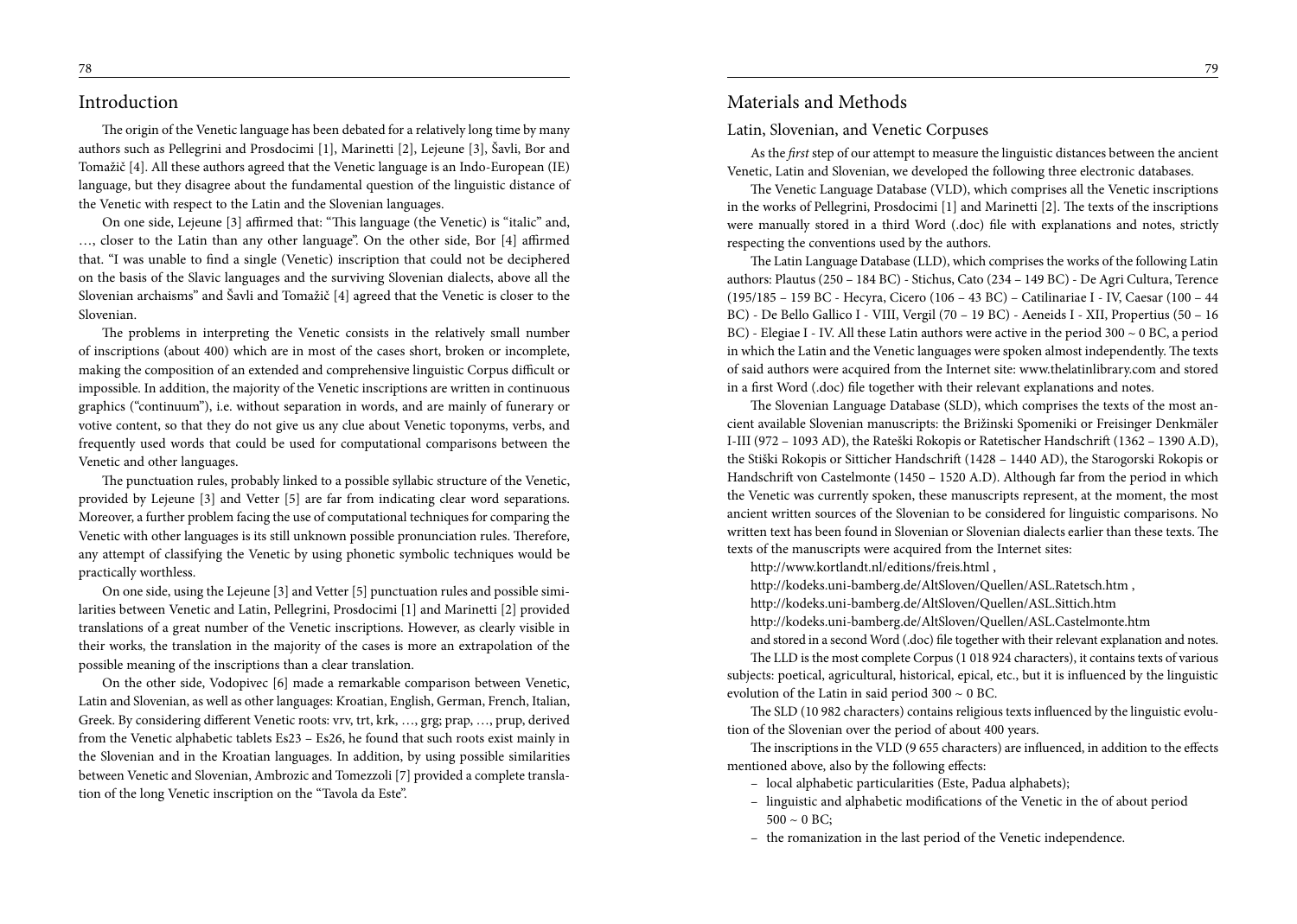## Vinko Vodopivec

## PRIMERJAVA SODOBNIH EVROPSKIH, INDOEVROPSKIH IN NEKATERIH STARIH JEZIKOV

#### **Ključne besede:**

arheologija, genetika, sociologija, religija, zgodovina, jezikoslovje, teorija kontinuitete, Etruščani, Veneti, Wendi, slovenščina, sanskrt, Vede.

#### **Key words:**

archaeology, genetics, sociology, religion, history, linguistics, continuity theory, Etruscans, Venets, Wends, Slovenian, Sanskrit, Vedic.

#### Abstract

#### **Comparison of Modern European, Indo-European, and Some Ancient Languages**

The motivation for my work in this field came from the research of Indo-European languages as presented by a computer system on developmental biology, which included 87 languages with 2,449 words. The researchers have tried to answer the question regarding the origins of present-day Indo-European languages. Presented are the main language groups: Slavic with 16 languages, Germanic with 15 languages, and Latin with 16 languages. There is also the Irish-Welsh-Breton group; the Greek group includes the classical Greek, and the Albanian group is connected to the Indo-Iranian group. Some results in this study are not entirely convincing, especially in regard to Slavic languages. Particularly noticeable are the dates of their formation: they are considerably later than those for the rest of the languages. Also puzzling in this research of Indo-European languages is that the oldest two languages of the old world are not included; that is, the Sanskrit and the older Vedic Sanskrit could have clarified the early linguistic developments. Also missing is the comparison of the ancient Egyptian language, which must have had considerable influence on the development of ancient cultures and their languages, including the Latin, which has had a far greater influence on the changes of languages of the time than the ancient Greek.

The basis for my comparative study of different languages is the Slavic consonantal roots from the Ateste tablets, which show a clear separation between Slavic and other languages. The Ateste tablets are Venetic inscriptions of northern Italy from the  $5<sup>th</sup>$  century BC. They can be read with the help of Slavic languages. From each root I utilized the first two letters and then selected Slovenian words with the largest number of derivatives; for this reason the choices are well represented in the Slovenian literary language. The chosen words were then translated into other languages and compared with one another. Comparisons and analyses of the results show good homogeneity of Slavic languages and their connection with languages of the ancient world. In this research the Slovenian language proved exceptional, with the best connections to the Vedic Sanskrit, and the most uniform connections with all Slavic languages. These results put Slavic languages farther back in time, and equalize them with other languages; in some examples a strong connection to the most ancient languages is evident. The Latin languages represent a fairly homogeneous group, but with less harmony between languages. While the Germanic group has the least homogeneity, its languages deviate from

each other considerably. Especially noticeable is the deviation of the English, which could be classed as a Germano-Latin language. The Swedish deviates considerably as it has borrowed many words from the French, and a sizeable part of Slavic vocabulary. Ugro-Finnic and some ancient European languages represent a large group of European languages, which have no connection with the three main groups, and also don't have connections among themselves. These are: Finnish, Irish, Basque, Hungarian, Albanian and Romany languages.

#### Uvod

Izvori jezikov so še vedno precej zamegljeni, saj pisani viri segajo le v zgodovinsko dobo, predzgodovinski razvoj posameznih jezikov in jezikovnih skupin pa si moramo priklicati v zavest s celovitim pristopom spoznanj različnih znanstvenih disciplin. Le s takim obravnavanjem dobimo zanesljivejši vpogled v razvoj človeštva, v nastanek zgodovinskih jezikov in v današnja jezikovnega razlikovanja. Tu nam poleg zgodovinskega in predzgodovinskega jezikoslovja izdatno pomagajo z dejstvi predvsem arheologija in genetika, v sodelovanju z razvojnimi vedami sociologije, religije in drugih področij. Na eni strani zgodovinski vpogled podpira znanost s svojimi čedalje natančnejšimi raziskavami, na drugi strani pa omogočajo čedalje globlji vpogled v časovni in vsebinski razvoj človeštva nova sociološka, tehnološka in druga spoznanja. V zgodovinski dobi nam izdatno lahko pomagajo tudi jezikovne primerjave med posameznimi jeziki in različnimi skupinami jezikov. Te primerjave so oprte na slovarje in druge študije sedanjih in preteklih jezikov tako, da za zgodovinsko obdobje lahko naredimo preglednico posameznih zgodovinskih sprememb in potek nekaterih jezikovnih preoblikovanj.

Začetke civilizacije predstavljajo uporaba ognja in orodja, predvsem pa govorna sposobnost. Uporaba orodja je stara milijon let uporaba ognja pa je še pol milijona let starejša. Najpomembnejšo vlogo v človekovem razvoju pa je prav gotovo predstavljala zmožnost govornega sporazumevanja. Začetki govora verjetno segajo v davno preteklost 1,7 milijona let, ko so hominidi dobili že skoraj moderno človeško anatomijo in so poselili savanske predele, kjer je bila potrebna večja gibljivost in sodelovanje večjih skupnosti pri lovu in preživetju. Izvor jezika je možen le v skupinah, kjer pri posredovanju dobrin sporazumevanje presega fizično obliko, zato temelji na političnih, ekonomskih, socialnih in spolnih situacijah. Jezikovna izmenjava sporočil se je razvila kot povezovalni element v skupnosti in je povečala njeno trdnost in povezanost. Dajanje informacij je v bistvu skrb zase, saj se poveča tako samozavest informatorja kot povpraševanje po znanju in vedenju. Poleg te osebne ravni je še pomembnejša družbena raven, saj znanje in vedenje bistveno prispevata k povezanosti in dobrobiti celotne rodovne ali drugačne človeške skupnosti [1].

Raznolikost govornega sporazumevanja je prav gotovo izjemno velika. Obstaja množica jezikovnih skupin z velikim številom jezikov, ki se zopet delijo in razlikujejo v mnogih narečnih posebnostih. Taka raznolikost postavlja vprašanja o sorodnostih in izvorih jezikov. Primerjave med posameznimi jeziki se lahko vršijo na vsebinski, oblikovni, razvojni, zgodovinski ali govorni ravni. Sodobni načini obdelave zahtevajo celovit pristop z upoštevanjem dosedanjih znanj jezikoslovja, arheologije, genetike, sociologije, religije, zgodovine in drugih znanstvenih področij. Pri obravnavi sodelovanja starih ljudstev in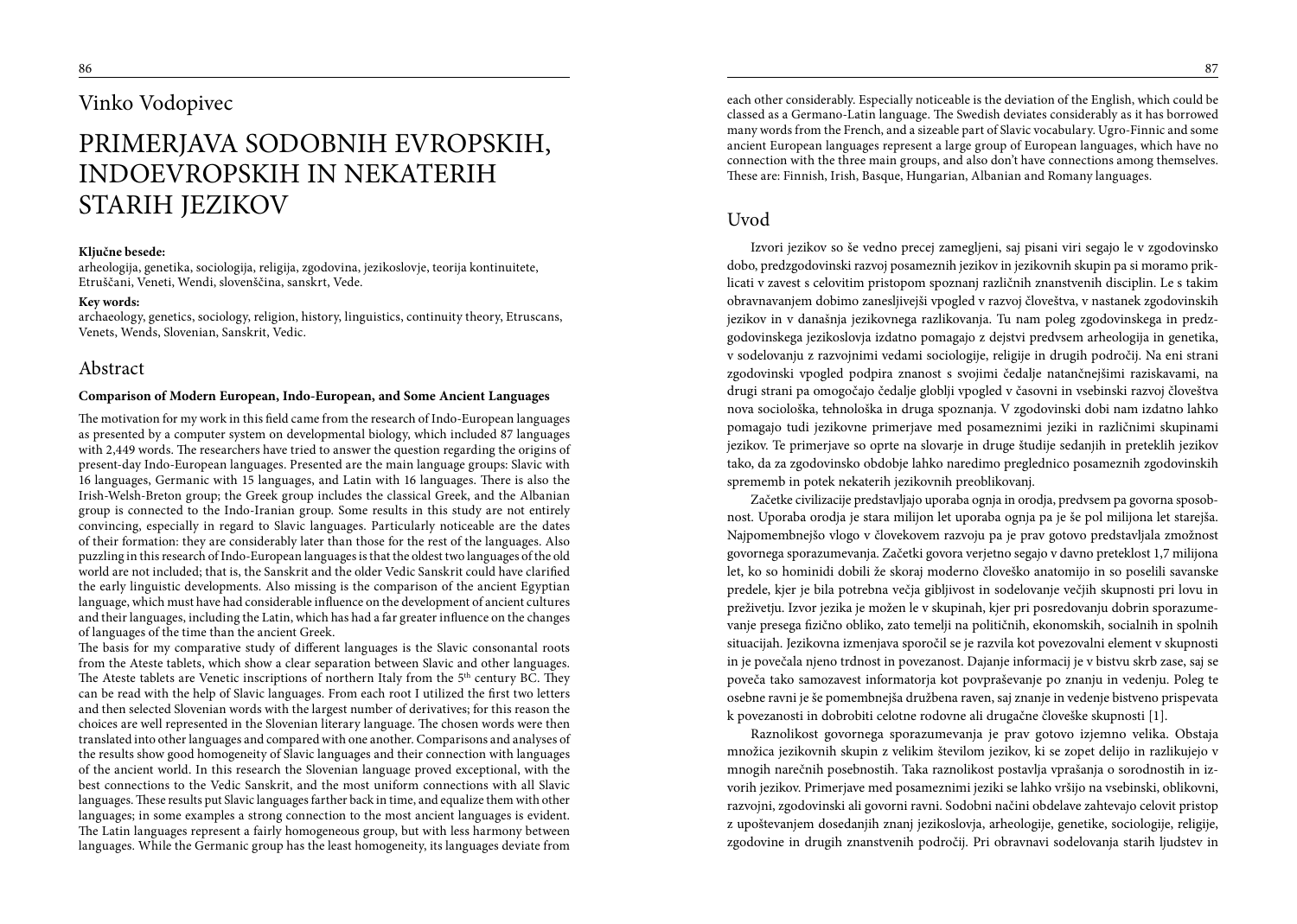*Preglednica 7. Besede iz Slovarja slovenskega knižnega jezika [7], ki izvirajo iz soglasniških*  ica 7. Besede iz Slovarja slovenskega knižnega jezika [7], ki izvirajo iz soglasniških *Karenov, najdenih v Atestinskih tablicah. Prevodi v navedene tuje jezike.*<br>Korenov, najdenih v Atestinskih tablicah. Prevodi v naveden

| džharna<br>džharna<br>1<br>vízeséz<br>vesiputous<br>peripe<br>$\overline{c}$<br>čhibalo<br>heiluttaa<br>burbarana<br>gagyogás<br>barrana<br>3<br>khoha<br>korkeus<br>barlang<br>kandara<br>xinz<br>4<br>kalam<br>kalam<br>silmu<br>bimbó<br>pureko<br>munččha<br>mučh<br>5<br>viikset<br>mustaka<br>bajusz<br>$\mathbf{1}$<br>dharna<br>dharna<br>pitää<br>fogás<br>ćeripe<br>$\overline{2}$<br>liukua<br>izdrano<br>csúszás<br>sarkana<br>sarkana<br>3<br>haljeta<br>kocsis<br>prastimata<br>daurna<br>daurna<br>$\overline{4}$<br>dörzsolés<br>hieroa<br>masalana<br>masalana<br>morav<br>5<br>reszketés<br>izdrape<br>vapista<br>kampana<br>kampana<br>1<br>dörgés<br>gardžana<br>gardžana<br>jyristä<br>vrontipe<br>2<br>čhaglo<br>kurupa<br>csúnya<br>kurupa<br>ruma<br>3<br>kubb<br>kubb<br>kyttyrä<br>zin<br>púp<br>4<br>kaula<br>torok<br>gala<br>gala<br>grtano<br>5<br>solma<br>göb<br>kokordič<br>ganth<br>ganth<br>$\mathbf{1}$<br>kunbahana<br>kunb<br>vuotta<br>vérzik<br>ratvaripe<br>$\overline{2}$<br>lise<br>chara<br>takarmány<br>muravimata<br>chara<br>3<br>repale<br>toldás<br>drza<br>patti<br>patti<br>$\overline{4}$<br>loukata<br>phadimata<br>megsért<br>langana<br>langana<br>5<br>kouristus<br>görch<br>istardipe<br>kurall<br>kurall<br>ΜR<br>1<br>kylmä<br>šudro<br>šital<br>šital<br>hideg<br>$\overline{c}$<br>kuollut<br>halott<br>murda<br>mulo<br>mritak<br>3<br>rosszalló<br>pimeä<br>ricosardijav<br>ghur<br>ghur<br>hulla<br>murdža<br>4<br>mulo<br>murda<br>raato<br>5<br>csúszás<br>crdivav<br>ryömiä<br>rengana<br>rangana<br><b>PR</b><br>$\mathbf{1}$<br>első<br>ensi<br>anglutno<br>pratham<br>pratam<br>$\overline{2}$<br>unguli<br>unguli<br>sormi<br>ujj<br>vastumno<br>3<br>suihku<br>barkha karana<br>zápor<br>varša karana<br>hujripe<br>$\overline{4}$<br>lenähyttää<br>drosinal<br>varša<br>karana<br>csipetnyi<br>5<br>pöytäliina<br>učarni<br>abrosz<br>medždakapara<br>pathar<br>SR<br>xandžalo<br>khadž<br>khurak<br>1<br>syyhyä<br>viszketés<br>$\overline{c}$<br>mehu<br>szárbél<br>mezici<br>sar<br>sar<br>3<br>hršita hona<br>hrkh<br>harjas<br>sörte<br>zaroj<br>$\overline{4}$<br>metsäkauris<br>čerbo<br>mirk<br>mriga<br>szarvas<br>5<br>sarló<br>luno<br>datri<br>datri<br>sirppi<br>$\mathbf{1}$<br>TR<br>szilárd<br>dridh<br>dridh<br>sitova<br>capenime<br>$\overline{2}$<br>nád<br>rottinki<br>xurdo<br>kanna<br>kan-na<br>3<br>kič-čana<br>repiä<br>tépés<br>phagav<br>khinčana<br>$\overline{4}$<br>tüske<br>pikkii<br>karno<br>kanta<br>kanda<br>5<br>kärsiä<br>crdav<br>szenved<br>tapna<br>tapna<br>VR<br>1<br>boštin<br>puutarha<br>kert<br>udjanam<br>bagh<br>2<br>felső<br>huippu<br>širša<br>sira<br>gor<br>3<br>kötél<br>štranjko<br>köysi<br>rassi<br>rassi<br>4<br>loukku<br>csapda<br>davuli<br>džal<br>paš<br>5<br>valtakunta<br>rindo<br>katar<br>larma<br>katar<br>$\mathbf{1}$<br>kućin<br>gutthi<br>siru<br>ganth<br>szem<br>$\sqrt{2}$<br>tükör<br>glinda<br>peili<br>darpan<br>darpan<br>3<br>surakh čhidr<br>silmämuna<br>szemgolyó<br>jakhaki<br>netr<br>kala<br>1<br>fekete<br>phabori<br>kršna<br>musta<br>2<br>vonal<br>rekha<br>viiva<br>kalo<br>čarn<br>3<br>kukac<br>kira<br>kiera<br>patrin<br>čuri<br>$\overline{\mathbf{4}}$<br>ak-khar<br>betű<br>akšar<br>kirjain<br>ćermo<br>čučvalo<br>5<br>pičkarimarna<br>pičkarimarna<br>lainata<br>pumpa<br>$\mathbf{1}$<br>lahjoittaa<br>áldozat<br>čardana<br>davipe<br>čardana<br>$\overline{c}$<br>dhura<br>šatir<br>riuku<br>gerenda<br>belji<br>$\overline{3}$<br>ajsavéhko<br>čakki<br>čakki<br>ateria<br>kéziőrlő | z.koren | vrsta finščina | madžarščina | romščina | hindi | pandžabi |
|------------------------------------------------------------------------------------------------------------------------------------------------------------------------------------------------------------------------------------------------------------------------------------------------------------------------------------------------------------------------------------------------------------------------------------------------------------------------------------------------------------------------------------------------------------------------------------------------------------------------------------------------------------------------------------------------------------------------------------------------------------------------------------------------------------------------------------------------------------------------------------------------------------------------------------------------------------------------------------------------------------------------------------------------------------------------------------------------------------------------------------------------------------------------------------------------------------------------------------------------------------------------------------------------------------------------------------------------------------------------------------------------------------------------------------------------------------------------------------------------------------------------------------------------------------------------------------------------------------------------------------------------------------------------------------------------------------------------------------------------------------------------------------------------------------------------------------------------------------------------------------------------------------------------------------------------------------------------------------------------------------------------------------------------------------------------------------------------------------------------------------------------------------------------------------------------------------------------------------------------------------------------------------------------------------------------------------------------------------------------------------------------------------------------------------------------------------------------------------------------------------------------------------------------------------------------------------------------------------------------------------------------------------------------------------------------------------------------------------------------------------------------------------------------------------------------------------------------------------------------------------------------------------------------------------------------------------------------------------------------------------------------------------------------------------------------------------------------------------------------------------------------------------------------------------------------------------------------------------------------------------------------------------------------------------------------------------------------------------------------------------------------------------------------------------------------------------------------------------------------------------------------------------------------------------------------|---------|----------------|-------------|----------|-------|----------|
|                                                                                                                                                                                                                                                                                                                                                                                                                                                                                                                                                                                                                                                                                                                                                                                                                                                                                                                                                                                                                                                                                                                                                                                                                                                                                                                                                                                                                                                                                                                                                                                                                                                                                                                                                                                                                                                                                                                                                                                                                                                                                                                                                                                                                                                                                                                                                                                                                                                                                                                                                                                                                                                                                                                                                                                                                                                                                                                                                                                                                                                                                                                                                                                                                                                                                                                                                                                                                                                                                                                                                                        | BR      |                |             |          |       |          |
|                                                                                                                                                                                                                                                                                                                                                                                                                                                                                                                                                                                                                                                                                                                                                                                                                                                                                                                                                                                                                                                                                                                                                                                                                                                                                                                                                                                                                                                                                                                                                                                                                                                                                                                                                                                                                                                                                                                                                                                                                                                                                                                                                                                                                                                                                                                                                                                                                                                                                                                                                                                                                                                                                                                                                                                                                                                                                                                                                                                                                                                                                                                                                                                                                                                                                                                                                                                                                                                                                                                                                                        |         |                |             |          |       |          |
|                                                                                                                                                                                                                                                                                                                                                                                                                                                                                                                                                                                                                                                                                                                                                                                                                                                                                                                                                                                                                                                                                                                                                                                                                                                                                                                                                                                                                                                                                                                                                                                                                                                                                                                                                                                                                                                                                                                                                                                                                                                                                                                                                                                                                                                                                                                                                                                                                                                                                                                                                                                                                                                                                                                                                                                                                                                                                                                                                                                                                                                                                                                                                                                                                                                                                                                                                                                                                                                                                                                                                                        |         |                |             |          |       |          |
|                                                                                                                                                                                                                                                                                                                                                                                                                                                                                                                                                                                                                                                                                                                                                                                                                                                                                                                                                                                                                                                                                                                                                                                                                                                                                                                                                                                                                                                                                                                                                                                                                                                                                                                                                                                                                                                                                                                                                                                                                                                                                                                                                                                                                                                                                                                                                                                                                                                                                                                                                                                                                                                                                                                                                                                                                                                                                                                                                                                                                                                                                                                                                                                                                                                                                                                                                                                                                                                                                                                                                                        |         |                |             |          |       |          |
|                                                                                                                                                                                                                                                                                                                                                                                                                                                                                                                                                                                                                                                                                                                                                                                                                                                                                                                                                                                                                                                                                                                                                                                                                                                                                                                                                                                                                                                                                                                                                                                                                                                                                                                                                                                                                                                                                                                                                                                                                                                                                                                                                                                                                                                                                                                                                                                                                                                                                                                                                                                                                                                                                                                                                                                                                                                                                                                                                                                                                                                                                                                                                                                                                                                                                                                                                                                                                                                                                                                                                                        |         |                |             |          |       |          |
|                                                                                                                                                                                                                                                                                                                                                                                                                                                                                                                                                                                                                                                                                                                                                                                                                                                                                                                                                                                                                                                                                                                                                                                                                                                                                                                                                                                                                                                                                                                                                                                                                                                                                                                                                                                                                                                                                                                                                                                                                                                                                                                                                                                                                                                                                                                                                                                                                                                                                                                                                                                                                                                                                                                                                                                                                                                                                                                                                                                                                                                                                                                                                                                                                                                                                                                                                                                                                                                                                                                                                                        | DR      |                |             |          |       |          |
|                                                                                                                                                                                                                                                                                                                                                                                                                                                                                                                                                                                                                                                                                                                                                                                                                                                                                                                                                                                                                                                                                                                                                                                                                                                                                                                                                                                                                                                                                                                                                                                                                                                                                                                                                                                                                                                                                                                                                                                                                                                                                                                                                                                                                                                                                                                                                                                                                                                                                                                                                                                                                                                                                                                                                                                                                                                                                                                                                                                                                                                                                                                                                                                                                                                                                                                                                                                                                                                                                                                                                                        |         |                |             |          |       |          |
|                                                                                                                                                                                                                                                                                                                                                                                                                                                                                                                                                                                                                                                                                                                                                                                                                                                                                                                                                                                                                                                                                                                                                                                                                                                                                                                                                                                                                                                                                                                                                                                                                                                                                                                                                                                                                                                                                                                                                                                                                                                                                                                                                                                                                                                                                                                                                                                                                                                                                                                                                                                                                                                                                                                                                                                                                                                                                                                                                                                                                                                                                                                                                                                                                                                                                                                                                                                                                                                                                                                                                                        |         |                |             |          |       |          |
|                                                                                                                                                                                                                                                                                                                                                                                                                                                                                                                                                                                                                                                                                                                                                                                                                                                                                                                                                                                                                                                                                                                                                                                                                                                                                                                                                                                                                                                                                                                                                                                                                                                                                                                                                                                                                                                                                                                                                                                                                                                                                                                                                                                                                                                                                                                                                                                                                                                                                                                                                                                                                                                                                                                                                                                                                                                                                                                                                                                                                                                                                                                                                                                                                                                                                                                                                                                                                                                                                                                                                                        |         |                |             |          |       |          |
|                                                                                                                                                                                                                                                                                                                                                                                                                                                                                                                                                                                                                                                                                                                                                                                                                                                                                                                                                                                                                                                                                                                                                                                                                                                                                                                                                                                                                                                                                                                                                                                                                                                                                                                                                                                                                                                                                                                                                                                                                                                                                                                                                                                                                                                                                                                                                                                                                                                                                                                                                                                                                                                                                                                                                                                                                                                                                                                                                                                                                                                                                                                                                                                                                                                                                                                                                                                                                                                                                                                                                                        |         |                |             |          |       |          |
|                                                                                                                                                                                                                                                                                                                                                                                                                                                                                                                                                                                                                                                                                                                                                                                                                                                                                                                                                                                                                                                                                                                                                                                                                                                                                                                                                                                                                                                                                                                                                                                                                                                                                                                                                                                                                                                                                                                                                                                                                                                                                                                                                                                                                                                                                                                                                                                                                                                                                                                                                                                                                                                                                                                                                                                                                                                                                                                                                                                                                                                                                                                                                                                                                                                                                                                                                                                                                                                                                                                                                                        | GR      |                |             |          |       |          |
|                                                                                                                                                                                                                                                                                                                                                                                                                                                                                                                                                                                                                                                                                                                                                                                                                                                                                                                                                                                                                                                                                                                                                                                                                                                                                                                                                                                                                                                                                                                                                                                                                                                                                                                                                                                                                                                                                                                                                                                                                                                                                                                                                                                                                                                                                                                                                                                                                                                                                                                                                                                                                                                                                                                                                                                                                                                                                                                                                                                                                                                                                                                                                                                                                                                                                                                                                                                                                                                                                                                                                                        |         |                |             |          |       |          |
|                                                                                                                                                                                                                                                                                                                                                                                                                                                                                                                                                                                                                                                                                                                                                                                                                                                                                                                                                                                                                                                                                                                                                                                                                                                                                                                                                                                                                                                                                                                                                                                                                                                                                                                                                                                                                                                                                                                                                                                                                                                                                                                                                                                                                                                                                                                                                                                                                                                                                                                                                                                                                                                                                                                                                                                                                                                                                                                                                                                                                                                                                                                                                                                                                                                                                                                                                                                                                                                                                                                                                                        |         |                |             |          |       |          |
|                                                                                                                                                                                                                                                                                                                                                                                                                                                                                                                                                                                                                                                                                                                                                                                                                                                                                                                                                                                                                                                                                                                                                                                                                                                                                                                                                                                                                                                                                                                                                                                                                                                                                                                                                                                                                                                                                                                                                                                                                                                                                                                                                                                                                                                                                                                                                                                                                                                                                                                                                                                                                                                                                                                                                                                                                                                                                                                                                                                                                                                                                                                                                                                                                                                                                                                                                                                                                                                                                                                                                                        |         |                |             |          |       |          |
|                                                                                                                                                                                                                                                                                                                                                                                                                                                                                                                                                                                                                                                                                                                                                                                                                                                                                                                                                                                                                                                                                                                                                                                                                                                                                                                                                                                                                                                                                                                                                                                                                                                                                                                                                                                                                                                                                                                                                                                                                                                                                                                                                                                                                                                                                                                                                                                                                                                                                                                                                                                                                                                                                                                                                                                                                                                                                                                                                                                                                                                                                                                                                                                                                                                                                                                                                                                                                                                                                                                                                                        |         |                |             |          |       |          |
|                                                                                                                                                                                                                                                                                                                                                                                                                                                                                                                                                                                                                                                                                                                                                                                                                                                                                                                                                                                                                                                                                                                                                                                                                                                                                                                                                                                                                                                                                                                                                                                                                                                                                                                                                                                                                                                                                                                                                                                                                                                                                                                                                                                                                                                                                                                                                                                                                                                                                                                                                                                                                                                                                                                                                                                                                                                                                                                                                                                                                                                                                                                                                                                                                                                                                                                                                                                                                                                                                                                                                                        | KR      |                |             |          |       |          |
|                                                                                                                                                                                                                                                                                                                                                                                                                                                                                                                                                                                                                                                                                                                                                                                                                                                                                                                                                                                                                                                                                                                                                                                                                                                                                                                                                                                                                                                                                                                                                                                                                                                                                                                                                                                                                                                                                                                                                                                                                                                                                                                                                                                                                                                                                                                                                                                                                                                                                                                                                                                                                                                                                                                                                                                                                                                                                                                                                                                                                                                                                                                                                                                                                                                                                                                                                                                                                                                                                                                                                                        |         |                |             |          |       |          |
|                                                                                                                                                                                                                                                                                                                                                                                                                                                                                                                                                                                                                                                                                                                                                                                                                                                                                                                                                                                                                                                                                                                                                                                                                                                                                                                                                                                                                                                                                                                                                                                                                                                                                                                                                                                                                                                                                                                                                                                                                                                                                                                                                                                                                                                                                                                                                                                                                                                                                                                                                                                                                                                                                                                                                                                                                                                                                                                                                                                                                                                                                                                                                                                                                                                                                                                                                                                                                                                                                                                                                                        |         |                |             |          |       |          |
|                                                                                                                                                                                                                                                                                                                                                                                                                                                                                                                                                                                                                                                                                                                                                                                                                                                                                                                                                                                                                                                                                                                                                                                                                                                                                                                                                                                                                                                                                                                                                                                                                                                                                                                                                                                                                                                                                                                                                                                                                                                                                                                                                                                                                                                                                                                                                                                                                                                                                                                                                                                                                                                                                                                                                                                                                                                                                                                                                                                                                                                                                                                                                                                                                                                                                                                                                                                                                                                                                                                                                                        |         |                |             |          |       |          |
|                                                                                                                                                                                                                                                                                                                                                                                                                                                                                                                                                                                                                                                                                                                                                                                                                                                                                                                                                                                                                                                                                                                                                                                                                                                                                                                                                                                                                                                                                                                                                                                                                                                                                                                                                                                                                                                                                                                                                                                                                                                                                                                                                                                                                                                                                                                                                                                                                                                                                                                                                                                                                                                                                                                                                                                                                                                                                                                                                                                                                                                                                                                                                                                                                                                                                                                                                                                                                                                                                                                                                                        |         |                |             |          |       |          |
|                                                                                                                                                                                                                                                                                                                                                                                                                                                                                                                                                                                                                                                                                                                                                                                                                                                                                                                                                                                                                                                                                                                                                                                                                                                                                                                                                                                                                                                                                                                                                                                                                                                                                                                                                                                                                                                                                                                                                                                                                                                                                                                                                                                                                                                                                                                                                                                                                                                                                                                                                                                                                                                                                                                                                                                                                                                                                                                                                                                                                                                                                                                                                                                                                                                                                                                                                                                                                                                                                                                                                                        |         |                |             |          |       |          |
|                                                                                                                                                                                                                                                                                                                                                                                                                                                                                                                                                                                                                                                                                                                                                                                                                                                                                                                                                                                                                                                                                                                                                                                                                                                                                                                                                                                                                                                                                                                                                                                                                                                                                                                                                                                                                                                                                                                                                                                                                                                                                                                                                                                                                                                                                                                                                                                                                                                                                                                                                                                                                                                                                                                                                                                                                                                                                                                                                                                                                                                                                                                                                                                                                                                                                                                                                                                                                                                                                                                                                                        |         |                |             |          |       |          |
|                                                                                                                                                                                                                                                                                                                                                                                                                                                                                                                                                                                                                                                                                                                                                                                                                                                                                                                                                                                                                                                                                                                                                                                                                                                                                                                                                                                                                                                                                                                                                                                                                                                                                                                                                                                                                                                                                                                                                                                                                                                                                                                                                                                                                                                                                                                                                                                                                                                                                                                                                                                                                                                                                                                                                                                                                                                                                                                                                                                                                                                                                                                                                                                                                                                                                                                                                                                                                                                                                                                                                                        |         |                |             |          |       |          |
|                                                                                                                                                                                                                                                                                                                                                                                                                                                                                                                                                                                                                                                                                                                                                                                                                                                                                                                                                                                                                                                                                                                                                                                                                                                                                                                                                                                                                                                                                                                                                                                                                                                                                                                                                                                                                                                                                                                                                                                                                                                                                                                                                                                                                                                                                                                                                                                                                                                                                                                                                                                                                                                                                                                                                                                                                                                                                                                                                                                                                                                                                                                                                                                                                                                                                                                                                                                                                                                                                                                                                                        |         |                |             |          |       |          |
|                                                                                                                                                                                                                                                                                                                                                                                                                                                                                                                                                                                                                                                                                                                                                                                                                                                                                                                                                                                                                                                                                                                                                                                                                                                                                                                                                                                                                                                                                                                                                                                                                                                                                                                                                                                                                                                                                                                                                                                                                                                                                                                                                                                                                                                                                                                                                                                                                                                                                                                                                                                                                                                                                                                                                                                                                                                                                                                                                                                                                                                                                                                                                                                                                                                                                                                                                                                                                                                                                                                                                                        |         |                |             |          |       |          |
|                                                                                                                                                                                                                                                                                                                                                                                                                                                                                                                                                                                                                                                                                                                                                                                                                                                                                                                                                                                                                                                                                                                                                                                                                                                                                                                                                                                                                                                                                                                                                                                                                                                                                                                                                                                                                                                                                                                                                                                                                                                                                                                                                                                                                                                                                                                                                                                                                                                                                                                                                                                                                                                                                                                                                                                                                                                                                                                                                                                                                                                                                                                                                                                                                                                                                                                                                                                                                                                                                                                                                                        |         |                |             |          |       |          |
|                                                                                                                                                                                                                                                                                                                                                                                                                                                                                                                                                                                                                                                                                                                                                                                                                                                                                                                                                                                                                                                                                                                                                                                                                                                                                                                                                                                                                                                                                                                                                                                                                                                                                                                                                                                                                                                                                                                                                                                                                                                                                                                                                                                                                                                                                                                                                                                                                                                                                                                                                                                                                                                                                                                                                                                                                                                                                                                                                                                                                                                                                                                                                                                                                                                                                                                                                                                                                                                                                                                                                                        |         |                |             |          |       |          |
|                                                                                                                                                                                                                                                                                                                                                                                                                                                                                                                                                                                                                                                                                                                                                                                                                                                                                                                                                                                                                                                                                                                                                                                                                                                                                                                                                                                                                                                                                                                                                                                                                                                                                                                                                                                                                                                                                                                                                                                                                                                                                                                                                                                                                                                                                                                                                                                                                                                                                                                                                                                                                                                                                                                                                                                                                                                                                                                                                                                                                                                                                                                                                                                                                                                                                                                                                                                                                                                                                                                                                                        |         |                |             |          |       |          |
|                                                                                                                                                                                                                                                                                                                                                                                                                                                                                                                                                                                                                                                                                                                                                                                                                                                                                                                                                                                                                                                                                                                                                                                                                                                                                                                                                                                                                                                                                                                                                                                                                                                                                                                                                                                                                                                                                                                                                                                                                                                                                                                                                                                                                                                                                                                                                                                                                                                                                                                                                                                                                                                                                                                                                                                                                                                                                                                                                                                                                                                                                                                                                                                                                                                                                                                                                                                                                                                                                                                                                                        |         |                |             |          |       |          |
|                                                                                                                                                                                                                                                                                                                                                                                                                                                                                                                                                                                                                                                                                                                                                                                                                                                                                                                                                                                                                                                                                                                                                                                                                                                                                                                                                                                                                                                                                                                                                                                                                                                                                                                                                                                                                                                                                                                                                                                                                                                                                                                                                                                                                                                                                                                                                                                                                                                                                                                                                                                                                                                                                                                                                                                                                                                                                                                                                                                                                                                                                                                                                                                                                                                                                                                                                                                                                                                                                                                                                                        |         |                |             |          |       |          |
|                                                                                                                                                                                                                                                                                                                                                                                                                                                                                                                                                                                                                                                                                                                                                                                                                                                                                                                                                                                                                                                                                                                                                                                                                                                                                                                                                                                                                                                                                                                                                                                                                                                                                                                                                                                                                                                                                                                                                                                                                                                                                                                                                                                                                                                                                                                                                                                                                                                                                                                                                                                                                                                                                                                                                                                                                                                                                                                                                                                                                                                                                                                                                                                                                                                                                                                                                                                                                                                                                                                                                                        |         |                |             |          |       |          |
|                                                                                                                                                                                                                                                                                                                                                                                                                                                                                                                                                                                                                                                                                                                                                                                                                                                                                                                                                                                                                                                                                                                                                                                                                                                                                                                                                                                                                                                                                                                                                                                                                                                                                                                                                                                                                                                                                                                                                                                                                                                                                                                                                                                                                                                                                                                                                                                                                                                                                                                                                                                                                                                                                                                                                                                                                                                                                                                                                                                                                                                                                                                                                                                                                                                                                                                                                                                                                                                                                                                                                                        |         |                |             |          |       |          |
|                                                                                                                                                                                                                                                                                                                                                                                                                                                                                                                                                                                                                                                                                                                                                                                                                                                                                                                                                                                                                                                                                                                                                                                                                                                                                                                                                                                                                                                                                                                                                                                                                                                                                                                                                                                                                                                                                                                                                                                                                                                                                                                                                                                                                                                                                                                                                                                                                                                                                                                                                                                                                                                                                                                                                                                                                                                                                                                                                                                                                                                                                                                                                                                                                                                                                                                                                                                                                                                                                                                                                                        |         |                |             |          |       |          |
|                                                                                                                                                                                                                                                                                                                                                                                                                                                                                                                                                                                                                                                                                                                                                                                                                                                                                                                                                                                                                                                                                                                                                                                                                                                                                                                                                                                                                                                                                                                                                                                                                                                                                                                                                                                                                                                                                                                                                                                                                                                                                                                                                                                                                                                                                                                                                                                                                                                                                                                                                                                                                                                                                                                                                                                                                                                                                                                                                                                                                                                                                                                                                                                                                                                                                                                                                                                                                                                                                                                                                                        |         |                |             |          |       |          |
|                                                                                                                                                                                                                                                                                                                                                                                                                                                                                                                                                                                                                                                                                                                                                                                                                                                                                                                                                                                                                                                                                                                                                                                                                                                                                                                                                                                                                                                                                                                                                                                                                                                                                                                                                                                                                                                                                                                                                                                                                                                                                                                                                                                                                                                                                                                                                                                                                                                                                                                                                                                                                                                                                                                                                                                                                                                                                                                                                                                                                                                                                                                                                                                                                                                                                                                                                                                                                                                                                                                                                                        |         |                |             |          |       |          |
|                                                                                                                                                                                                                                                                                                                                                                                                                                                                                                                                                                                                                                                                                                                                                                                                                                                                                                                                                                                                                                                                                                                                                                                                                                                                                                                                                                                                                                                                                                                                                                                                                                                                                                                                                                                                                                                                                                                                                                                                                                                                                                                                                                                                                                                                                                                                                                                                                                                                                                                                                                                                                                                                                                                                                                                                                                                                                                                                                                                                                                                                                                                                                                                                                                                                                                                                                                                                                                                                                                                                                                        |         |                |             |          |       |          |
|                                                                                                                                                                                                                                                                                                                                                                                                                                                                                                                                                                                                                                                                                                                                                                                                                                                                                                                                                                                                                                                                                                                                                                                                                                                                                                                                                                                                                                                                                                                                                                                                                                                                                                                                                                                                                                                                                                                                                                                                                                                                                                                                                                                                                                                                                                                                                                                                                                                                                                                                                                                                                                                                                                                                                                                                                                                                                                                                                                                                                                                                                                                                                                                                                                                                                                                                                                                                                                                                                                                                                                        |         |                |             |          |       |          |
|                                                                                                                                                                                                                                                                                                                                                                                                                                                                                                                                                                                                                                                                                                                                                                                                                                                                                                                                                                                                                                                                                                                                                                                                                                                                                                                                                                                                                                                                                                                                                                                                                                                                                                                                                                                                                                                                                                                                                                                                                                                                                                                                                                                                                                                                                                                                                                                                                                                                                                                                                                                                                                                                                                                                                                                                                                                                                                                                                                                                                                                                                                                                                                                                                                                                                                                                                                                                                                                                                                                                                                        |         |                |             |          |       |          |
|                                                                                                                                                                                                                                                                                                                                                                                                                                                                                                                                                                                                                                                                                                                                                                                                                                                                                                                                                                                                                                                                                                                                                                                                                                                                                                                                                                                                                                                                                                                                                                                                                                                                                                                                                                                                                                                                                                                                                                                                                                                                                                                                                                                                                                                                                                                                                                                                                                                                                                                                                                                                                                                                                                                                                                                                                                                                                                                                                                                                                                                                                                                                                                                                                                                                                                                                                                                                                                                                                                                                                                        |         |                |             |          |       |          |
|                                                                                                                                                                                                                                                                                                                                                                                                                                                                                                                                                                                                                                                                                                                                                                                                                                                                                                                                                                                                                                                                                                                                                                                                                                                                                                                                                                                                                                                                                                                                                                                                                                                                                                                                                                                                                                                                                                                                                                                                                                                                                                                                                                                                                                                                                                                                                                                                                                                                                                                                                                                                                                                                                                                                                                                                                                                                                                                                                                                                                                                                                                                                                                                                                                                                                                                                                                                                                                                                                                                                                                        |         |                |             |          |       |          |
|                                                                                                                                                                                                                                                                                                                                                                                                                                                                                                                                                                                                                                                                                                                                                                                                                                                                                                                                                                                                                                                                                                                                                                                                                                                                                                                                                                                                                                                                                                                                                                                                                                                                                                                                                                                                                                                                                                                                                                                                                                                                                                                                                                                                                                                                                                                                                                                                                                                                                                                                                                                                                                                                                                                                                                                                                                                                                                                                                                                                                                                                                                                                                                                                                                                                                                                                                                                                                                                                                                                                                                        |         |                |             |          |       |          |
|                                                                                                                                                                                                                                                                                                                                                                                                                                                                                                                                                                                                                                                                                                                                                                                                                                                                                                                                                                                                                                                                                                                                                                                                                                                                                                                                                                                                                                                                                                                                                                                                                                                                                                                                                                                                                                                                                                                                                                                                                                                                                                                                                                                                                                                                                                                                                                                                                                                                                                                                                                                                                                                                                                                                                                                                                                                                                                                                                                                                                                                                                                                                                                                                                                                                                                                                                                                                                                                                                                                                                                        |         |                |             |          |       |          |
|                                                                                                                                                                                                                                                                                                                                                                                                                                                                                                                                                                                                                                                                                                                                                                                                                                                                                                                                                                                                                                                                                                                                                                                                                                                                                                                                                                                                                                                                                                                                                                                                                                                                                                                                                                                                                                                                                                                                                                                                                                                                                                                                                                                                                                                                                                                                                                                                                                                                                                                                                                                                                                                                                                                                                                                                                                                                                                                                                                                                                                                                                                                                                                                                                                                                                                                                                                                                                                                                                                                                                                        |         |                |             |          |       |          |
|                                                                                                                                                                                                                                                                                                                                                                                                                                                                                                                                                                                                                                                                                                                                                                                                                                                                                                                                                                                                                                                                                                                                                                                                                                                                                                                                                                                                                                                                                                                                                                                                                                                                                                                                                                                                                                                                                                                                                                                                                                                                                                                                                                                                                                                                                                                                                                                                                                                                                                                                                                                                                                                                                                                                                                                                                                                                                                                                                                                                                                                                                                                                                                                                                                                                                                                                                                                                                                                                                                                                                                        |         |                |             |          |       |          |
|                                                                                                                                                                                                                                                                                                                                                                                                                                                                                                                                                                                                                                                                                                                                                                                                                                                                                                                                                                                                                                                                                                                                                                                                                                                                                                                                                                                                                                                                                                                                                                                                                                                                                                                                                                                                                                                                                                                                                                                                                                                                                                                                                                                                                                                                                                                                                                                                                                                                                                                                                                                                                                                                                                                                                                                                                                                                                                                                                                                                                                                                                                                                                                                                                                                                                                                                                                                                                                                                                                                                                                        |         |                |             |          |       |          |
|                                                                                                                                                                                                                                                                                                                                                                                                                                                                                                                                                                                                                                                                                                                                                                                                                                                                                                                                                                                                                                                                                                                                                                                                                                                                                                                                                                                                                                                                                                                                                                                                                                                                                                                                                                                                                                                                                                                                                                                                                                                                                                                                                                                                                                                                                                                                                                                                                                                                                                                                                                                                                                                                                                                                                                                                                                                                                                                                                                                                                                                                                                                                                                                                                                                                                                                                                                                                                                                                                                                                                                        | ZR      |                |             |          |       |          |
|                                                                                                                                                                                                                                                                                                                                                                                                                                                                                                                                                                                                                                                                                                                                                                                                                                                                                                                                                                                                                                                                                                                                                                                                                                                                                                                                                                                                                                                                                                                                                                                                                                                                                                                                                                                                                                                                                                                                                                                                                                                                                                                                                                                                                                                                                                                                                                                                                                                                                                                                                                                                                                                                                                                                                                                                                                                                                                                                                                                                                                                                                                                                                                                                                                                                                                                                                                                                                                                                                                                                                                        |         |                |             |          |       |          |
|                                                                                                                                                                                                                                                                                                                                                                                                                                                                                                                                                                                                                                                                                                                                                                                                                                                                                                                                                                                                                                                                                                                                                                                                                                                                                                                                                                                                                                                                                                                                                                                                                                                                                                                                                                                                                                                                                                                                                                                                                                                                                                                                                                                                                                                                                                                                                                                                                                                                                                                                                                                                                                                                                                                                                                                                                                                                                                                                                                                                                                                                                                                                                                                                                                                                                                                                                                                                                                                                                                                                                                        |         |                |             |          |       |          |
|                                                                                                                                                                                                                                                                                                                                                                                                                                                                                                                                                                                                                                                                                                                                                                                                                                                                                                                                                                                                                                                                                                                                                                                                                                                                                                                                                                                                                                                                                                                                                                                                                                                                                                                                                                                                                                                                                                                                                                                                                                                                                                                                                                                                                                                                                                                                                                                                                                                                                                                                                                                                                                                                                                                                                                                                                                                                                                                                                                                                                                                                                                                                                                                                                                                                                                                                                                                                                                                                                                                                                                        | ČR      |                |             |          |       |          |
|                                                                                                                                                                                                                                                                                                                                                                                                                                                                                                                                                                                                                                                                                                                                                                                                                                                                                                                                                                                                                                                                                                                                                                                                                                                                                                                                                                                                                                                                                                                                                                                                                                                                                                                                                                                                                                                                                                                                                                                                                                                                                                                                                                                                                                                                                                                                                                                                                                                                                                                                                                                                                                                                                                                                                                                                                                                                                                                                                                                                                                                                                                                                                                                                                                                                                                                                                                                                                                                                                                                                                                        |         |                |             |          |       |          |
|                                                                                                                                                                                                                                                                                                                                                                                                                                                                                                                                                                                                                                                                                                                                                                                                                                                                                                                                                                                                                                                                                                                                                                                                                                                                                                                                                                                                                                                                                                                                                                                                                                                                                                                                                                                                                                                                                                                                                                                                                                                                                                                                                                                                                                                                                                                                                                                                                                                                                                                                                                                                                                                                                                                                                                                                                                                                                                                                                                                                                                                                                                                                                                                                                                                                                                                                                                                                                                                                                                                                                                        |         |                |             |          |       |          |
|                                                                                                                                                                                                                                                                                                                                                                                                                                                                                                                                                                                                                                                                                                                                                                                                                                                                                                                                                                                                                                                                                                                                                                                                                                                                                                                                                                                                                                                                                                                                                                                                                                                                                                                                                                                                                                                                                                                                                                                                                                                                                                                                                                                                                                                                                                                                                                                                                                                                                                                                                                                                                                                                                                                                                                                                                                                                                                                                                                                                                                                                                                                                                                                                                                                                                                                                                                                                                                                                                                                                                                        |         |                |             |          |       |          |
|                                                                                                                                                                                                                                                                                                                                                                                                                                                                                                                                                                                                                                                                                                                                                                                                                                                                                                                                                                                                                                                                                                                                                                                                                                                                                                                                                                                                                                                                                                                                                                                                                                                                                                                                                                                                                                                                                                                                                                                                                                                                                                                                                                                                                                                                                                                                                                                                                                                                                                                                                                                                                                                                                                                                                                                                                                                                                                                                                                                                                                                                                                                                                                                                                                                                                                                                                                                                                                                                                                                                                                        |         |                |             |          |       |          |
|                                                                                                                                                                                                                                                                                                                                                                                                                                                                                                                                                                                                                                                                                                                                                                                                                                                                                                                                                                                                                                                                                                                                                                                                                                                                                                                                                                                                                                                                                                                                                                                                                                                                                                                                                                                                                                                                                                                                                                                                                                                                                                                                                                                                                                                                                                                                                                                                                                                                                                                                                                                                                                                                                                                                                                                                                                                                                                                                                                                                                                                                                                                                                                                                                                                                                                                                                                                                                                                                                                                                                                        | ŽR      |                |             |          |       |          |
|                                                                                                                                                                                                                                                                                                                                                                                                                                                                                                                                                                                                                                                                                                                                                                                                                                                                                                                                                                                                                                                                                                                                                                                                                                                                                                                                                                                                                                                                                                                                                                                                                                                                                                                                                                                                                                                                                                                                                                                                                                                                                                                                                                                                                                                                                                                                                                                                                                                                                                                                                                                                                                                                                                                                                                                                                                                                                                                                                                                                                                                                                                                                                                                                                                                                                                                                                                                                                                                                                                                                                                        |         |                |             |          |       |          |
|                                                                                                                                                                                                                                                                                                                                                                                                                                                                                                                                                                                                                                                                                                                                                                                                                                                                                                                                                                                                                                                                                                                                                                                                                                                                                                                                                                                                                                                                                                                                                                                                                                                                                                                                                                                                                                                                                                                                                                                                                                                                                                                                                                                                                                                                                                                                                                                                                                                                                                                                                                                                                                                                                                                                                                                                                                                                                                                                                                                                                                                                                                                                                                                                                                                                                                                                                                                                                                                                                                                                                                        |         |                |             |          |       |          |

## THE "WARRIOR" STELE FROM LEMNOS

### Abstract

A division, translation, linguistic examination, and evaluation of the "Warrior" Stele from Lemnos are presented. It appears that the artefact's character was votive rather than military, serving as a plea for a deceased's passage to paradise through enlightened belief.

### Introduction

The figure and inscription seen in Figure 1 appear on a stone stele found in 1885 on the island of Lemnos. It dates to the sixth century BC and is now in the National Museum in Athens.

Figure 2 represents a transcription of the stele's inscription (Bonfante and Bonfante 1983, Figure 4). This phonetic-value transcription appears at the bottom of page 61 and at the top of page 62 of the said book. It should be noted that the inscription is a boustrophedon, a method of writing in which the lines run as a team of ploughing oxen would.

The Bonfantes' (1983) transcription contains one obvious omission. Inadvertently an iota (i) was left out of **ASIAL** in line one of C. (side). Somewhat more glaring, however,



*Figure 1. The "Warrior" Stele from Lemnos*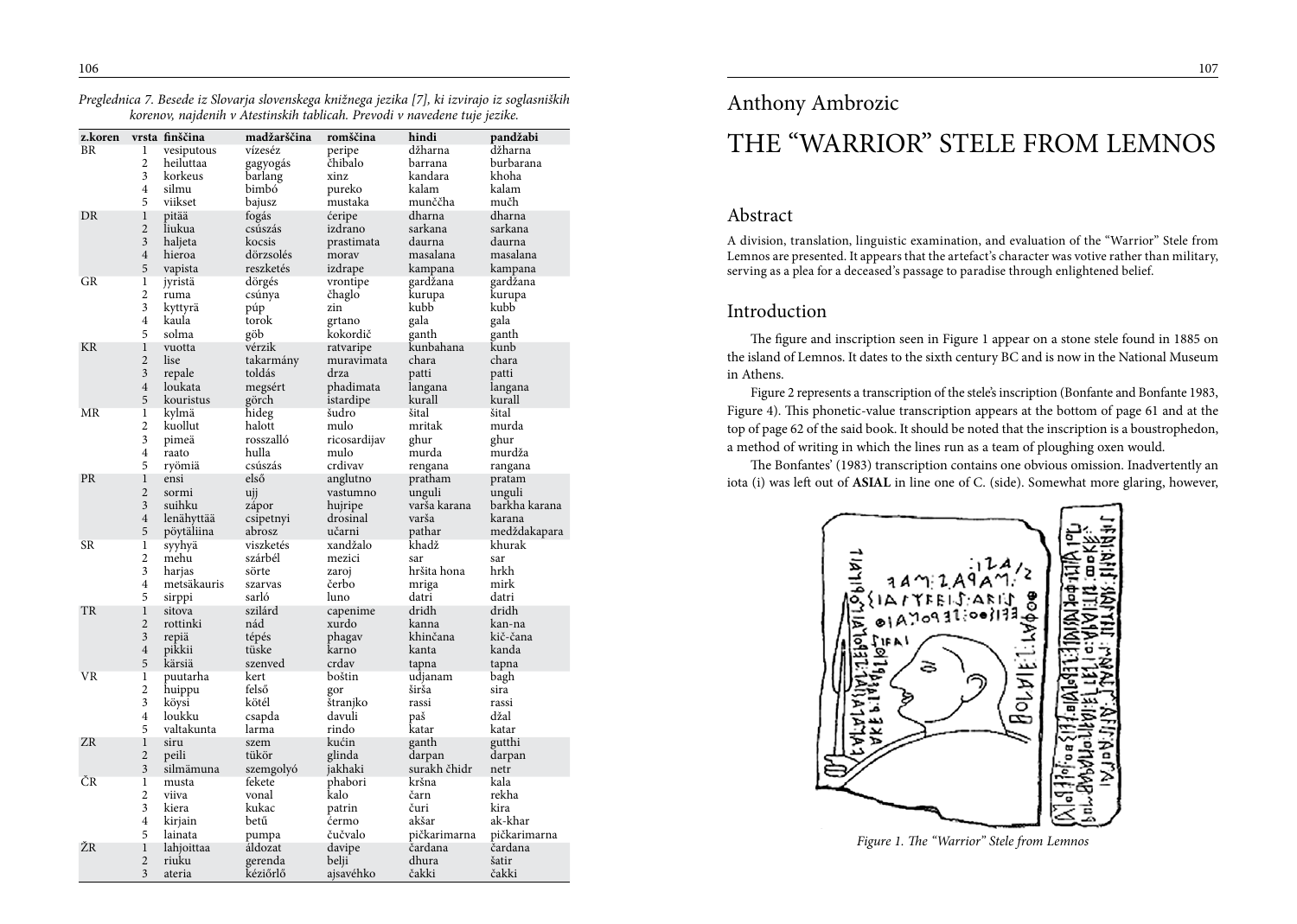is the inconsistency of ascribing the phonetic value of **CH**, rather than **KH**, to the symbol  $\Psi$  in line three of A. (front) and again in line three of C. (side). This is significant because in every other respect, with the exception of the word division and translation, which is the subject matter of this work, the correctness of the Bonfantes' transcription is born out by the translation. But by 1990, seven years later, the Bonfantes also opt for **KH** for  $\psi$ . In support of the KH phonetic value, L. Bonfante's (1990) evaluation for  $\Psi$  is reproduced. It appears as the second-last letter on page 16 of her book. As an additional confirmation, a reproduction of Table I (Pešić 2001) follows. Again, this time appearing as the very last symbol,  $\Psi$  is given the phonetic value **KH**.

As a result, **SIALCHVIŚ** in both instances should be read as **SIALKHVIŚ**. Except for the inconsistency regarding the phonetic value of the symbol  $\Psi$  above, it is not the

| A. (tront)  | bolaies naphoiststast<br>maraš: mav<br>sialchyeis avis<br>evistho seronaith<br>sivai  |
|-------------|---------------------------------------------------------------------------------------|
| $B.$ (from) | aker tavarišio<br>vanalasial šeronai morinail                                         |
| $C.$ (side) | holaiesi: phokiasale: serosaith evistho toverona []                                   |
|             | rom: haralio: šivai: eptešio arai tiš phoke<br>sivai avis sialchvis marašm avis aomai |

*Figure 2. Transcription of the stele's inscription (Bonfante and Bonfante 1983)*

aim of this paper to otherwise characterize the denomination or affiliation of the stele's alphabet. Until recent times the language of the inscription has been characterized as Etruscoid, whatever broad spectrum that may entail. Bonfante and Bonfante (1983, 1990) do, however, admit that, although there are a number of striking similarities, the inscription cannot be called Etruscan. They state that the alphabet is derived from the Chalcidian (actually Euboean (*sic*)). That having been said, however, the linguistic denomination of the language catalyst employed in the decipherment and translation of the inscription may very well have a significant bearing in determining the alphabet's antecedents and likely routes of dissemination.

In support of the conclusion of Bonfante and Bonfante (1983, 1990) that the inscription is not Etruscan, an examination of its morphology lends a ready answer:

- **1.** The frequency of the vowel O, which seldom appears in Etruscan inscriptions.
- **2.** The use of the 2nd prs. sing. pres. in **HOLAIEŚ** (twice) and **MARAŚ** (twice).
- **3.** The use of the p.t. and the p.p. in **SIAL** (twice), **ASIAL** (twice), and **HARAL**.
- **4.** The use of **NAI** (three times) as a conjunctive introducer, twice of a verb in the optative mood, to wit, **SIVAI** in line five of A. (front) and of **MORI** in line two of B. (front).
- **5.** The use of pers. prns. **TH** (twice) and **M** (once) for emphasis.

Each of the above features, on the other hand, is an integral part of Slavic morphology and, more specifically, that of the Slovene, as becomes manifestly evident from the division and translation that follows.

Here we find parallelism to the five Early-Thracian inscriptions deciphered and translated by Ambrozic (2002). Indeed, the toponymy of the island of Lemnos also confirms it. The island is located in the Thracian Sea, only twenty-five miles south of Samothrace. Place names like Mirina (*peacefulness*), Moudros(t) Bay (*azureness*), and **KAMINIA** (*stony place*), where the stele was found in 1885, attest to its Thracian origin.

| Model alphabet                                                                                                                                                                                                                                                                                                                                                                   | Archaic<br>inscriptions<br>(7th-5th century BC) | Later inscriptions<br>(4th-1st century BC) | Transcriptions<br>and phonetic<br>values |
|----------------------------------------------------------------------------------------------------------------------------------------------------------------------------------------------------------------------------------------------------------------------------------------------------------------------------------------------------------------------------------|-------------------------------------------------|--------------------------------------------|------------------------------------------|
| A                                                                                                                                                                                                                                                                                                                                                                                | A                                               | А                                          | a                                        |
|                                                                                                                                                                                                                                                                                                                                                                                  |                                                 |                                            | (b)                                      |
| $\frac{3}{1}$                                                                                                                                                                                                                                                                                                                                                                    | ⟩                                               |                                            | $c (= k)$                                |
| $\mathfrak{q}$                                                                                                                                                                                                                                                                                                                                                                   |                                                 |                                            | $\langle d \rangle$                      |
|                                                                                                                                                                                                                                                                                                                                                                                  | $\mathbf{a}$                                    | $\ddot{\mathbf{z}}$                        | Ľ                                        |
| ヨコーロ                                                                                                                                                                                                                                                                                                                                                                             |                                                 | 1                                          | U                                        |
|                                                                                                                                                                                                                                                                                                                                                                                  | 刁工目                                             | まじ                                         | $z (=t_2)$                               |
|                                                                                                                                                                                                                                                                                                                                                                                  |                                                 | 80                                         | h                                        |
| Ø                                                                                                                                                                                                                                                                                                                                                                                | ⊗O                                              | <u>රෙ</u>                                  | $0 (= th)$                               |
| $\begin{array}{c} \rule{0pt}{2.5ex} \rule{0pt}{2.5ex} \rule{0pt}{2.5ex} \rule{0pt}{2.5ex} \rule{0pt}{2.5ex} \rule{0pt}{2.5ex} \rule{0pt}{2.5ex} \rule{0pt}{2.5ex} \rule{0pt}{2.5ex} \rule{0pt}{2.5ex} \rule{0pt}{2.5ex} \rule{0pt}{2.5ex} \rule{0pt}{2.5ex} \rule{0pt}{2.5ex} \rule{0pt}{2.5ex} \rule{0pt}{2.5ex} \rule{0pt}{2.5ex} \rule{0pt}{2.5ex} \rule{0pt}{2.5ex} \rule{0$ | $\mid$                                          | I                                          | i                                        |
| X                                                                                                                                                                                                                                                                                                                                                                                | $\lambda$                                       |                                            | k                                        |
| $\overline{\mathsf{I}}$                                                                                                                                                                                                                                                                                                                                                          | $\overline{\mathcal{L}}$                        | J                                          | t                                        |
| M                                                                                                                                                                                                                                                                                                                                                                                |                                                 | m                                          | 172                                      |
|                                                                                                                                                                                                                                                                                                                                                                                  | y                                               | n                                          | Ħ                                        |
|                                                                                                                                                                                                                                                                                                                                                                                  |                                                 |                                            | (s)                                      |
|                                                                                                                                                                                                                                                                                                                                                                                  |                                                 |                                            | (0)                                      |
|                                                                                                                                                                                                                                                                                                                                                                                  | 1                                               | ባ                                          | Þ                                        |
|                                                                                                                                                                                                                                                                                                                                                                                  | M                                               | M                                          | ś                                        |
|                                                                                                                                                                                                                                                                                                                                                                                  |                                                 |                                            | q                                        |
|                                                                                                                                                                                                                                                                                                                                                                                  | つりくて                                            |                                            | ۲                                        |
|                                                                                                                                                                                                                                                                                                                                                                                  |                                                 | ۹<br>≀                                     | s                                        |
|                                                                                                                                                                                                                                                                                                                                                                                  |                                                 | $\uparrow\uparrow$                         | t                                        |
|                                                                                                                                                                                                                                                                                                                                                                                  | Y                                               | V                                          | u                                        |
|                                                                                                                                                                                                                                                                                                                                                                                  | X                                               |                                            | ś                                        |
| イチンストレイト バースチン                                                                                                                                                                                                                                                                                                                                                                   | ዋ                                               | $\Phi$                                     | $\phi (= ph)$                            |
|                                                                                                                                                                                                                                                                                                                                                                                  | Ψ                                               | $\checkmark$                               | $\chi$ (= kh)                            |
|                                                                                                                                                                                                                                                                                                                                                                                  | (88)                                            | 8                                          | $\boldsymbol{f}$                         |

*Table 1. Phonetic value of signs (L. Bonfante 1990)*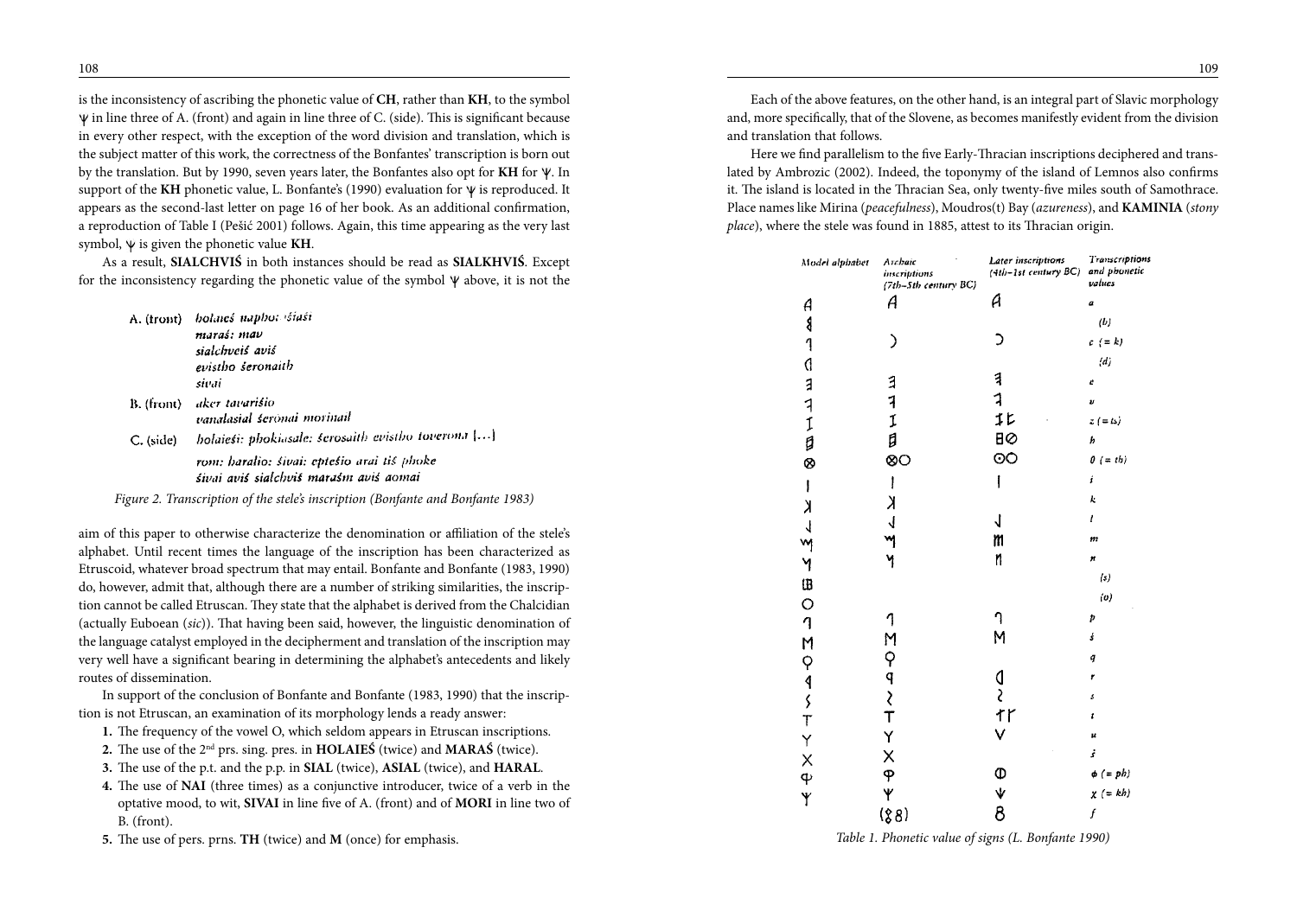#### Acknowledgment

A copy of the Lemnos stele was sent to me for possible decipherment by Prof. Dr. Anton Perdih. I am profoundly grateful for his scholarly gesture and confidence.

#### References

Ambrozic A. *Adieu to Brittany*. Cythera Press, Toronto **1999**.

Ambrozic A. *Gordian Knot Unbound*. Cythera Press, Toronto **2002**.

Ambrozic A, Tomezzoli G. The "Tavola da Este" Inscription. In: *Proceedings of the International Workshop Traces of European Past* (A. Perdih, Ed.), Založništvo Jutro, Ljubljana **2004**, 132-146.

Bonfante G, Bonfante L. *Introduction to the Language of the Etruscans*. Manchester **1983**; Manchester UP, **2002**.

Bonfante L. *Etruscans*. British Museum Publications, London **1990**.

Foscarini G. *Grecitá della stele dell' isola di Lemno*. Loggia de' Lanzi S. R. L., Firenze **1998**. Pešić R. *Vinčansko Pismo*. Pešić i sinovi, Beograd **2001**.

#### Abbreviations

| acc.   | accusative        | loc.                      | locative         |
|--------|-------------------|---------------------------|------------------|
| adj.   | adjective         | Mac.                      | Macedonian       |
| adv.   | adverb            | masc.                     | masculine        |
| akn.   | akanje            | O.Phr.                    | Old Phrygian     |
| arch.  | archaic           | p.                        | page             |
| aux.   | auxiliary verb    | pers. prn.                | personal pronoun |
| Blg.   | Bulgarian         | pl.                       | plural           |
| dat.   | dative            | $\mathbf{p}.\mathbf{p}$ . | past participle  |
| dial.  | dialectal         | pr.                       | pronounce        |
| Eng.   | English           | prep.                     | preposition      |
| fem.   | feminine          | Protosl.                  | Protoslavic      |
| fut.   | future tense      | pers.                     | person           |
| gen.   | genitive          | p.t.                      | past tense       |
| I. E.  | Indo-European     | reflex.                   | reflexive        |
| inf.   | infinitive        | Rus.                      | Russian          |
| imp.   | imperative        | SC.                       | Serbo-Croatian   |
| instr. | instrumental case | sing.                     | singular         |
| L.     | Latin             | Sln.                      | Slovene          |
| lit.   | literary          |                           |                  |

#### Povzetek

#### **"Vojščakova" stela z Lemnosa**

Prikazana je razdelitev, prevod, jezikoslovna obravnava in vrednotenje napisa na steli "vojščaka" z Lemnosa. Videti je, da je ta spomenik votiven in ne vojaški, ter da služi kot prošnja za prehod umrlega, razsvetljenega v veri, v raj.

## Vinko Vodopivec

## ŠTUDIJA PREČRKOVANJ IN BRANJ NAJSTAREJŠEGA VENETSKEGA NAPISA

#### **Ključne besede:**

Este, Es 120, Veneti, Wendi, Etruščani, Slovani, jezikoslovje, paleolingvistika, arheologija

#### **Key words:**

Este, Es 120, Venets, Wends, Etruscans, Slavs, linguistic, paleolinguistics, archaeology

#### Abstract

#### **A Study of Transcriptions and Readings of the Oldest Venetic Inscription**

The oldest Venetic inscription, ES 120 from the  $6<sup>th</sup>$  century BC, is written on a bronze bowl found near Este, Italy, in 1937. Because of its age and length, the inscription inspired among Venetologists many attempts to read and understand it. Analyses of different readings clearly show that so far the endeavours of acknowledged Italian, French and German scientists are not satisfactory. They do not meet any of the established criteria for understanding the inscription. Their proposals of division of the continuous text into words, and reading and understanding it, remain on the level of unproved and implausible hypotheses. Their readings essentially differ from one another; however, what they have in common is their uniform sidestepping of the possibility of decipherment on the basis of Slavic languages. On the other hand, the division and reading of the continuous text as presented by Matej Bor (Slovenia) meets the defined criteria, although his solutions, too, could use some minor corrections and improvements. His division and translation of this text on the basis of Slavic languages shows, as is the case with other Venetic and Etruscan inscriptions deciphered by him, the presence of Slavic language roots in northern Italy and beyond, where Veneti lived.

Some scientists, who despite the undeniable evidence reject the decipherment of Venetic inscriptions on the basis of Slavic languages, should prove their rejection with better translations on the basis of their preferred languages - Latin and Greek. Many translations of Venetic inscriptions deciphered with the help of Slavic languages were published in Slovenian literature; some of them, and especially the analysis of translations, were published also in the *Proceedings* of the conferences in the series *Korenine Slovenskega naroda / Roots of the Slovenian Nation*. The translations on the basis of the Slovenian and other Slavic languages can then be reviewed and compared with translations made by other Slovenian scientists on the basis of languages of their choice, and subsequently, a scientific evaluation of correctness of both theories could be made.

#### Uvod

Najstarejši venetski napis z oznako »Es 120« je na dobro ohranjeni bronasti posodi, ki je bila najdena leta 1937 pri hidrogeoloških delih za odtočni kanal v kraju Lozzo nad pokrajinsko cesto Montagnana - Este, 200 m stran od mostu Torre, približno 5 m globoko. Eden od delavcev jo je skril in šele čez skoraj 30 let se je pojavila v strokovnih rokah.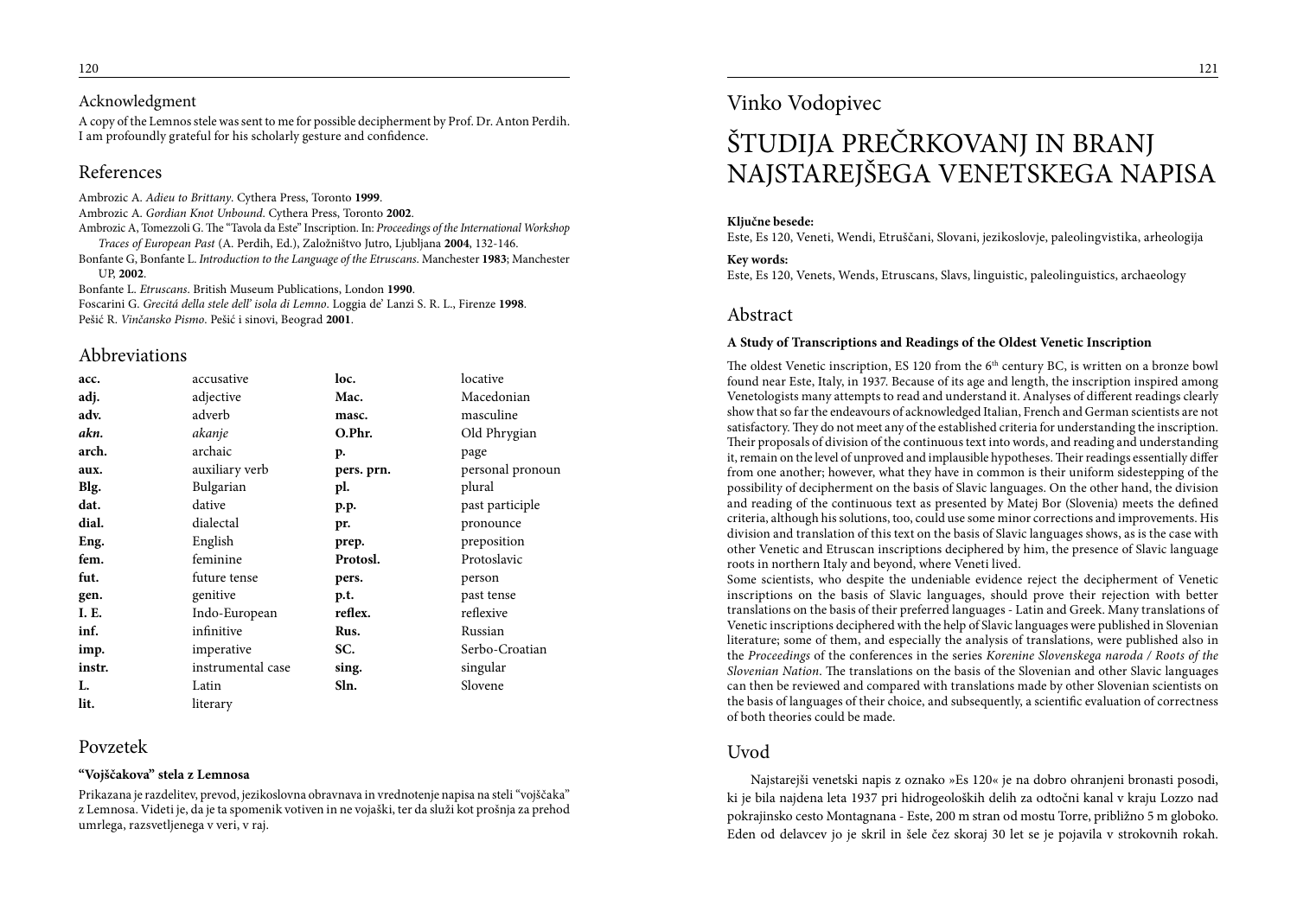Strokovnjaki so ugotovili, da gre za do danes najstarejši venetski napis, ki je nastal najkasneje sredi 6 stoletja pr. Kr. Zaradi njegove starosti in relativne dolgosti je med venetologi vzbudil veliko zanimanje in več poskusov branja [1]. Matičetov v tem svojem delu zavrača branje tega napisa s pomočjo slovanskega izrazoslovja, vendar ne nudi za svoje trditve ustreznih dokazov, razen dosedanjih ugotovitev venetologov, ki pa zaradi majhnega obsega razumevanja prav tako niso verodostojna. V razpravi navaja Borovo pesniško svobodo in nedoslednost, vendar tudi sam ostaja na istih temeljih, saj raje verjame tujim znanstvenikom kot kakršnimkoli dokazom, ki bi bili v nasprotju z njihovimi teorijami.

Poskusi branja do sedaj priznanih venetskih avtorjev, ki berejo besedilo s pomočjo latinščine in grščine, se bistveno razlikujejo od poskusov branj s pomočjo slovanskih osnov, zlasti slovenskega jezika. Taka različnost branj in razumevanj tega najstarejšega znanega venetskega zapisa zahteva strokovno in statistično presojo posameznih poskusov branj. Zahteva pa tudi primerjavo značilnosti in vsebine vseh prevodov, tako glede delitve na besede in njihovo število, kot glede razumevanja vsebine zapisanega teksta. Treba je ugotoviti njihovo stopnjo zanesljivosti in jih primerjati med seboj.

Prečrkovanje najstarejšega venetskega teksta ali prevod obravnavajo navedeni avtorji, ki imajo v naslednjem tekstu vedno isto zaporedno število.

| 1. Lejeune    | 1971/1972        | [2]                            |
|---------------|------------------|--------------------------------|
| 2. Untermann  | 1980             | [3]                            |
| 3. Prosdocimi | 1968, 1978, 1988 | $[4, 5]$ , $[6]$ tudi Fogolari |
| 4. Bor        | 1990             | $[7]$                          |
| 5. Vodopivec  | 2005             | primerjalna branja             |
|               |                  |                                |

#### **Prečrkovanje**

Navedeni avtorji so prečrkovali navedeni najstarejši venetski zapis Es 120, kjer so odebeljeno označene napačno prebrane črke, takole:

1 ALKOMNOMETLONŚIKOSENOGENE**S**VILKENI**S**HORVIONTEDONASAN

- 2 ALKOMNOMETLONŚIKOSENOGENE**S**VILKENI**S**HORVIONTEDONASAN
- 3 ALKOMNOMETLONŚIKOSENOGENE**S**VILKENI**S**HORVIONTEDONASAN
- 4 ALKOMNOMETLONŠIKOSENOGENE**S**VILKENIZHORVIONT**J**EDONASAN
- 5 ALKOMNOMETLONŠIKOSENOGENEŽVILKENIZHORVIONTEDONASAN

Prečrkovanje napisa na bronasti posodi, skledi ali čaši je dokaj enotno, saj gre za lepo oblikovane črke. Kljub temu sta opazni po dve napaki pri prvih štirih avtorjih in sicer:

- prvi štirje avtorji berejo 26. črko napisa Ž kot S, čeprav je črka izrazito drugačna in zelo podobna črki Ž v stari etruščanščini in to na Pyrgijskih zlatih ploščicah, ki so približno enako stare [8].
- prvi trije avtorji berejo 34. črko Z kot S, čeprav je očitno drugače obrnjena.
- četrti avtor je vrinil v tekst 43. črko J, ki je v napisu ni.

#### **Delitev zveznega teksta in prevodi v originalu, slovenščini in angleščini**

Tuji avtorji [2-6] jemljejo kot osnovo za delitev zveznega besedila v skupke črk predvsem staro grščino, pa tudi latinščino. Zlasti črka S jim služi kot znak za konec besede. Zato naredijo takele delitve:

1. Lejeune [2]

| 1a ALKOMNO | <b>METLON</b>                |  | ŚIKOS ENOGENES VILKENIS HORVIONTE DONASAN (7) |  |
|------------|------------------------------|--|-----------------------------------------------|--|
|            | sthenonte mnemeion ime ime   |  | ime ekonte e <b>dosan</b> (1, 4)              |  |
|            | silen? spomenik ime ime      |  | ime molim? svetišče?                          |  |
|            | powerful? monument name name |  | name pray? temple?                            |  |

Silen? spomenik Šikos, Enogenes (in) Vilkenis molijo? (v) svetišču? Powerful? monument Šikos, Enogenes (and) Vilkenis pray? (in) tempel?

| 1b ALKOMNO METLON                                           |  |  | ŚIKOS ENOGENES VILKENIS HORVIONTE DONASAN (7) |  |
|-------------------------------------------------------------|--|--|-----------------------------------------------|--|
| sthenhrodz <b>metron</b> ime ime ime eühomai edodz $(2, 7)$ |  |  |                                               |  |
| silen mera ime ime ime molim svetišče                       |  |  |                                               |  |
| powerful measure name name name pray temple                 |  |  |                                               |  |

(V) silni meri Šikos, Enogenes (in) Vilkenis molijo (v) svetišču. (In) powerful measure Šikos, Enogenes (and) Vilkenis pray (in) tempel.

Lejeune [2] podaja celoten prevod, ki daje slabe rezultate, podaja pa tudi variante, ki z znanimi grškimi besedami bistveno izboljšajo verjetnost njegovega prevoda, zato sta podani obe varianti. Prikazuje podobne besede, ki pa nimajo znanega pomena, zato ne morejo biti upoštevane kot prepoznani prevodi niti delno kot prepoznane črke. Pomaga si s staro grščino, vendar tudi tako njegovo prizadevanje ne daje rezultatov, ki bi podajali smiseln in verjeten prevod. Še vedno so prisotna kar tri imena, kar je vprašljivo, saj je pri votivnih napisih vedno v ospredju prošnja, ki pa v predlaganem prevodu sploh ni izražena. Treba je poudariti, da grščina nima prav nikakršnega vpliva na venetščino, zato take primerjave vodijo v slepo ulico [9]. Znanstveniki uporabljajo take stranpoti le v primerih, ko snovi, ki jo razlagajo, ne razumejo ali je iz določenih osebnih, nacionalističnih ali znanstveno pravovernih razlogov nočejo razumeti.

Iz znatne in večkrat nedorečene razprave je možno izluščiti naslednje pomene za posamezne besede:

| Alkomno | $\sigma\theta\acute{\epsilon}$ νοντε – sthenonte - ?,                                                       |
|---------|-------------------------------------------------------------------------------------------------------------|
|         | $\sigma \theta \dot{\epsilon}$ vypó $\varsigma$ – sthenhrodz - silen, krepak, mogočen - powerful, vigorous, |
|         | mighty                                                                                                      |
| metlon  | $\mu$ vημεΐον – mnemeion – spomenik - monument,                                                             |
|         | $\mu \dot{\epsilon} \tau \rho \, o \nu$ – metron - mera, kar se meri, pot, prostor – measure, what is       |
|         | measured, way, room                                                                                         |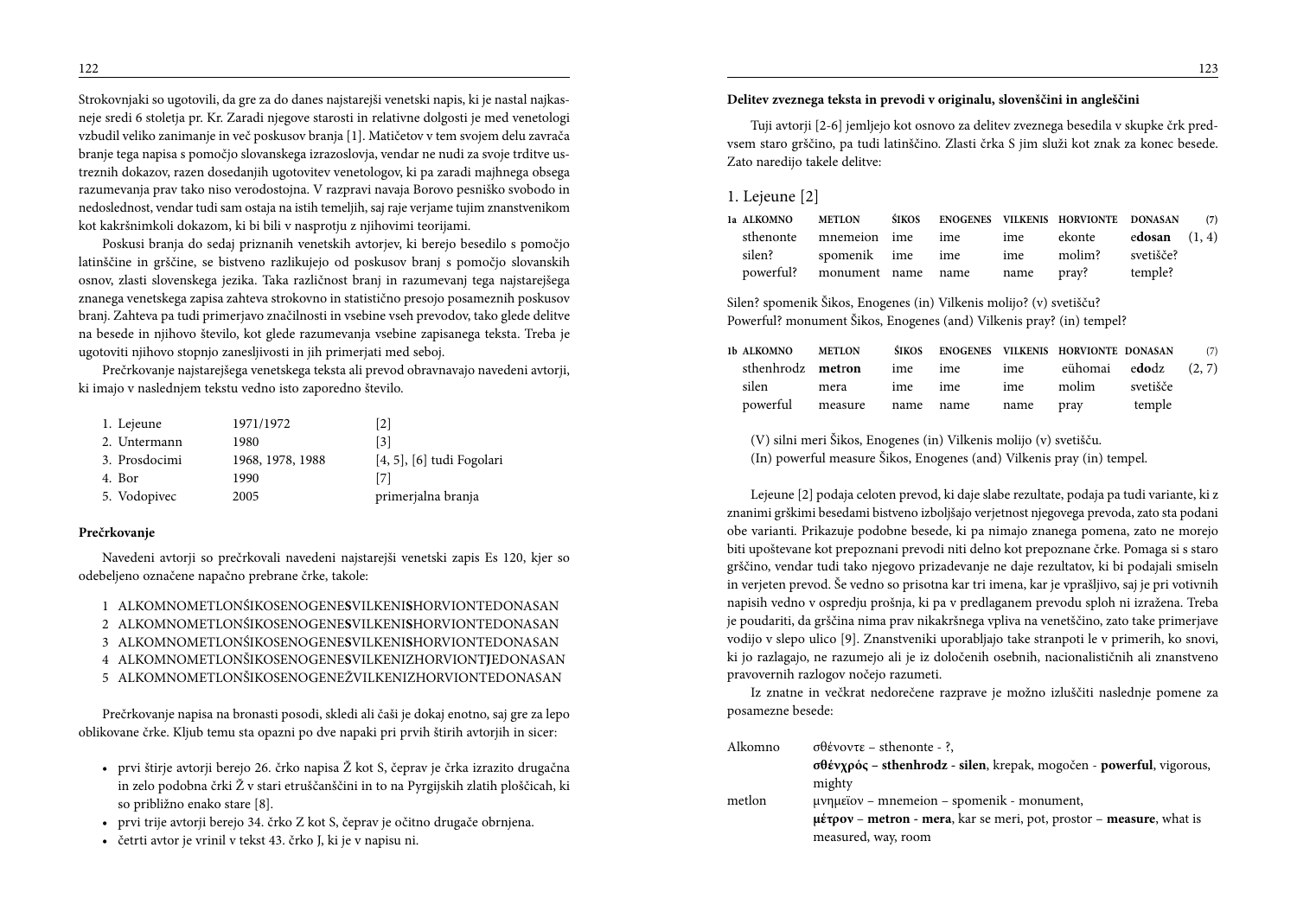| Śikos     | $\Sigma_{\cdot}$ .o $\zeta$ | ime darovalca                                               | name of donor                                                       |  |
|-----------|-----------------------------|-------------------------------------------------------------|---------------------------------------------------------------------|--|
| Enogenes  |                             | $E$ $\eta \zeta$ ime darovalca                              | name of donor                                                       |  |
| Vilkenis  |                             | $\Phi$ $\delta \alpha \zeta$ ime darovalca                  | name of donor                                                       |  |
| horvionte | εκόντε - ekonte-?,          |                                                             |                                                                     |  |
|           |                             |                                                             | έκοϋσιοζ – ekoüsiodz - prostovoljen, - voluntary,                   |  |
|           | εϋχομένω – eühomeno - ?,    |                                                             |                                                                     |  |
|           |                             | εύχοζ - eühodz - slava, čast - glory, honour,               |                                                                     |  |
|           |                             |                                                             | εύχομαι - eühomai- zaobljubim, izprosim, molim - take vows, obtain, |  |
|           | pray                        |                                                             |                                                                     |  |
| donasan   |                             | $εδ$ οσαν – edosan - ?,                                     |                                                                     |  |
|           |                             | $\epsilon \delta$ o $\zeta$ – edodz – svetišče - temple (6) |                                                                     |  |

#### 2. Untermann [3]

|      |                              |  | 2 ALKOMNO METLON ŚIKOS – ENOGENES VILKENIS HORVIONTE DONASAN | (6) |
|------|------------------------------|--|--------------------------------------------------------------|-----|
|      |                              |  | nome nome nome nome nome <b>donare</b> $(1, 4)$              |     |
|      | ime ime ime ime ime darovati |  |                                                              |     |
| name | name name name name give     |  |                                                              |     |

Untermann [3] predlaga sicer nekoliko drugačno razdelitev črk s tem da združi dve besedi v eno ime, vendar to ne daje nove možnosti razumevanja napisa. Tako branje se tudi do sedaj priznanim venetologom zdi le možna hipoteza, ki pa je le malo verjetna [6].

Alkomno, Metlonšikos, Enogenes, Vilkenis (in) Horvionte darujejo. Alkomno, Metlonšikos, Enogenes, Vilkenis (and) Horvionte (are) giving.

#### 3. Prosdocimi, sam ali z drugimi [4-6]

| 3 <sup>1</sup> | <b>ALKOMNO</b> | <b>METLON</b>            | ŚIKOS | <b>ENOGENES VILKENIS HORVIONTE</b> |      |          | <b>DONASAN</b>  | (7) |
|----------------|----------------|--------------------------|-------|------------------------------------|------|----------|-----------------|-----|
|                | nome           | l'oggetto nome<br>donato |       | nome                               | nome | epiteto  | donare $(1, 4)$ |     |
|                | ime            | dar                      | ime   | ime                                | ime  | vzdevek  | darovati        |     |
|                | name           | gift                     | name  | name                               | name | nickname | give            |     |
|                | Dioscuri       |                          |       |                                    |      | sublime  |                 |     |

Dioscuri dar Šikos, Enogenes (in) Vilkenis vzvišeni darujejo. Dioscuri gift Šikos, Enogenes (and) Vilkenis sublime (are) giving.

Fogolari in Prosdocimi [6] ponujata mnogo razlag, vendar ne dajeta skoraj nobene možnosti za ugotavljanja pomena napisa. Vrtita se okoli možne dvojine darovalcev, kar pa je sporno, saj nimata za to nobene osnove, saj ne moreta soditi o dvojini v jeziku, ki ga ne razumeta. Pojavljajo se imena božanstva in darovalcev tako, da sta podala osnove le za prevode treh besed, od katerih sta prvi dve možni le na ravni hipoteze in le tretja nudi ustrezno osnovo za razumevanje. Ta ustrezna beseda je DONASAN, ki ima osnovo

v italijanščini – donare in v slovenščini - donesti, ki jo lahko uporabimo tudi v možnem pomenu darovati. Iz obširne in večkrat nedorečene razprave je možno izluščiti naslednje pomene za posamezne besede:

| Alkomno      | nome della divinità    | ime božanstva       | name of divinity (Dioscuri) |
|--------------|------------------------|---------------------|-----------------------------|
| metlon       | l'oggetto donato       | dar božanstvu       | gift to divinity            |
| <b>Śikos</b> | nome individuale       | ime darovalca       | name of donor               |
| Enogenes     | nome individuale       | ime darovalca       | name of donor               |
| Vilkenis     | nome individuale       | ime darovalca       | name of donor               |
| horvionte    | epiteto predicato      | vzdevek božanstva   | nickname of divinity        |
|              |                        | na primer: vzvišeni | for example: sublime        |
| donasan      | verbo votivo – donasto | donesti, darovati   | bring, give                 |

#### 4. Bor [7]

Bor je uporabil slovansko izrazoslovje, ki mu je omogočilo razvozlavanje priznanim venetologom do sedaj nerazumljivega in skrivnostnega napisa.

**4 ALKOMNO METL ONŠI KO SENO GENE SVIL KE NIZ HOR VIONTJE DO NAS AN (14) Lakomno met**e**l** vase **k**i **se**m **gn**aj**e** za**vil k**o **niz** g**or** potujoč **do nas** o**n** (12**,** 33) Greedily devouring when here drive turn when downhill traveling to us he

Lakomno (po)metel vase, ko (je) sem gnaje zavil, ko niz gor potujoč do nas on (prišel).

He greedily devouring when here driving turn when down hill traveling to us he.

#### **Uporabljene besede:**

| alkomno   | lakomno, željno, Stcsl. alkati, Rus. alkatь, Lit. alkanas, Let. alkt | grasping     |
|-----------|----------------------------------------------------------------------|--------------|
| metl      | (po)metel, pometel je skledo žgancev, Stcsl. meto – mesti            | greedily eat |
| onši      | vase                                                                 | in him       |
| ko        | ki, srbohrv. ko, koji                                                | who          |
| seno      | sem, prislov, lit. šen                                               | here         |
| gene      | gnaje se, goneč, hiteč                                               | drive        |
| svil      | zavil, Stcsl. viti                                                   | turn         |
| ke        | ko, kje                                                              | when         |
| niz hor   | niz gor, niz ulice, niz hriba                                        | down hill    |
| viontje   | potujoč; deležnik od vijonit, Stcsl. viti, Ital. viaggiare, Lat.via  | travel       |
| do nas an | do nas on - v napisih je on vedno an                                 | to us he     |
| donasan   | donešen, prinesen                                                    | beared       |

 $\frac{125}{2}$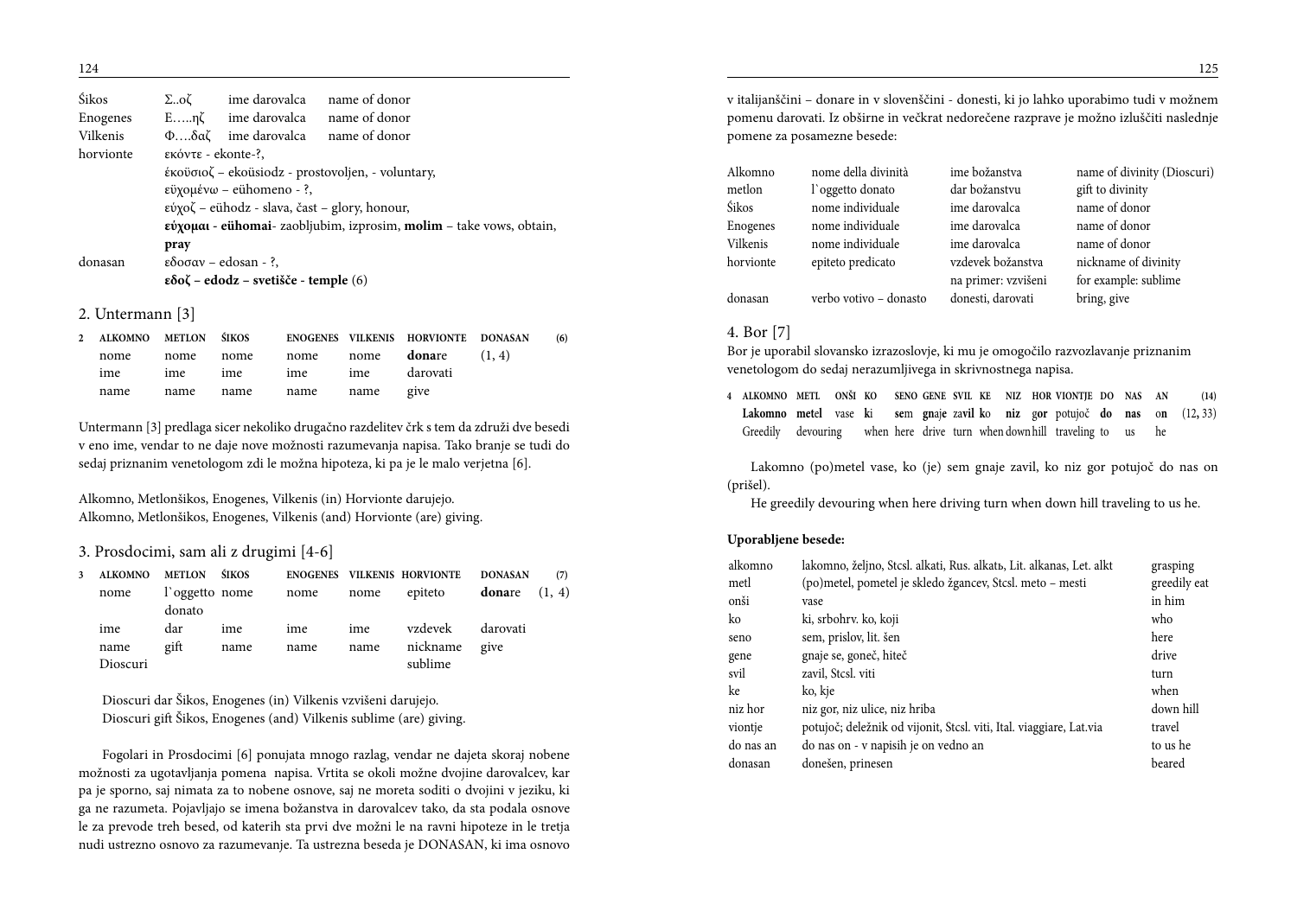### Povzetek

Najstarejši venetski napis ES 120 iz 6. st. pr. Kr. je na dobro ohranjeni bronasti posodi, ki je bila 1937 izkopana blizu kraja Este. Zaradi svoje starosti in dolžine je med venetologi vzpodbudil več poskusov branja in razumevanja. Analiza različnih branj nedvoumno pokaže, da branja do sedaj priznanih italijanskih, francoskih in nemških venetologov niso ustrezna, saj ne izpolnjujejo nobenega postavljenega kriterija za razumevanje napisa. Njihovi predlogi delitve zveznega teksta ter branj in razumevanj navedenega napisa zato ostajajo na ravni nedokazanih in le malo verjetnih hipotez. Njihova branja so med seboj bistveno različna, zlasti pa odstopajo od branja na slovanskih osnovah. Predlog branja, ki ga je ponudil Vladimir Pavšič - Matej Bor pa nedvoumno in celo večkratno ustreza obema postavljenima hipotezama, čeprav tudi njegova rešitev zahteva nekoliko manjših popravkov, izboljšav in drugačnih pomenov besed. Kljub morebitnim izboljšavam, pa že sedanji prevodi tega napisa na slovanskih osnovah, tako kot pri drugih starih etruščanskih in venetskih zapisih, nedvoumno pričajo o naših slovanskih jezikovnih koreninah v sedanji severni Italiji, kjer so živeli Veneti, naši jezikovni predniki. Naši znanstveniki, ki kljub nespornim dokazom, zavračajo razumevanje venetskih napisov na slovanskih osnovah, naj take trditve dokažejo z boljšimi prevodi in razumevanji na drugih, po njihovem mnenju predvsem na romanskih ali grških osnovah. Mnogo prevodov venetskih napisov na slovanskih osnovah je objavljeno v znani slovenski literaturi, precej prevodov in zlasti analize prevodov pa so objavljene tudi v zbornikih *Korenine slovenskega naroda*. Prevode na osnovi slovenščine in drugih slovanskih jezikov se bo lahko strokovno in na enakih osnovah pregledalo in primerjalo s prevodi naših znanstvenih jezikoslovcev na drugačnih osnovah ter znanstveno preverilo pravilnost obeh teorij.

### Valery A. Choodeenov

## FIVE INSCRIPTIONS ON BRONZE TOOLS. ARE THEY VENETIC?

#### Abstract

Runica inscriptions have been observed on a Bronze Age sickle, two warrior axes, and a stone found in Slovenia as well as on a spear from Serbia. The words ČELO (*face side of the sickle, avers*), VERH (*top*), ŽALO (*sting*), RUS (*Russ* ≡ *Europe*), SEKIRA (*axe*), VIŠKA (*top*), and VOJDI (*enter*) were recognised.

#### Introduction

To Venetic were referred five inscriptions on the bronze tools, the drawings of which we can see in the article of A. Rant [1] (p. 189-190). The archaeologists suggested that these tools were of the Bronze Age. In connection with it comes the question about possibility of existing of Veneti in such remote a time period as the Bronze Age (3-2 thousand years BC). I suppose that it is quite possible and that in this period the language of Veneti was perfectly developed (to the stage AB or maybe A). To estimate the stage more exactly we have to read the inscriptions and see the composition of the words. It is hardly to expect here to find the main criterion; the verb TO BE in the III-rd person; in the inscriptions like these such a word is usual absent. But if our reading would be successful, we can use an additional criterion, for example the word VRH. If we can find the word in the form VRH, it will be the A-stage. If in the form VERH/VERHЪ, then it could be Bstage, whereas in the form VEREH/VEREHЪ we can estimate the C-stage. Even if these inscriptions were written in *Runica*, we can distinguish three types of writing in its first and second signs. The A-stage has to manifest itself in *Runica* signs as VИ, the second B-stage as <И, the third C-stage as <Ь.

### The inscription on the sickle

The inscription on the sickle from Ljubljana [2] is shown in the Fig 1. We see the drawing of a sickle and in the center of it an inscription found probably by A. Rant. The signs on the sickle (No. 1) are well seen, they are known as Runica syllabographs [3] (p. 119). CHE and LO, that together give the word **CHELO**, *FACE SIDE OF THE SICKLE, AVERS*. Such an inscription was made by the user to distinguish one side of a tool from another.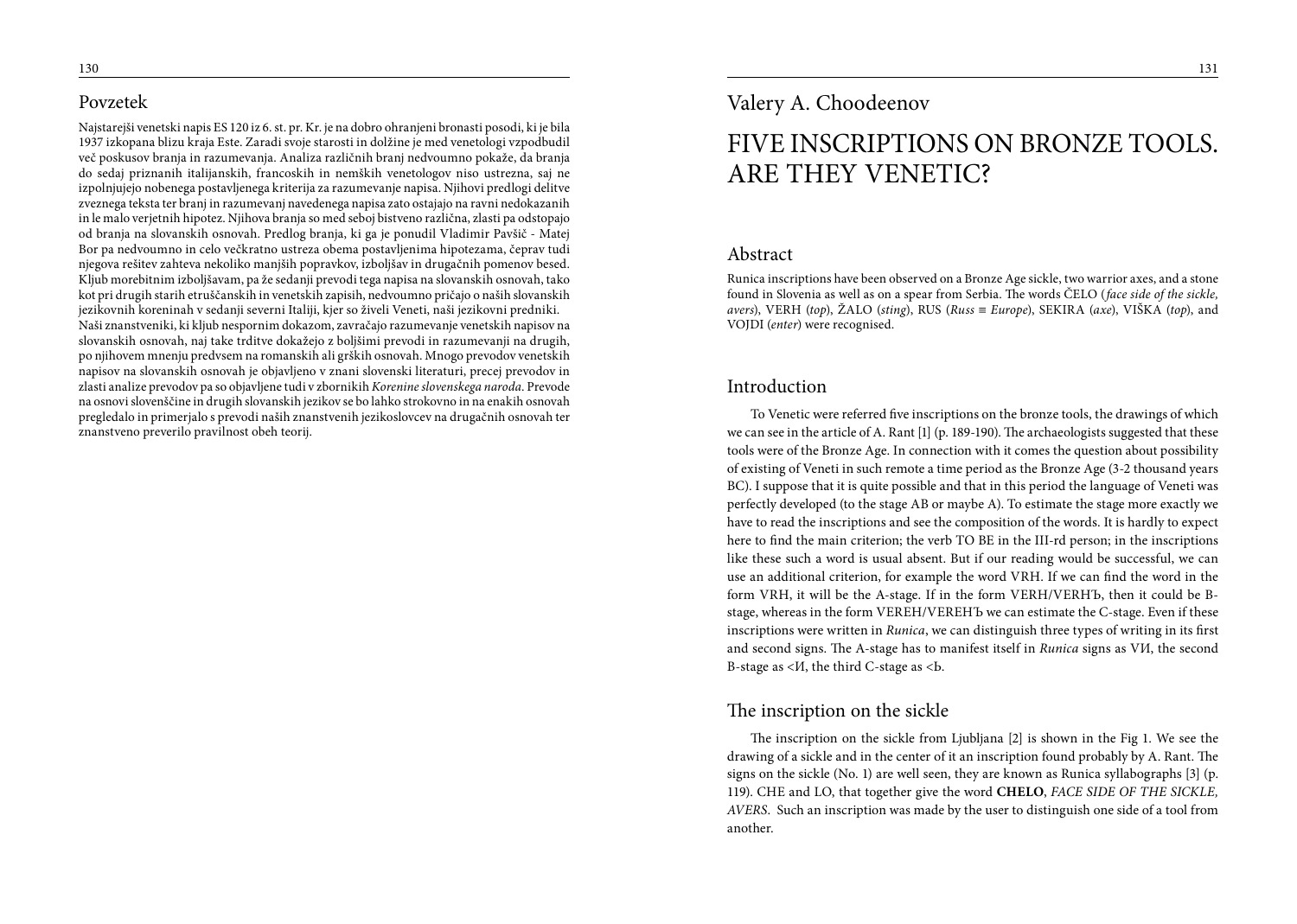#### References

- 1. A Rant, Pismenstvo v Jugovzhodnih Alpah v prazgodovini (Knowledge of Writing in the Area of the Southern and Southeastern Alps in Prehistoric Times [in Slovenian]), *Zbornik prve mednarodne konference "Veneti v etnogenezi Srednjeevropskega prebivalstva"* (*Proceedings of the First International Topical Conference "The Veneti within the Ethnogenesis of the Central-European Population"*), Jutro, Ljubljana **2002**, 188-195.
- 2. B Tržan, *Depojske in posamezne najdbe bakrene in bronaste dobe na Slovenskem*. Narodni muzej, Ljubljana **1995**.
- 3. V A Choudinov, Runica and the Alphabet Writing, *Zbornik mednarodnega posveta "Sledovi evropske preteklosti" (Proceedings of the International workshop "Traces of European Past"*), Jutro, Ljubljana **2004**, 115-131.
- 4. L Sever, *Iskal sem prednamce*, Male Lipljene Škocjan pri Turjaku **2003**.
- 5. В А Чудинов, *Руница и тайны археологии Руси*, Вече, Москва **2003**. (Choudinov V.A. *Runica and the secrets of the archaeology of Rus*, Veche, Moscow **2003**, in Russian)

#### Povzetek

#### **Pet napisov na bronastih predmetih. Ali so venetski?**

Na nekaj predmetih iz bronaste dobe: jezičasto-ročajnem srpu, najdenem v Ljubljani, plavutasti sekiri najdeni v Ljubljanici, plavutasti sekiri iz Lokev, lovorolistni sulični osti iz Srbije ter na (nedatiranem) kamnu iz Ratja so napisi v zlogovni pisavi runici. Razbrane so besede: ČELO, VERH, ŽALO, RUS, SEKIRA, VIŠKA in VOJDI.

### Odyssey Belchevsky

## A NEW LOOK AT CLASSICAL MYTHOLOGY WITH THE HELP OF SLAVIC AND MACEDONIAN VOCABULARIES

#### Abstract

Is there a practical meaning to classical mythology, and can it be explained and understood? The Slavic and Macedonian languages have retained the concepts and the vocabularies to provide an explanation when analyzed and interpreted correctly. The information contained in this study is a new look at classical mythology. It brings out alternative and practical meanings for the identities of well-known classical mythological figures such as Demeter, Saturn, Pluto/Hades, Presefatta, and Zemele.

#### Introduction

An inquiring mind may ask the following questions:

- How is it that for the last 200 years European scholars have been able to attribute mathematics, physics, astronomy, government, military strategies, natural principles and even the understanding of human behavior to the ancient people of Europe and the Mediterranean yet when it comes to interpreting mythological figures they could only manage to provide imaginary, unrealistic, impractical, hard to understand and confusing explanations?

- Is it possible that modern scholars and scholars of the "Romantic Era" in particular, did not have a clear understanding of the true meaning of the names of deities in relation to the deities' roles and functions in nature?

#### Study

This study will provide the reader with a foundation for understanding the process, by which the ancient Europeans created what we today call Classical Mythology. It will show how the ancient Europeans used practical methods for naming their deities and how and why each name such as Demeter, Pluto, Hades, Zemele, etc., had a special meaning for them which, when interpreted properly, makes sense even today. To conduct our interpretations properly we must seek the oldest name of each deity and have a good knowledge of the deity's attributes and characteristics. It is also essential that we have a good knowledge of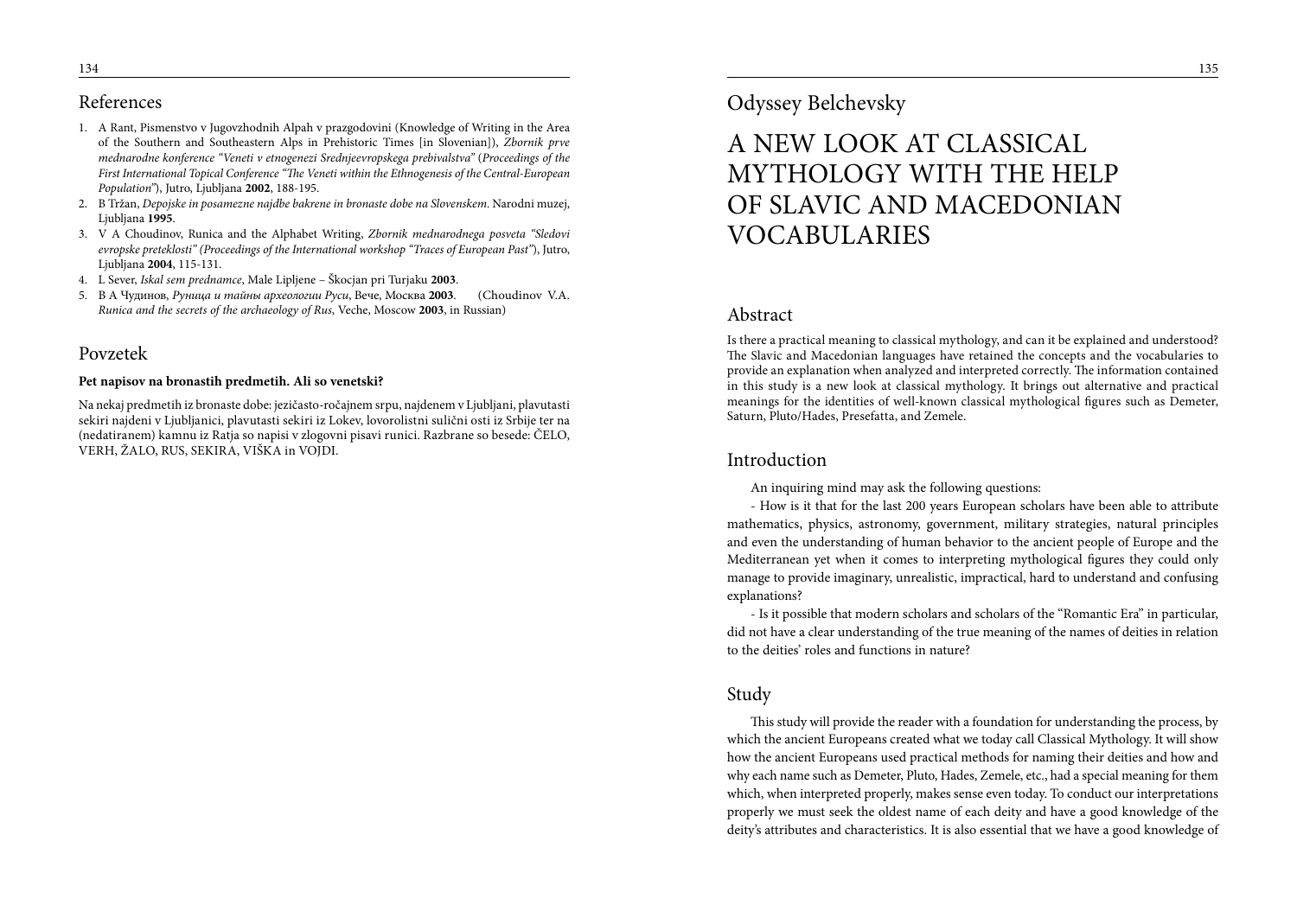#### References

- 1. Goddess associated with Spring, wife of Hades/Pluto, daughter of Demeter
- 2. E Hamilton, *Mythology: Timeless tales of gods and heroes*. New American Library, New York **1940**
- 3. *Aroto* = αροθο is an ancient Homeric word for tilling /working the earth, see [4], p. 212. It also relates to the concept of 'to beget with child', procreation, and it has strong affinity and relation to the meaning and phonetics with the massive Slavic concept: *rod, rodo, (n)arodo,* to beget, to bear, to be born; people: *roden, rodina =* to be born, motherland
- 4. H G Liddell, R Scott, H Drisler, *Greek-English Lexicon Based on the German Work of Francis Passow,* Harper & Brothers Publishers, New York **1850**
- 5. orat, orati = to plow, *'oratcho'* = plowman, are Macedonian words that belong to a family of words associated with working the earth. The ancient European farmers compared and associated the tilling and seeding of the earth and the fruits that it bears with the human procreation
- 6. There are many names for this goddess. One of these is Persfatta (Περσφαττα) see [7]
- 7. A Suter, *The Narcissus and the Pomegranate An Archaeology of the Homeric Hymn to Demeter.* University of Michigan Press, Ann Arbor **2002**
- 8. No scholar to this date considered the Macedonian or Slavic Languages for any clues or the fact that this 'wife' of Pluto/Hades is associated with the basic rule of agriculture. This gives strong support to this study on the meaning of the name. Also in Macedonian today there are many personal names as Cfeta, Cvetanka, Cfeto, Cvetko, Sveto, Sfetan associated with the word for blossom and to bloom - *cfet, cfeta*, and the verb to shine *sveti* etc etc.
- 9. A Suter [7] quotes T Worthen [10], who "... following Socrates suggestion (Plato Cratylus, 404bd) argues that the variation of the name resulted from "taboo deformation" and interprets the name to be connected with 'to appear', 'to shine', 'bright shining' on 'mythical grounds'." As per A. Suter, other scholars confess their ignorance, concluding that the name is 'mysterious' or 'unexplained ... obscure or that it 'seems to be Pre-Greek, of uncertain origin'
- 10. T D Worthen, *The Myth of Replacement: stars, gods, and order in the universe*. University of Arizona Press, Tucson **1991**

#### Povzetek

#### **Nov pogled na klasično mitologijo ob uporabi slovanskega in makedonskega besedišča.**

Ali ima klasična mitologija dejanski pomen in, ali se jo da razumeti in razložiti? Makedonski in drugi slovanski jeziki so zadržali pojme in besedišča, ki pri pravilni analizi in pravilnem tolmačenju omogočajo razlago. Podan je nov pogled na klasično mitologijo. Ta omogoča drugačne in uporabne pomene za istovetnost znanih klasičnih mitoloških oseb kot so Demetra, Saturn, Pluton/Had, Presefata in Zemela.

Odyssey Belchevsky

## A STUDY OF THE ORIGINS, CONNECTIONS AND MEANINGS OF THE INDO-EUROPEAN WORDS *REEKA, REE, REA* (RIVER) IN LANGUAGE AND MYTHOLOGY

#### Abstract

Logical explanations of how the very existence of the river created primary language religious and social concepts are given. These are as follows:

The part of the Classical Mythology associated with and created by the river. This study gives clear explanation of the classical relation of the Goddess Rea and supreme God Zeus. Many of classical gods and their traditions were received from the 'barbarians'. The barbarians were the ancient Europeans, non-Greeks, whose speech was not understood by the Greeks.

The concept associated with the Latin words 'regio', 'rex', which today are present as universal words in all European languages. In English these are region, regal, rule, king, regulate - control. This is the most primary concept for establishing land division borders, control, ownership, and social structure. Over time the concept of land division and ownership evolved into the concept of kingdom and separate countries, as they are known today.

The divine existence of 'continual indiscriminant' loving and 'giving' of the River to all living creatures on earth explains one of the most fundamental Christian believes today. Mother river (Ma-rika, Ma-Rea, Maria), in Classical times Rea, is the continual giver of life-sustaining water that gives birth to all Life on Earth. In Classical times Rea gives birth to Zeus, in Christianity Maria (Ma Ria) gives birth to Christ –Jihova that is Life itself on Earth.

The concept is associated also with the words recital, recite, and their related families, which in this study is named 'the mode of speaking concept'.

#### Introduction

#### *"The Miracles of the River"*

Rivers are naturally occurring phenomena full of great beauty. They are wonderful creations of nature; some are colossal yet others are small. They existed before man and have flowed forever, accompanying him from time immemorial.

Rivers can be raging or calm but they are always exciting and inspiring. They run on the surface of the earth carrying life-giving water, inspiring people to create poetry and dedicate songs to them. Every spring they swell and gush with *new life* as they bring water into the fields to sustain a host of living things. They forever *give* to all living plants and creatures without prejudice.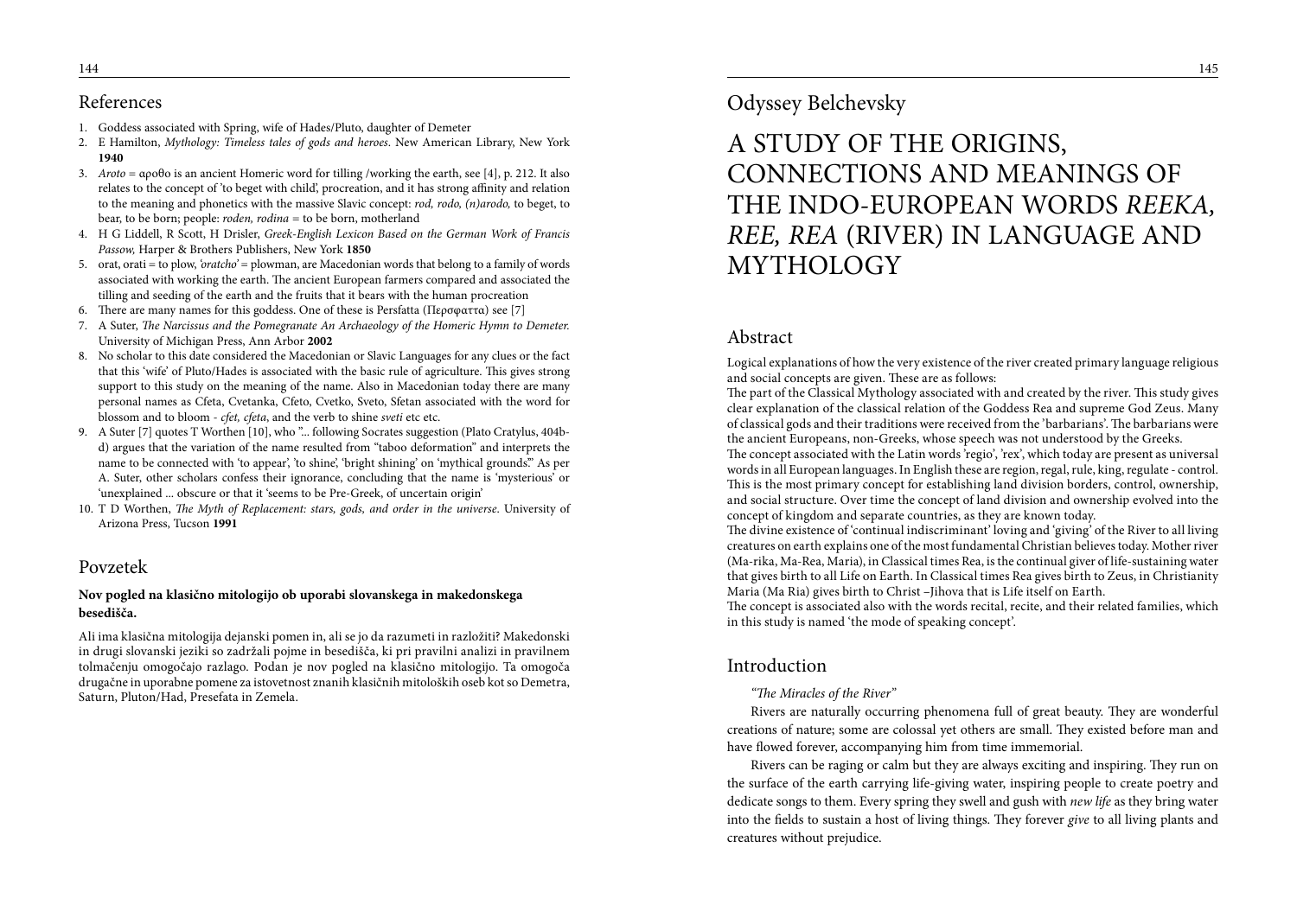- 14. http://www.fordham.edu/HALSALL/ANCIENT/herodotus-history.txt
- 15. http://www.maknews.com/html/articles/belchevsky/belchevsky\_practical\_mythology1.html; O Belchevsky, A New Look at Classical Mythology with the Help of Slavic and Macedonian Vocabularies, *Zbornik tretje mednarodne konference Staroselci v Evropi* (*Proceedings of the Third International Topical Conference Ancient Settlers of Europe*), Jutro, Ljubljana **2005**, 135-144.
- 16. J Kalleris, *Les Anciens Macedoniens.*Coll. de 1'Institut Francais d'Athenes, Athens **1968**.
- 17. D P Simpson, *Cassell's New Latin Dictionary.* Funk & Wagnalls, New York **1959**.
- 18. P Skok, *Etimologijski Rječnik Hrvatskoga ili Srpskoga Jezika*, Book III. Jugoslavenska Akademija Znanosti i Umjetnosti, Zagreb **1971-74**, p. 141
- 19. A small correction is in order here. There is the English word 'creek' (kreek) meaning small river that has the same base as *reeka* = river. Also the Slavic word, verb *kreta*, *krese* = move, flow.
- 20. Hesiod. *Theogony*. Clarendon Press, Gloucester **1996**.
- 21. In the author's opinion, the ancient Homeric form 'riva riba' is not an error. It is a form given in the Homeric Poems. This may give light to the long sought explanation and relation of the words river > rive > ribe > riba - fish. It is natural and logical that at the time of Primary Language creation, that the word for fish - riba was associated with the word for river.

#### Povzetek

#### **Izvori, povezave in pomeni indoevropskih besed** *reeka, ree, rea, reka* **v jeziku in mitologiji**

Podane so logične razlage, kako je v prvotnem jeziku že sam obstoj rek vodil v poimenovanje verskih in socialnih zasnov z besedami, izpeljanimi iz besede 'reka'. Te zasnove so:

Del klasične mitologije, ki je povezan z reko in ga je reka izzvala. To delo daje jasno razlago odnosa med boginjo Reo in vrhovnim bogom Zevsom. Mnoge bogove klasične dobe in njihovo izročilo so namreč Grki prevzeli od 'barbarov'. Ti barbari so bili prvotni Evropejci, neGrki, katerih govorice Grki niso razumeli.

Zasnove, povezane z latinskima besedama '*regio*', '*rex*', ki so sedaj prisotne v splošno uporabljanih besedah v vseh evropskih jezikih. V angleščini so to region, regal, rule, king, regulate. To je najstarejši pristop, kako določiti meje med zemljišči, nadzor, lastnino in socialno zgradbo družbe. Sčasoma je pristop k delitvi ozemelj in lastnine napredoval do pojma kraljestva in posameznih dežel, kot jih poznamo dandanes.

Božanski obstoj 'neprestane enakopravne' ljubezni in 'dajanja' reke vsem živim bitjem na zemlji razloži eno od najbolj osnovnih krščanskih verovanj. Mati reka (Ma-rika, Ma-Rea, Maria), v klasični dobi Rea, je neprestana dajalka vode, ki omogoča življenje in povzroča rojevanje vsega živega na zemlji. V klasični dobi je Rea rodila Zevsa, v krščanstvu pa je Marija (Ma Ria) rodila Jezusa-Boga, ki je na zemlji življenje samo.

Ista zasnova je prisotna tudi v besedah reči, recitirati, recital in podobnih, ki so v tem delu označene kot 'način nastanka govora'.

Marco Silvestri, Giancarlo Tomezzoli

## 3D FACIAL RECONSTRUCTION FROM A SKULL OF A MALE SUBJECT OF THE NEOLITIC SQUARE MOUTH POTTERY CULTURE OF QUINZANO (VERONA, ITALY)

#### Abstract

In this paper we used a 2D – 3D computer graphics technique to reconstruct a 3D model of the face of a Neolithic male subject belonging to the Square Mouth Pottery Culture. The skeleton and the skull of the subject were found near Quinzano (Verona, Italy) and are preserved at the Civico Museo di Storia Naturale in Verona (Veneto, Italy). Despite the skull's bad condition, we were successful in restoring its main anthropometric facial features by designing a threedimensional skull model, and by creating a final ray-tracing image representing the face as it may have looked when the subject was alive. The result, despite the technical limitations of our method, leaves no doubts that the subject was of European origin, and the reconstructed face appears to be very common in northern Italy and central Europe's present-day male subjects.

### Introduction – 3D Facial Reconstruction Methods.

A traditional technique of reconstructing a face from a skull is to start from a premade plastic model and then adding the flesh layers one by one, according to the famous technique used by Prag and Neave [1].

With the enormous progress, in the recent decades, in the fields of the Computer Graphics it is now possible to recreate the human face from an ancient skull in several ways, i.e.: from a sequence of photographic skull image frames [2,3,4], from a 3D skull model obtained by using a Computed Tomography (CT) scanning technique [5], from a 3D skull model based on voxels [4], simply by modelling warping points on the skull and adding the soft tissue features [6, 7].

Whatever the technique used, the results are generally good and respect the main skull features. The main problem is related to the calculation of the exact flesh thickness, and how to guess a realistic pigmentation for skin, eyes, and hairs.

In our present work we use a hybrid *2D – 3D stereo imaging* [3] technique to create a 3D skull model on which we added the soft tissues. For the thickness of the soft tissues we used values form Prag and Neave [1,8] which already proven successful in archaeology and forensic anthropology and were used by many other authors [9].

In order to test the reliability and the possible general applicability of this *hybrid* facial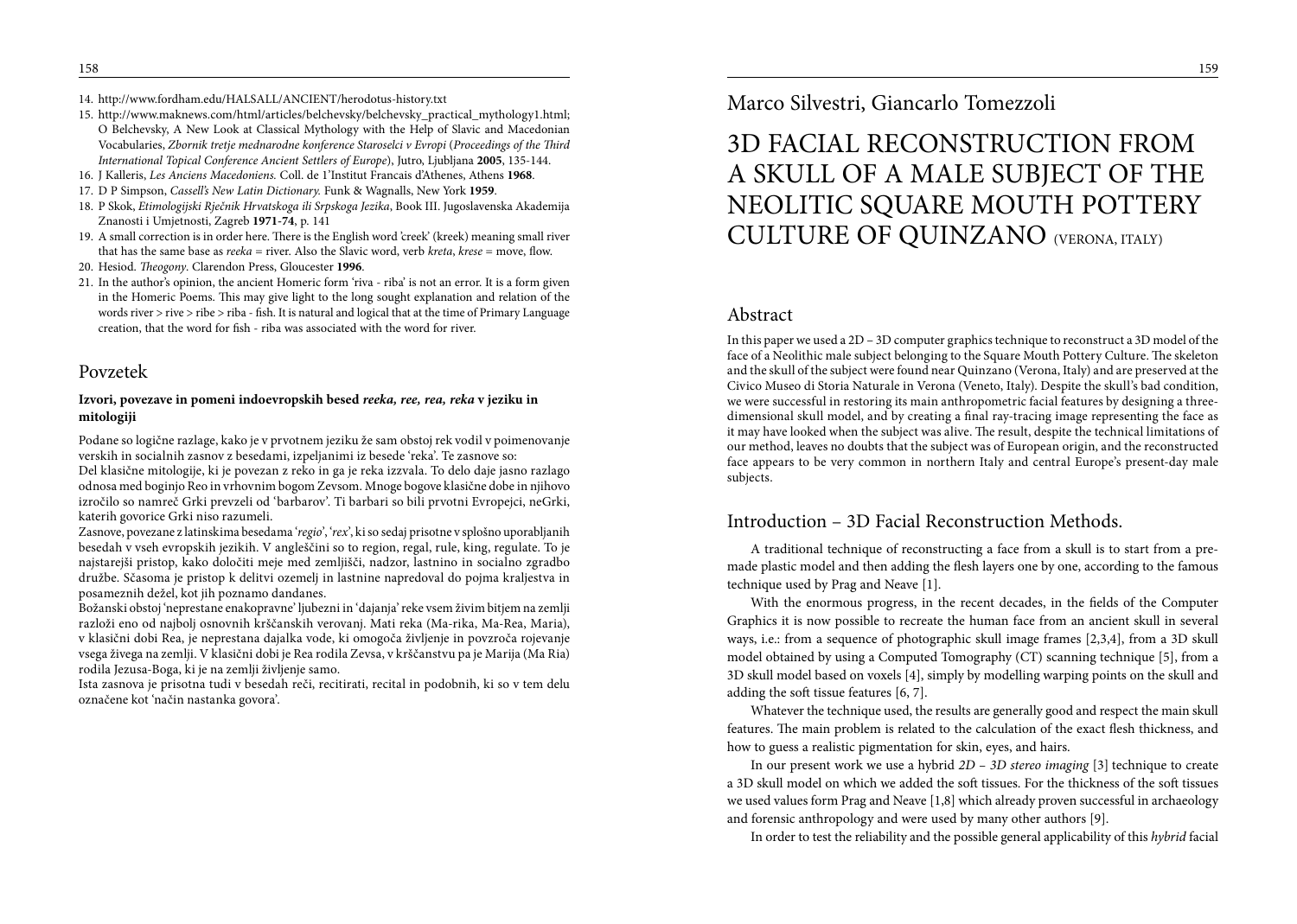#### References

- 1. J Prag, R Neave, *Making Faces Using Forensic and Archaeological Evidence*, British Museum Press, London **1997**
- 2. Q Chen, G Medioni, Building human face models from two images, *IEEE 2nd Workshop Multimedia Signal Processing*, Dec. **1998**, 117-122
- 3. Z Zhang, Image-based modelling of objects and human faces, *Proc. SPIE*, vol. 4309, Jan. **2001**
- 4. N D'Apuzzo, Measurement and Modeling of Human Faces from Multi Images, *International Archives of Photogrammetry and Remote Sensing*, **2002**, *34*(5), 241-246
- 5. M Yoshino, H Matsuda, S Kubota, K Imaizumi, S Miyasaka, S Seta, Computerassisted skull identification system using video superimposition, *Forensic Science International*, **1997**, *90*, 231-244
- 6. P Vanezis, R W Blowes, A D Linney, A C Tan, R Richards, R Neave, Application of 3-D computer graphics for facial reconstruction and comparison with sculpting techniques, *Forensic Science International* **1989**, *42*, 69-84
- 7. D DeCarlo, D Metaxas, M Stone, An Anthropometric Face Model using Variational Techniques, *Proceedings SIGGRAPH '98*, 67-74
- 8. R A H Neave, A J N W Prag, The skull as the armature of the face: reconstructing ancient faces, In: A Bowman, and M Brady (eds.), *Artefacts and Images of the Ancient World*, British Academy, London **2000**
- 9. C Wilkinson, R Neave, The reconstruction of a face showing a healed wound, *J. Archaeol. Sci.* **2003**, *30*(10), 1343-1348
- 10. L Farkas, *Anthropometric Facial Proportions in Medicine*, Thomas Books, Springfield **1987**
- 11. L Farkas, *Anthropometry of the Head and Face*. 2nd ed., Raven Press, New York **1994**
- 12. C S Coon, *Races of Europe*, Macmillan, New York, **1939**

### Additional Material

The original high-resolution images used for the 3D facial reconstructions and all the produced material is available by the authors: M. Silvestri (marco@marcosilvestri.com), G. Tomezzoli (gtomezzoli@epo.org).

#### Povzetek

#### **3D rekonstrukcija obraza lobanje moškega pripadnika neolitske kulture posod s kvadratnim ustjem iz Quinzana (Verona, IT)**

Za rekonstrukcijo 3D modela obraza neolitskega moškega, pripadnika kulture posod s kvadratnim ustjem, sva uporabila 2D - 3D računalniško grafiko. Njegovo okostje in lobanjo so našli pri kraju Quinzano (Verona – IT) in ga hranijo v Civico Museo di Storia Naturale v Veroni (Veneto – IT). Kljub temu, da je v slabem stanju, sva uspela vzpostaviti glavne antropometrične značilnosti obraza tako, da sva pripravila 3D model lobanje in končno s svetlobnim risanjem podobo, ki kaže, kako je morebiti bil videti njegov obraz, ko je bil še živ. Kljub tehničnim omejitvam najinega pristopa je videti rekonstruirani obraz podoben obrazom sedanjih moških v severni Italiji in sploh srednji Evropi.

## Lucijan Vuga

# KAREL OŠTIR V LUČI TEORIJE KONTINUITETE

### *PRESELJEVANJA LJUDSTEV ALI KONTINUITETA*

#### Abstract

#### **Slovenian Linguist Karel Oštir in Light of the Theory of Continuity**

Karel Oštir in his works outlines many of the discoveries that have led to solving the problems of paleolinguistics, especialy of the pre- and proto-Indo-Europeans so called Alarodic/ Mediterraninan languages, or as he used to say – Megalithic languages, their origins and development. Firstly, it is true that Karel Oštir places his thoughts in the context of one nonprecisely defined among many migration theories, but recently there are new theories of the IE origins. Oštir builds up a fascinating picture of how different IE language families have evolved from pre-IE in close contact with Alarodic/Megalithic/Mediterranian languages. The following considerations show, how we could interpret Oštir's results as intrinsicaly coherent with Alinei's *Theory of continuity*.

In particular are of our interest Oštir's studies: *Drei vorslavisch-etruskische Vogelnamen* (Three pre-Slavic-Etruscan bird-names); *K predslovanski etnologiji Zakarpatja* (About pre-Slavic ethnology of the Transcarpathia); *Veneti in Anti* (Veneti and Anti). He concluded that »it is not excluded that Anti is oldest general-Slavic term for Slavs« following development *Venet/Wenet > \*[W]antaib > Ant*. Considering pre-Slavic bird-names for *jastreb, kanja, lunj* in comparison with Etruscan terms he found surprising parallelism, which could be correlated with statement of Mario Alinei: »I have to commence by clearing away one of the most absurd consequences of the traditional chronology, namely, that of the 'arrival' of the Slavs into the immense area in which they now live. The only logical conclusion can be that the southern branch of the Slavs is the oldest and that from it developed the Slavic western and eastern branches in a differing manner and perhaps at different times…Today only a minority of experts support the theory of a late migration for the Slavs… because none of the variant versions of such late settlement answers the question of what crucial factor could possibly have enabled the Slavs to have left their Bronze-Age firesides to become the dominant peoples of Europe. The southwestern portion of the Slavs had always bordered on the Italic people in Dalmatia, as well as in the areas of the eastern Alps and the Po lowlands… The surmised 'Slavic migration' is full of inconsistencies. There is no 'northern Slavic language', it is rather only a variant of the southern Slavic… The first metallurgic cultures in the Balkans are Slavic… and connected with Anatolia… Slavic presence in the territory, nearly identical to the one occupied by them today, exists ever since the Stone Age… The Slavs have (together with the Greeks and other Balkan peoples) developed agriculture… agriculturally mixed economy, typically European, which later enabled the birth of the Greek, Etruscan, and Latin urbanism. Germanic peoples adopted agriculture from the Slavs… The Balkans is one of the rare regions in which a real and true settlement of human groups coming from Anatolia is proven…«

Recently on the Ljubljansko barje was found the world oldest wheel from the end of IV. millenium B.C.; on the nearby archaeology spot Divje babe was found the world oldest flute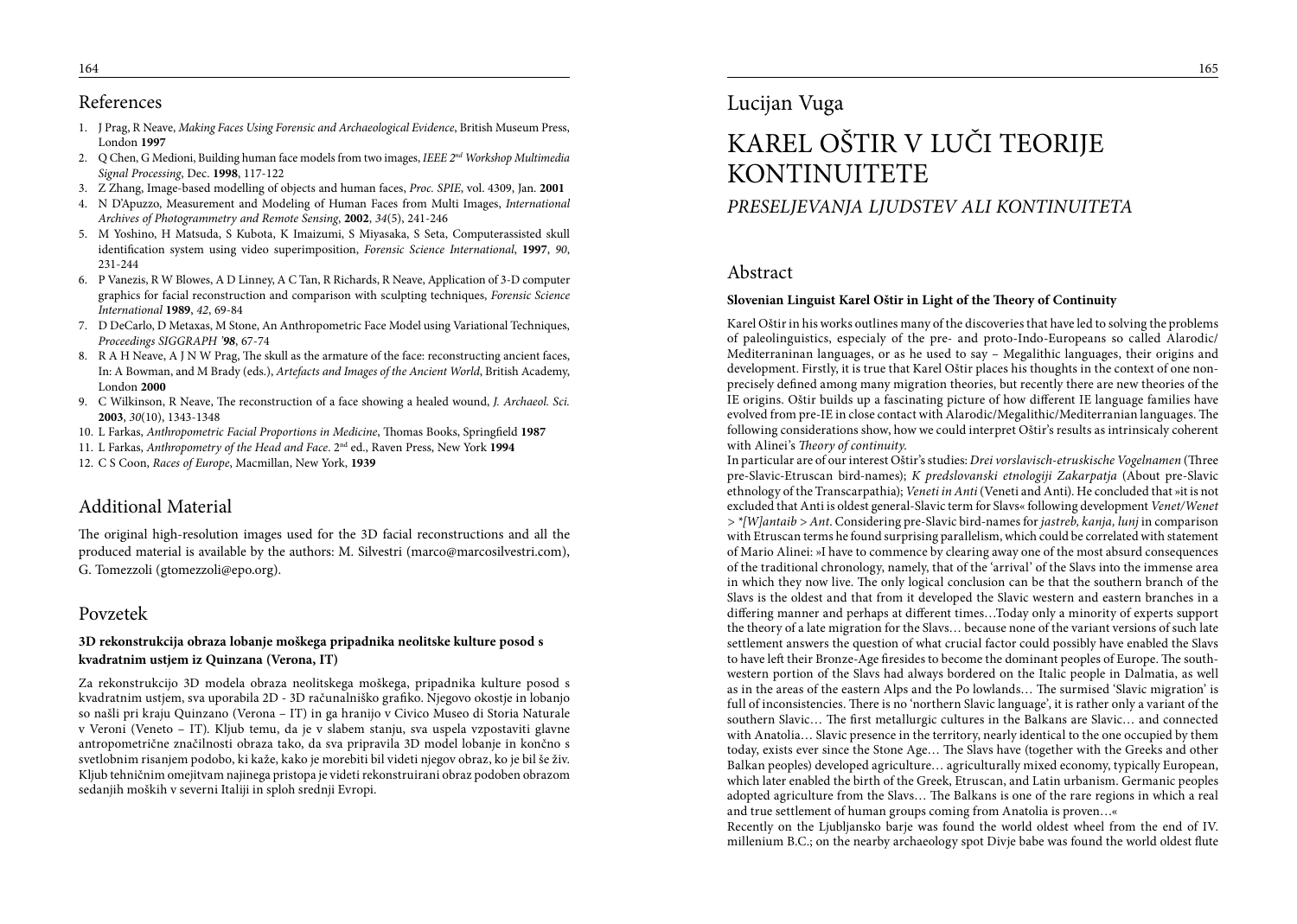made of bone at last 45.000 years old. No far is very large necropolis of 'the Santa Lucia culture'. Upper Banjšice plateau with rich Bronze-age archaeological findings is considered by members of the SAZU - Slovenian Academy of Science and Arts, France Bezlaj and Tine Logar, as Venetic territory.

We are considering that Karel Oštir's conclusions about 'Megalithic languages' collimate with Alinei's [1] *Theory of continuity*.

### Vir – *Reference*

1. M Alinei, *Origini delle lingue d'Europa Vol.: La teoria della continuita I.*Il Mulino, Bologna, **1996**; *Vol. II.: La continuita delle principali aree etnolinguistiche dal Mesolitico all'eta del Ferro*, Il Mulino, Bologna, **2000**

Glej tudi / *See also*:

L Vuga, *Jantarska pot*, Humar, Bilje **2000**

L Vuga, *Davnina govori*, Jutro, Ljubljana **2003**

L Vuga, *Megalitski jeziki*, Jutro, Ljubljana **2004**

#### Povzetek

Karel Oštir obravnava paleolingvistiko, posebej še pred- in praindoevropskih, tim. alarodskih/ mediteranskih (megalitskih) jezikov, v okviru neke ne natančno opredeljene teorije preseljevanja Indoevropejcev. Najnovejša teorija kontinuitete Maria Alineija [1] in drugih pa predpostavlja, da so današnja evropska ljudstva živela že v neolitiku in morda celo že proti koncu paleolitika na istih ozemljih, kjer prebivajo danes. V luči teorije kontinuitete je potrebno proučiti dognanja Karla Oštirja, med drugim: »ni izključeno, da so Anti najstarejši splošnoslovanski izraz za Slovane«, sledeč razvoju *Venet/Wenet > \*[W]antaib > Ant*. Obravnavajoč predslovanska ptičja imena *jastreb, kanja, lunj* in primerjajoč jih z etruščanskimi izrazi, je odkril močne vzporednice, zato bi morali biti Etruščani veliko dlje v Evropi, oziroma bi morali biti avtohtoni, na nek način bi pripadali Predindoevropejcem (kot dopušča Bojan Čop).

Alinei piše: »Že na začetku moram zavreči eno od najbolj absurdnih posledic tradicionalne kronologije o 'prihodu' Slovanov na ogromna ozemlja, na katerih danes živijo. Edini logični sklep je lahko ta, da je južna veja Slovanov najstarejša ter da sta se iz nje razvili zahodna in vzhodna veja Slovanov na različne načine in morda v različnih časih… Danes le manjšina strokovnjakov podpira teorijo o poznem preseljevanju Slovanov… Domnevno 'slovansko preseljevanje' je povsem nevzdržno. Slovanska prisotnost na ozemlju, ki se skoraj povsem ujema s tistim, na katerih danes živijo, je obstajala nepretrgoma od kamene dobe … Slovani so (skupaj z Grki in drugimi balkanskimi ljudstvi) razvili poljedelstvo … poljedelsko mešano gospodarstvo, značilno evropsko, ki je kasneje omogočilo rojstvo grške, etruščanske in latinske urbanizacije. Germanska ljudstva so prevzela poljedelstvo od Slovanov …. To lahko uskladimo z nedavnimi najdbami v Sloveniji: na Ljubljanskem barju najstarejše kolo na svetu iz konca 4. tisočletja pr.n.št.; v Divjih babah najstarejša piščal na svetu, izdelana iz kosti najmanj pred 45.000 leti. V relativni bližini je slovita nekropola 'svetolucijske kulture'; in sosednjo Banjško planoto z bogatimi bronastodobnimi najdbami akademika France Bezlaj in Tine Logar smatrata za venetsko ozemlje.

Lahko sklenemo, da so ugotovitve Karla Oštirja uskladljive s teorijo kontinuitete, in eden od 'megalitskih jezikov' – predslovanščina – je bil v rabi na današnjem ozemlju Slovenije in (tudi po mnenju Alineija) na celotnem prostoru vzhodnih Alp ter v Padski nižini že od konca paleolitika.

### Jože J. Rant

## ONOMASTIKA RIMSKEGA NORIKA IN SLEDOVI NORIŠKIH IMEN V DANAŠNJEM SLOVENSKEM PROSTORU IN SOSEDSTVU

#### Abstract

#### **Onomastics of the Roman Noricum and Traces of Norican Names in Contemporary Slovenia and Neighbouring Countries**

The archaeology, history, economy, culture, religion, mythology and also the onomastics of Regnum Noricum and later of the Roman province of Noricum as well as of the neighbouring provinces Pannonia, Illyricum, Dalmatia and Rhaetia, have been extensively studied, and a large opus of scientific and other literature, both domestic and foreign, is available. A treasure of knowledge on history, culture, economy and data collected on epigraphy, numismatics and onomastics of Regnum Noricum and Roman Noricum, collected before the year 1974, is the now classical book *Noricum* by Alföldy [1]. A collection of recent studies on Noricum has been published in the special issue of *Situla* [2]. Alföldy himself states that the ethnic structure of Roman Noricum is mixed and its ethnogenesis unresolved. According to him, the original Venetic and Illyrian (in the territory of present-day Slovenia) ethnic substrate was overpowered by the invading Celts, which were later Romanised, coexisting with them for several centuries were newcomers from Italy and various other parts of the Roman empire. Alföldy is not an adherent of the autochthonistic theory of ethnogenesis and he is aware only of the Romanised Veneti, Illyrians and Celts. He states there are 626 different (840 with variations) Roman or Romanised Celtic personal names (gentillitia) His collection is a precious treasure of linguistic data worthy of study. Out of this impressive number of names he is able to specify only nine different personal names of Venetic origin and only 14 Illyrian names. However, he is of the opinion that for about one third of the Norican names one could trace the roots to the indigenous population, which itself is in contradiction with such small number of identified Venetic and Illyrian names and the supposed indigenous ethnicity of Noricum.

In this paper we present a linguistic analysis of Norican personal names based on comparison of etymology of the names, assuming their Celtic or Proto-Slavic origin. A comparison is made of Norican names with the contemporary names and toponyms found in present-day Slovenia and the neighbouring countries (e.g., Carnia, Alta Badia, Dalmatia) and their approximate geographical distribution as revealed by significant preserved traces of the ancient onomastics. For approx. 60-70 of the presumed Celtic names, one can identify Proto-Slavic linguistic roots, having the same meaning as the corresponding contemporary Slovenian names. Among the Celtic deities the gods Belin (or Belenus), Belestis (Velestis) and most strikingly the god of fate Smert(ius) apparently have Proto-Slavic linguistic roots. The vast majority of other names are Roman or names of Romanised peoples of Italy or other provinces of the Roman Empire. The results of the present study put into question the hitherto generally acknowledged view by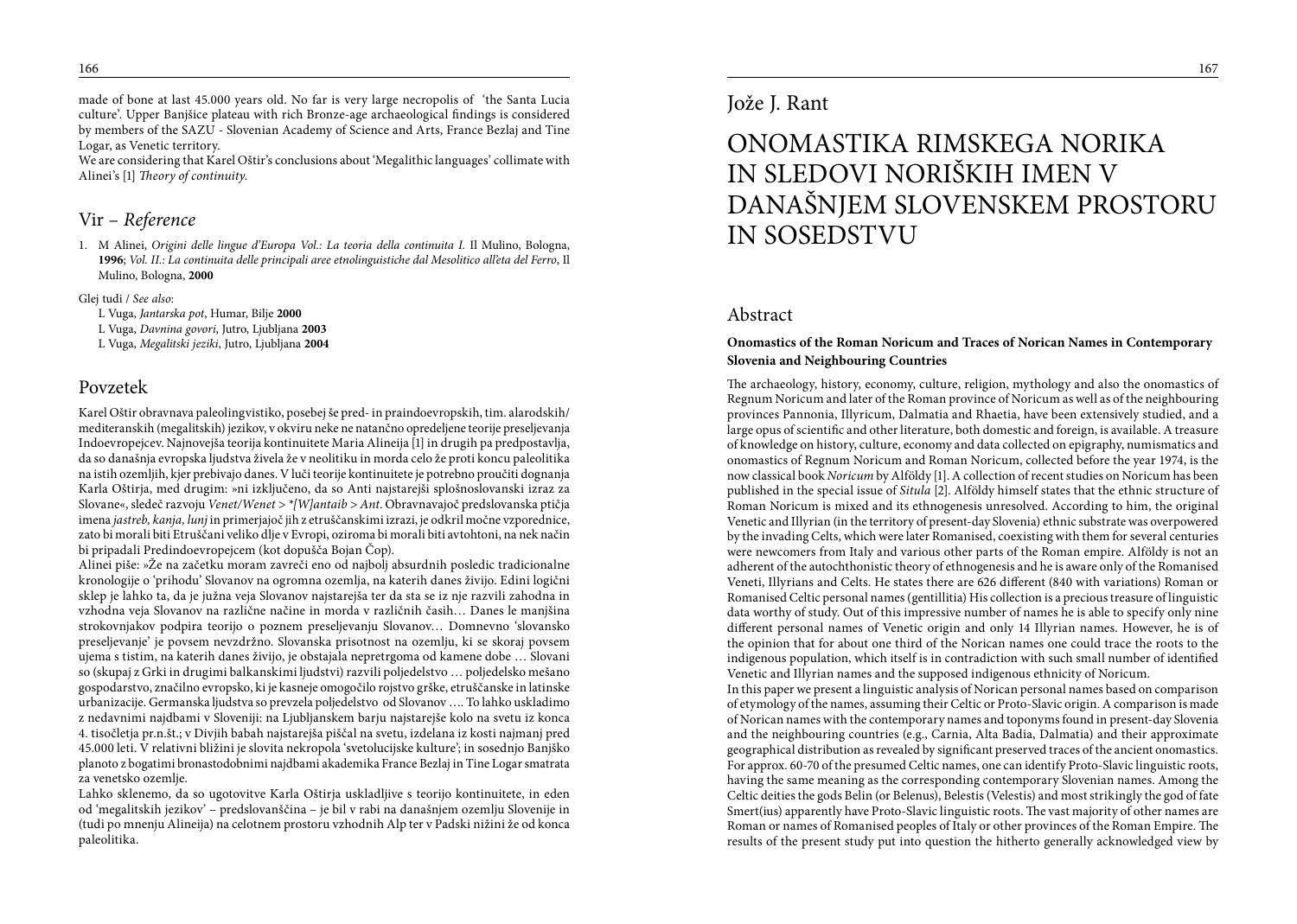historical sciences about the exclusivity of Celtic ethnicity of ancient Noricum. In the future, a study of similar analysis should also be carried out for the onomastics of the Roman Dalmatia, Illyricum, Rhaetia, Vindelicia and Gallia.

### Vira – *References*

- 1. G Alföldi, **1974**, *NORICUM*, Reutlage and Kegan Ltd., London, Boston **1974**
- 2. The Autonomous Towns of Noricum and Pannonia, *SITULA,* **2002**, *40*, NORICUM, Eds. M Šašel Kos, P Scherrer, Narodni muzej, Ljubljana

#### Povzetek

Imenoslovje (onomastika) Noriškega kraljestva in predvsem kasnejše rimske province Norik ter sosednje Panonije, Ilirika ter Dalmacije je dokaj dobro poznano. O arheologiji, zgodovini, kulturi, ekonomsko-socialnih prilikah in seveda o imenoslovju noriških pokrajin obstaja bogata domača in tuja strokovna literatura. Znanje in zakladnico podatkov o Noriku, zbranih do l. 1974, predstavlja sedaj že klasična, monumentalna pregledna študija literarno-zgodovinskih pričevanj, epigrafskih, onomastičnih, arheoloških in numizmatičnih izsledkov svetovno znanega arheologa Géze Alföldija [1]. Zbirka novejših študij o Noriku je bila objavljena v almanahu SITULA 40 [2]. Alföldi sam ugotavlja, da je etnična struktura rimskega Norika mešana in tudi etnogeneza zelo nejasna. Po njegovem naj bi prvotni venetski in na jugu (sedanja Slovenija) ilirski staroselski substrat prekrili Kelti, ki so se kasneje romanizirali in ob katerih sočasno sobivajo tudi prišleki iz Italije in drugih delov rimskega cesarstva. Alföldi seveda ni pristaš avtohtonistične teorije etnogeneze in govori samo o Venetih (romaniziranih), Ilirih in Keltih. Vsekakor pa predstavlja dragocen vir podatkov njegova zbirka 626 različnih (skupaj z različicami 840), po njegovem keltskih, osebnih (rodbinskih) imen. Navaja tudi 29 imen keltskih božanstev. Temu pa pridaja samo 9 različnih venetskih osebnih in 14 ilirskih imen. Vsekakor je mnenja, da je od vseh imen v Noriku samo slaba tretjina takih imen, ki imajo koren v staroselstvu. To pa je v nasprotju s tako majhnim naborom venetskih in ilirskih imen. in s trditvijo o staroselski poselitvi z Veneti in Iliri.

V tem delu obravnavamo jezikovno analizo osebnih imen Norika na osnovi primerjave ustreznosti etimologije imena izhajajoč enkrat iz keltske skupine in drugič iz slovanske skupine jezikov. Noriška imena tudi primerjamo z sodobnimi slovenskimi priimki in priimki najdenih na področju sosednjih dežel (Karnija, Ladinija, Dalmacija). Pri številnih dozdevno keltskih imenih ugotavljamo njihovo očitno podobnost ali celo enakost z sodobnimi priimki in toponimi na področju Slovenije in sosedstva. Podobnost z sedanjimi slovenskimi priimki najdemo tako vsaj pri približno 60-70 navedenih dozdevno keltskih imen. Tudi pri imenih keltskih božanstev najdemo imena, ki zvenijo znano slovensko. Poleg Belina (Belena) izstopa ime boga usode Smert(-ius)a. Pri večini priimkov pa gre očitno za osebna imena rimskega porekla ali porekla romaniziranega prebivalstva Severne Italije in drugih delov rimskega cesarstva. Ugotovitve postavljajo pod vprašaj v zgodovinski stroki do sedaj uveljavljeno mnenje o t.i. izključno »keltski« naravi prebivalstva v Noriku in pri nas. V bodoče bi bilo treba napraviti podobno analizo imenoslovja še rimskih provinc Britanije, Galije in predvsem Dalmacije in Panonije.

## France F. Megušar

## KELTSKE SLEDI NA SLOVENSKEM – KRAJEVNA IMENA

#### Abstract

#### **Traces of Ancient Celts in Slovenia: Place – Names**

The paper comparatively examines toponyms densely located along the Roman defense line in western Slovenia, and whose etymology is unconvincing with the help of Slavic, Germanic, or Romanic vocabularies. Examined are the identical and/or related components of the toponyms with Celtic lexical elements, linked to historical and modern Celtic languages of western Europe - Cornish, Welsh, Gaelic and Breton - in the following toponyms: Komna, Bogatin, Komarča, Farji Potok, Zgaga, Zali Log, Kališe, Dražgoše, Dragobač, Bača pri Modreju, Luša, Gabrovo, Ravan, Kladje, Tolmin, Kobarid, Krn, Soča, Komen, Črni Kal, Osp, Koper, Briga and others. The discovered relevant Celtic lexical presence significantly relates to physical characteristics of the above toponyms in their natural environment. As the linguistic developments in the extreme west of Europe and Slovenia are separated by at least 1,500 kilometres and 1,500 years, the above toponyms of unresolved etymology through Slavic, Germanic and Romance languages, may supply useful markers to locate prehistoric and/or early historic settlers in south-eastern Alpine region.

### Viri – *References*

- 1. E Ekwall, The Concise Oxford Dictionary of English Place-names, Oxford University Press, **1980**
- 2. K George, Gerlyver Kernewek Kemmyn, Cornish Dictionary, Kesva an Taves Kernewek, **2000**
- 3. Y Geiriadur Mawr, H Meurig et al. A Gwasg Gomer, Addargraffiad **2002**
- 4. M Mac Lennan, A pronouncing and etymological dictionary of the Gaelic Language, Acair and Necat Press, Stornoway and Edinburgh **1995**
- 5. D Kervwlla, Le breton de poche, Assimil France, **2001**
- 6. Atlas Slovenije, Založba Mladinska knjiga in Geodetski zavod Slovenije, Ljubljana **1996**

#### Povzetek

Prispevek vzorčno obravnava toponime, ki se zgoščeno pojavljajo ob nekdanjem rimskem limesu v zahodni Sloveniji in katerih etimologija je neprepričljiva ali nepojasnljiva, kadar si pomagamo s slovanskimi, germanskimi ali romanskimi besednimi zakladnicami. Preverja se identičnost in/ali sorodnost današnjih in tudi zgodovinskih toponimov s keltsko leksiko kot je zgodovinsko in sodobno zajeta v keltskih jezikih zahodne Evrope: valižanščini, gelščini, kornvalščini in bretonščini pri naslednjih toponimih: Bogatin, Komna, Komarča, Farji Potok, Altemaver, Podlonk, Zgaga, Zali Log, Kališe, Dražgoše, Dragobač, Luša, Gabrovo, Ravan, Kladje, Bača pri Modreju, Tolmin, Kobarid, Krn, Soča, Komen, Črni kal, Osp, Koper, Briga na Kočevskem in drugi. Odkrivana vsebina relevantne keltske leksike večinoma značilno ponazarja fizikalne značilnosti lokalnega okolja, v katerem se naš toponim pojavlja. Izkaže se, da uporabljena metoda lingvistične komparacije lahko s krajevno fiksiranimi besednimi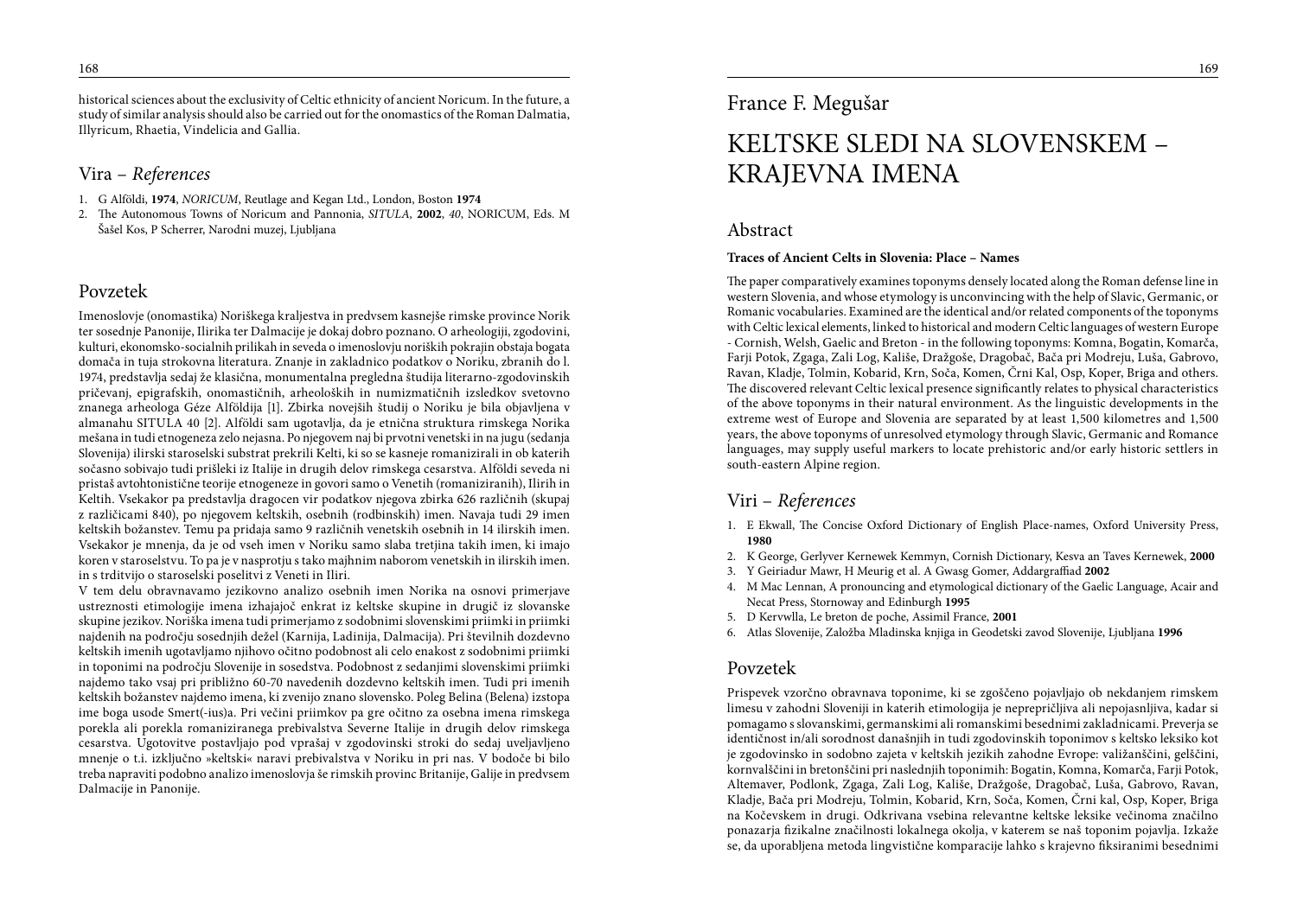markerji pomaga pri lociranju in karakterizaciji staroselstva, četudi lingvistični razvoj na skrajnem zahodu Evrope in na jugovzhodnem področju Alp ločuje 1500 km in verjetno tudi 1500 let.

| Krajevno ime | keltsko                                          | slovensko                                                                                                                         | angleško                                                                         |
|--------------|--------------------------------------------------|-----------------------------------------------------------------------------------------------------------------------------------|----------------------------------------------------------------------------------|
| Bogatin      | bogha (G)                                        | lok, pregib                                                                                                                       | bow, bend, arch                                                                  |
| Komna, Komen | comhnard (G)                                     | ravnina, zravnanost                                                                                                               | level, plain, even                                                               |
| Komarča      | comar (G)                                        | stok, stekanje                                                                                                                    | confluence                                                                       |
| Farji Potok  | v farabhradan (G)                                | od drstenja izčrpan losos                                                                                                         | spent salmon                                                                     |
| Altemaver    | altenn (K), mawr (K)                             | (veliki ostri) rob, britev                                                                                                        | razor                                                                            |
| Podlonk      | lonk $(V)$ , $(K)$                               | žleb, struga, odtočni jarek                                                                                                       | gully                                                                            |
| Zgaga        | sgag (G), sgagach (G)                            | razpoka, špranja, špranjast                                                                                                       | crack, cracked                                                                   |
| Zali Log     | sal, salach (G), (SI)                            | sluzasta umazanija, blato                                                                                                         | slimy dirt, foul                                                                 |
| Kališe       | callaich (G)                                     | udomačevati, vzrejati                                                                                                             | domesticate, entame,<br>raise                                                    |
| Dražgoše     | dragh, draga (G)<br>gossen (K)                   | izvlačiti, strma pobočja,<br>drča; zemlja z vsebnostjo<br>železa                                                                  | pull, draw, incised<br>valley; ferruginous<br>earth                              |
| Dragobač     | bagh (G)                                         | potok, rečica                                                                                                                     | creek                                                                            |
| Luša         | lus, lusach $(G)$                                | zel, rastlina, obilje zelišč                                                                                                      | herb, plant, full of<br>herbs                                                    |
| Gabrovo      | gabro (SK), gabor (SI),<br>gobhar (G), gabar (V) | koza                                                                                                                              | goat                                                                             |
| Ravan        | rowan iz keltščine prevze-<br>ta angleška oblika | jerebika                                                                                                                          | mountain ash                                                                     |
| Kladje       | clawd, cladd (V), cladh<br>(G)                   | jarek, ograja, ovira                                                                                                              | trench, fence                                                                    |
| Tolmin       | tolm (pl. tolmannan) (G)                         | hribček okrogle oblike                                                                                                            | hill of round form                                                               |
| Kobarid      | cobaraidh (G)                                    | zaboj, skrit zaklad                                                                                                               | coffer, hid treasure                                                             |
| Krn          | cam, caim (G)                                    | 1. kup kamenja, kamnita<br>gora; 2.kamnita gomila na<br>grobišču junakov;<br>3. kamniti sakralni objekt<br>na vrhu hriba, grebena | heap of stones, rocky<br>mountain:<br>heap of stones over<br>the tombs of heroes |
| Črni Kal     | call (G)                                         | razpoka, (voda iz)luknja                                                                                                          | leak                                                                             |
| Osp          | osp(G)                                           | sopsti, hitro pihanje vetra                                                                                                       | gasp, sob quickly                                                                |
| Kras         | cras, kras (V); krasa (V)                        | posušiti, (po)žgati                                                                                                               | arid, parched; parch                                                             |
| Koper, Kopar | copp $(G)$ in ar $(G)$ (os. inf.)                | težaško delo                                                                                                                      | hard work                                                                        |
| <b>Briga</b> | brig (V), briga (SK), (DK)                       | grič, utrjen grič                                                                                                                 | hill, top, summit                                                                |

*Preglednica 1: Slovenska krajevna imena, njim podobne keltske besede in njihov pomen.*

Okrajšave : (G) - gelščina, (K) - kornvalščina, (V) - valižanščina, (SI) - staroirščina, (SK) - starokeltščina, (DK) - nemškokeltski leksikon

### Andrej Rant

## SORODNOSTI MED STAROBRITANSKIMI IN SLOVENSKIMI PALEO-ETNIČNIMI ZNAČILNOSTMI

### Abstract

#### **On the Affiliation Between the Old British and Slovenian Paleo-Ethnic Characteristics**

Several similarities in the to some extent still preserved old pagan believes, old national habits, customs, myths and linguistic traces reveal the common ethnic origin of the prehistoric settlements on the British isles and the ancient settlers in the region of Alps. The worship of the god Sun is still preserved in the old festivals and customs of the St. Lucia feast, Christmas, St. Stephen, New Year, St. George and the »svečnica« – Celtic Imbolc or St. Bridget festival. Customs to set festival fires on May the  $1<sup>st</sup>$ , June the 23<sup>rd</sup>, on the festival of St. John also derive from the old pagan traditions. The worship of trees, sacred wells and caves is preserved in several pagan myths and legends and survived in the form of Christian conversion. The ancient famous legend of the king Arthur is also present in some traces in the territory of Slovenia, e.g. in the form of tale of Peter Klepec. The ceremony of institution of the Carinthian dukes is similar to those in Britain and in some aspects also to the coronation of the kings of Scotland. The ancient tribe democracy and the ancestral law have similarities in both countries. One can assume that these traditions derive from the common origin. Further, some toponyms from Britain show resemblance with toponyms in Slovenia. One can identify quiet a number of English words that have the same roots as corresponding Slovenian word. The relationship is evident in particular in the names of animals, trees, plants, tools and some basic verbs. A clue to understand all these similarities can be a fact, that the most area of the Central Europe and the British Isles has been settled in the  $3<sup>rd</sup>$  millenium BC by the same proto-population of prehistoric hunters.

#### Povzetek

Številne podobnosti v starih izročilih, ljudskih navadah,šegah in verovanju ter jezikovnih sorodnostih kažejo na to, da je etnični izvor britanskih staroselcev in staroselcev na področju Jugovzhodnih Alp skupen. To dokazujejo stara poganska verovanja, ki so ohranjena v ljudskih običajih na Slovenskem. Kult sonca je pri Slovencih ohranjen v ljudskih običajih v okviru praznovanj krščanskih praznikov. Poganska praznovanja so dobila večinoma krščansko preobleko. Takšni prazniki in običaji so na primer praznik Sv.Lucije, kurjenje božičnih kresov, koledovanje, praznovanje zaščitnika konj Sv. Štefana, ulivanje svinca za Novo leto, pustovanje s sežigom pusta, praznovanje Svečnice, kurjenje kresov za prvi maj in ob letnem solsticiju, na praznik Sv. Janeza Krstnika. Podobni običaji so se ohranili tudi na Britanskem otočju. Čaščenje dreves, studencev in jam je bilo prisotno tako pri staroselcih v Britaniji kot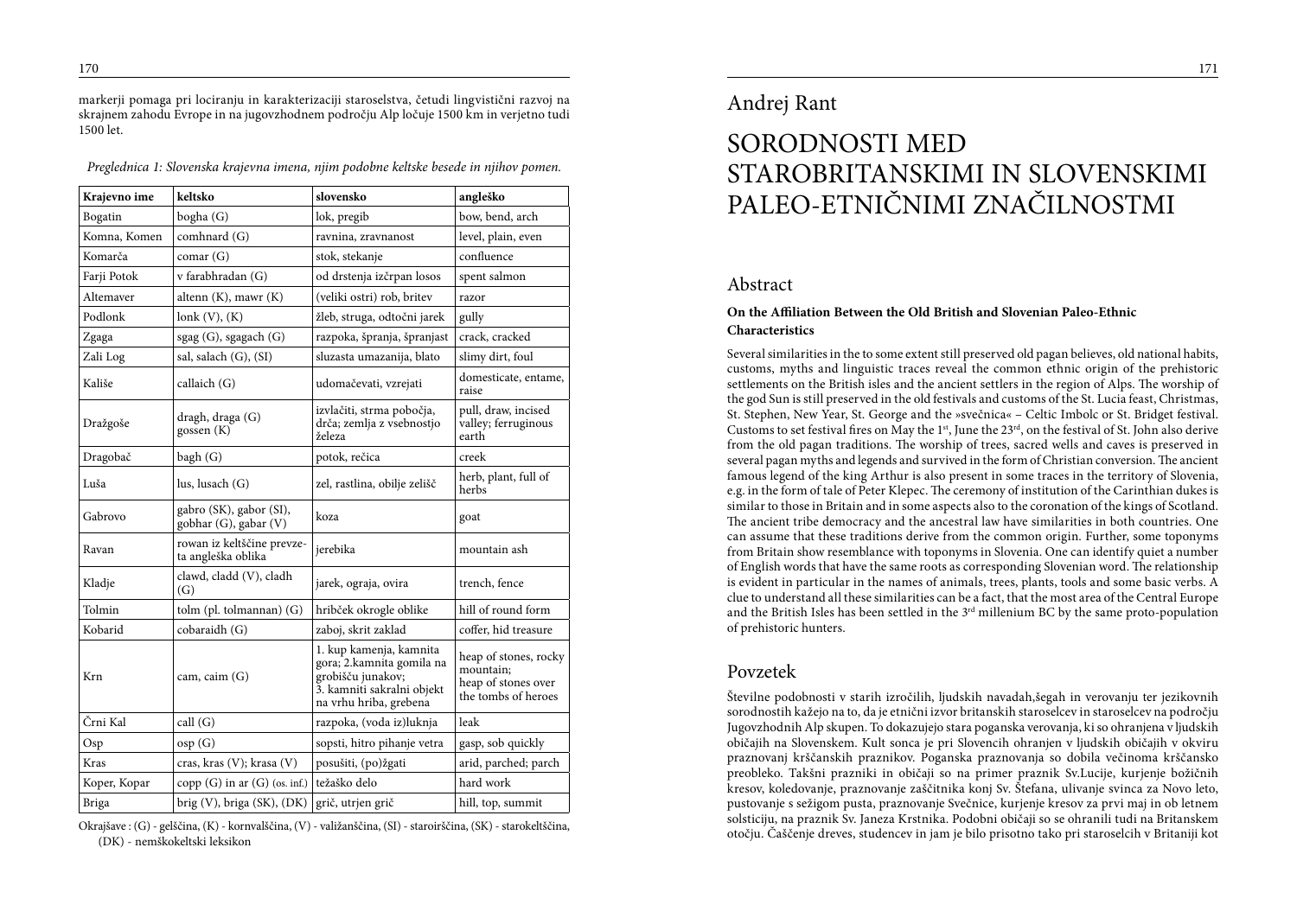na Slovenskem. Mnogi poganski prazniki, miti in legende so zagrnjeni v preobleko krščanstva. Stara izročila o kralju Arturju so prisotna tudi v sledovih legend tudi na Slovenskem (n.pr. roka iz vode, Peter Klepec).

Obred ustoličevanja slovenskih vojvod na Gosposvetskem polju ima svoje vzporednice v obredu ustoličenja škotskih kraljev. Na skupen jezikoven izvor kaže tudi določena podobnost v delu besednega zaklada sedaj živečih etnij na omenjeniih področjih. Tu gre zlasti za izraze, ki so v uporabi že od pradavnine. To so na primer imena nekaterih živali, rastlin, osnovnih predmetov ter skupni koreni osnovnih besed. Vse to kaže na to, da je bil pretežni del osrednje Evrope, kakor tudi Britansko otočje od 3. Tisočletja dalje poseljen z ljudstvom, ki je prešlo iz lovsko-nabiralniško nomadskega na poljedelsko-živinorejski način življenja.

### Jože J. Rant

## ISTOIZVORNE SWADESHEVE BESEDE INDO-EVROPSKIH JEZIKOV V BAZI I. DYEN IN PRIMER UPORABE V FILOGENETIČNI LINGVISTIKI

#### Abstract

#### **Cognate Swadesh Words of Indo-European Languages in the Data Base of I. Dyen and an Example of Linguistic Philogenetics**

Traditional linguistic methods to reconstruct the Proto-Indo-European (IE) language, to determine the branching of the IE language tree and to estimate the age of branching are the comparative method, linguistic paleontology and classical glottochronology (lexicostatistics), founded in 1952 by Morris Swadesh. Recently, philogenetic and cladistic computational methods, already successfully proved for similar genetic tree analysis in biology and genetics, have been introduced also into quantitative linguistic studies. Modern phylogenetic and cladistic linguistic methods are based on the Swadesh set of basic 100-200 words for some selected general concepts or objects to be present almost in every language, and which are considered to be very stable during the evolution of language over the longer period. The cognate words belonging to a group of related languages, which are similar regarding their common root, phonetics and semantics, form distinctive classes of cognates. In this paper we shall present the database of Swadesh cognates for 95 IE speech varieties (languages and dialects) compiled by Dyen et al.[1]. A critical review of the Slovenian cognates will be given. As a recent example of the successful application of a phylogenetic linguistic method we are presenting the results of the computed ages of branching of IE languages (including Slovenian) given by Gray and Atkinson [2]. Their results confirm the Anatolian theory of C. Renfrew about an earlier time (~9000 years BP) of the beginning of branching of the primeval IE language.

#### Vira – *References*

- 1. I Dyen, J B Kruskal, P Black, An Indoeuropean Classification: A Lexicostatistical Experiment, *Transactions Am. Phil. Soc*. **1992**, *82*/5
- 2. R D Gray, Q D Atkinson, Language Tree divergence times support the Anatolian theory of Indo-European Origin, *Nature*, 27 Nov. **2003**, *426*, 435-439

#### Povzetek

V zadnjem času se za rekonstrukcijo proto-indoevropskega (IE) jezika, za določanje razvejitve jezikovnega drevesa in za približno oceno starosti posameznih razvejitev poleg tradicionalnih lingvističnih metod, kot so komparativna metoda, lingvistična paleontologija in klasična glotokronologija (leksikostatistika), uveljavljajo računalniške lingvistične metode, osnovane na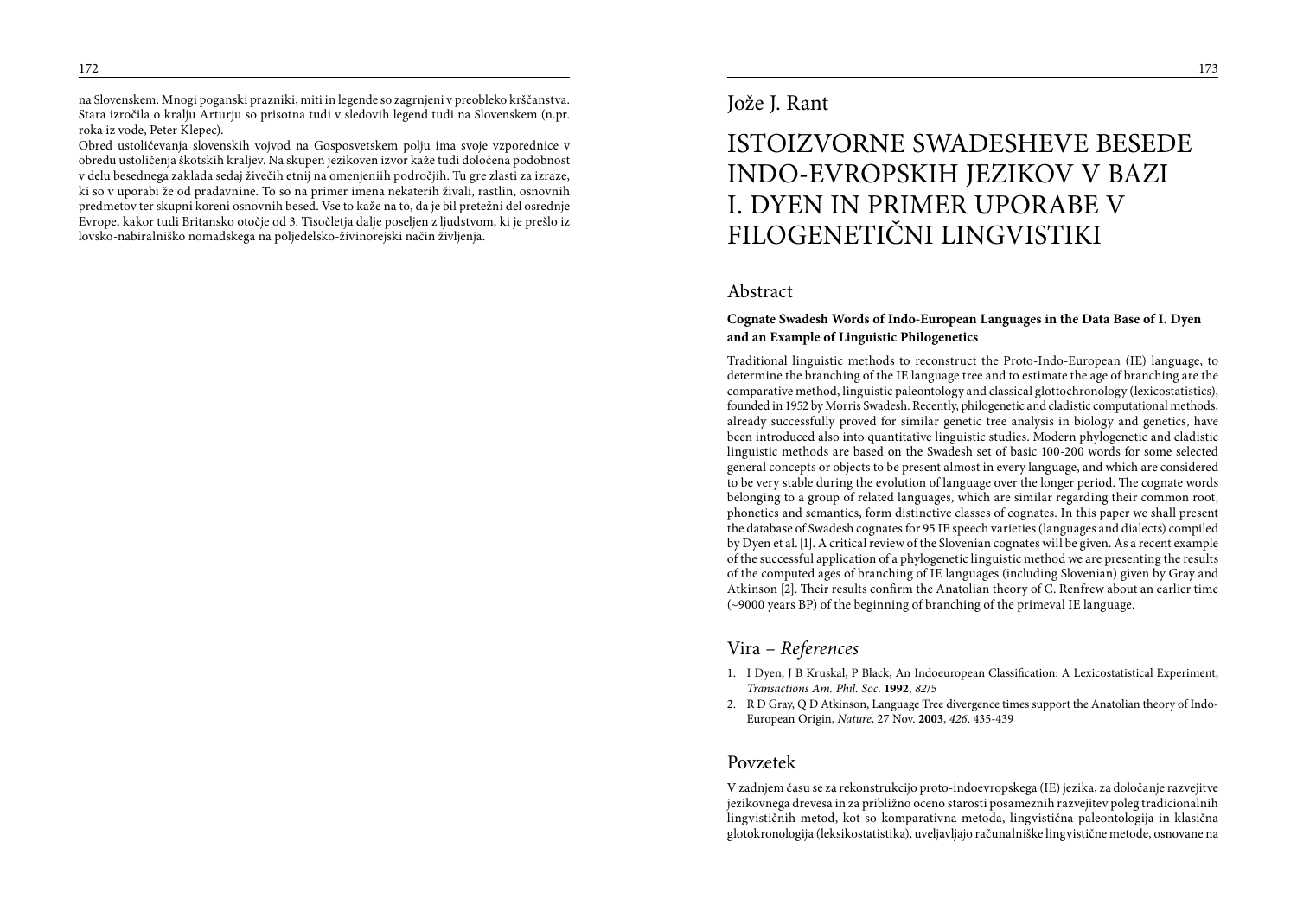filogenetskih metodah iz biologije in genetike. Moderne filogenetske in kladistične lingvistične metode slone na uporabi nabora 100 do 200 besed, ki ga je l. 1952 sestavil Morris Swadesh, utemeljitelj glotokronologije. To so besede za izbrane osnovne pojme in predmete, ki naj bi se tekom časa evolucije jezikov zelo malo spreminjale in ki bi se jih za sorodne jezike dalo urediti v skupine istoizvornih besed (cognates) glede na njihovo podobnost v korenu, fonetiki in semantiki. V tem prispevku bomo predstavili bazo istoizvornih besed za 200 Swadeshevih besed 95 indo-evropskih jezikov, Dyen in sod. [1]. Podali bomo kritični pregled istoizvornih besed za slovenski jezik. Predstavili bomo rezultate izračuna ocene razvejitvenih časov drevesa IE jezikov Graya in Atkinsona [2] in ki neodvisno potrjujejo Anatolsko hipotezo C. Renfrew-a o času prve razvejitve IE jezika ter podajajo čase posameznih razvejitev IE jezikov.

### Vinko Vodopivec

## PRIMERJAVA BRANJ RETIJSKEGA NAPISA NA MEČU IZ VERONE – POPRAVKI

#### Abstract

#### **Comparison of Readings of the Rhaetian Inscription on the Sword of Verona: Corrections**

In the published comparison of translations of the Rhaetian inscription on the "Sword of Verona" there exist some errors, which are corrected in the present paper. The corrections improve the position of transliteration and translation made by A. Ambrozic.

#### Popravki

Pri objavljeni primerjavi branj retijskega napisa na meču iz Verone [1], me je gospod A. Ambrožič opozoril na napake pri uporabi njegovih prečrkovanj in branj iz njegove knjige [2]. Za opozorilo se g. A. Ambrožiču iskreno zahvaljujem in se mu istočasno opravičujem za sicer nehotene, a pomembne napake, ki sem jih zagrešil pri obravnavi njegovega besedila.

Takoj sem pazljivo pregledal vse primerjave: prečrkovanje, branje in prevod ter upošteval vse možne popravke in popravil tudi statistične izide:

Prečrkovanje se zaradi pomotoma zamenjanih črk »*ei* – pravilno *ie*« izboljša glede na drugače pisane črke iz 11 na 9 ali iz 26,8% na 22,5% in se iz sedmega premakne na šesto mesto.

**6. v**ani**ni**u**v**ikuremieshii**šv**asu**b**akhik**b**elis**i**nes(9, 4)

Število prepoznanih črk v prevodu se poveča od 8 na 13 ali od 19,5% na 32,5% in se iz četrtega mesta pomakne na tretje mesto. Število prepoznanih besed v prevodu pa se iz 5 poveča na 7 ali iz 38,5% na 53,8% in se iz četrtega mesta pomakne na tretje mesto.

| A.: VAN         |  | INI UVIK UREMIES HI   | НŠ  | <b>VAS</b> | U |                                                                                  | BAKHI K BELISI NES(12)                                        |
|-----------------|--|-----------------------|-----|------------|---|----------------------------------------------------------------------------------|---------------------------------------------------------------|
|                 |  |                       |     |            |   | heavenward and always-turning, (may-you)take all-food in offering to (god) Veles |                                                               |
| $(v)$ nebesa in |  | <u>večno</u> vrteč se | ied | VSO V      |   |                                                                                  | darovanje $\underline{\mathbf{k}}$ Velesu <u>nesi</u> (13, 7) |

Po primerjavi ostalih predlogov sem delno popravil tudi predlog V. A. Čudinova za dodatni dve prepoznani črki in dodatno prepoznano besedo v besedici prevoda »niso«, kar pa ne vpliva na razvrstitev njegovih in drugih obravnavanih prevodov.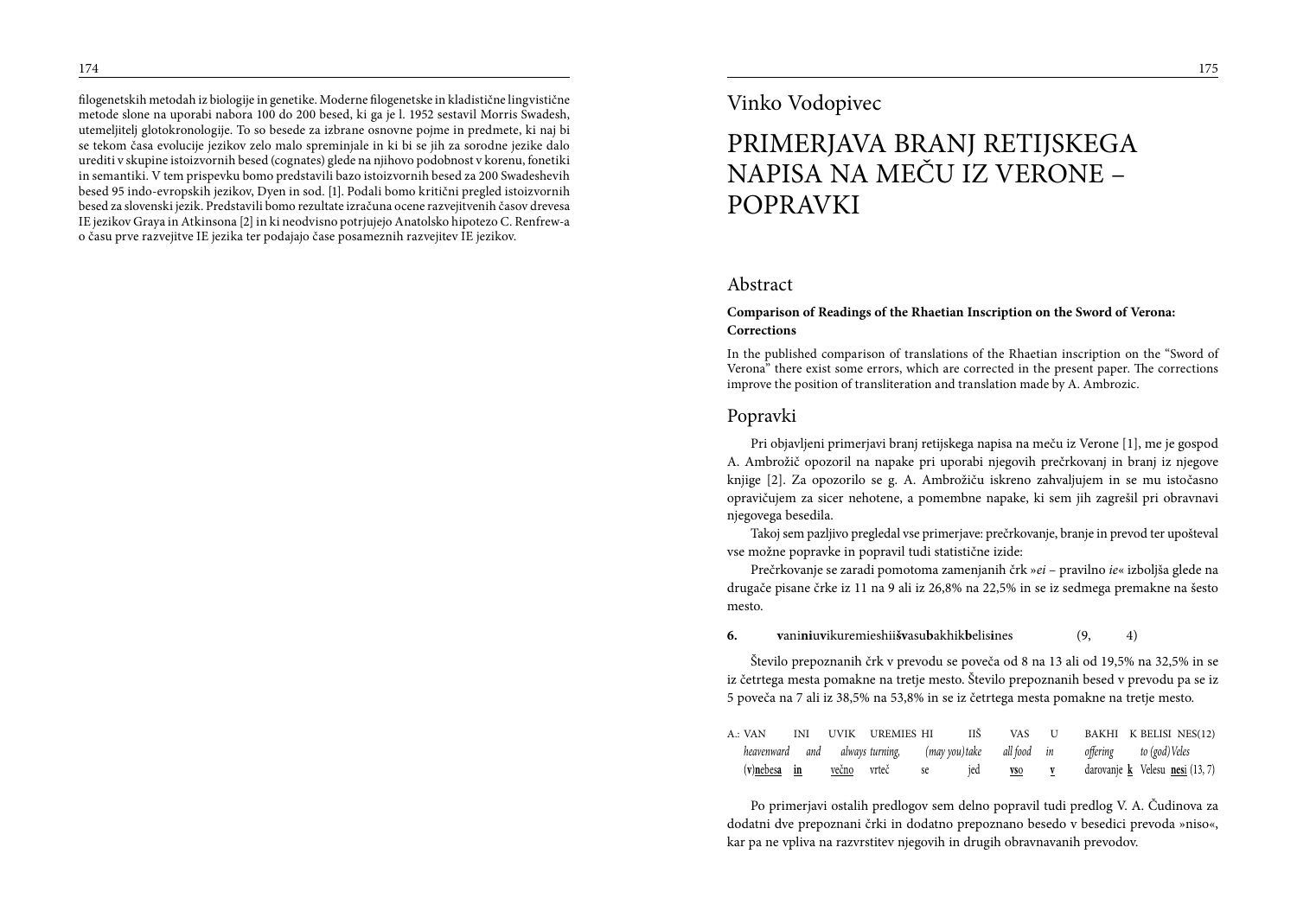Tudi v tč. 3.4 Podrobnosti prevodov je napaka, saj je pri besedah »uremies« in hәjiš« napačno zapisano, da ne gre za slovansko poreklo, moralo pa bi pisati, da gre za besede, ki v prevodu niso prepoznane glede na zapisano besedilo.

Zaradi popravkov prikazujem tudi celoten pregled prepoznanih črk in prepoznanih besed:

|           | prepoznane črke   | prepoznane besede |
|-----------|-------------------|-------------------|
| Tomezzoli | $2/42 = 4.8\%$    | $5/13 = 38.5\%$   |
| Čudinov   | $10/40 = 25,0 %$  | $6/12 = 50.0 %$   |
| Ambrožič  | $13/40 = 32.5 \%$ | $7/13 = 53,8%$    |
| Perdih    | $30/43 = 69,8%$   | $10/11 = 90,9%$   |
| Vodopivec | $30/41 = 73,2%$   | $10/11 = 90,9%$   |

Strinjam se z g. Ambrožičem tudi glede tako imenovanega "meča iz Verone", ki je verjetno predvsem okrasni meč, kar sem poudaril tudi v članku pod točko 3. Analiza. "Meč iz Verone" pa ima nedvomno obliko meča in temu primerna je tudi vsebina.

### Metode

Glede prednosti statistične ali jezikovne primerjave podajam naslednje stališče: Pri statističnih primerjavah »deležev prepoznanih črk in besed« in jezikovnih primerjavah »jezikovno že preverjenih besed« je treba poudariti, da gre za dve ločeni področji, ki temeljita na različni primerjavi tekstov, besed ali črk. Statistična in jezikovna primerjava sta tako različni, da ju ni možno primerjati na neki splošni ravni. Vsaka primerjava tako statistična kot jezikovna ima svoje pomanjkljivosti, zato je najboljši pokazatelj v obeh primerih ravno v primerjavah z drugimi metodami ter z drugimi teksti, predlogi in prevodi. Tako kot sem prikazal deleže prepoznanih črk in deleže prepoznanih besed v prevodih, tako bi lahko jezikoslovec prikazal deleže jezikovnega ujemanja po posameznih značilnostih primerjanih črk, besed ali tekstov.

Napake pri znanstvenem delu nikdar niso zaželene, so pa vsakdanji delovni spremljevalec, zato so potrebne ustrezne razprave, pripombe in drugačna mnenja na objavljena dela. Popravki znanstvenih del in ugotovitev so zato vedno potrebni, če se pokaže na napake, drugačne možnosti ali na boljše rešitve.

#### Vira

- 1. V Vodopivec, Primerjava branj retijskega napisa na meču iz Verone, *Zbornik mednarodnega posveta Sledovi evropske preteklosti*, Jutro, Ljubljana **2004**, 158-165
- 2. A Ambrozic, *Gordian Knot Unbound*, Cytera Press, Toronto **2002**, 110-117

#### Povzetek

Pri objavljeni primerjavi branj retijskega napisa na "meču iz Verone" me je A. Ambrožič opozoril na napake pri uporabi njegovih prečrkovanj in branj. Za opozorilo se mu zahvaljujem in opravičujem za pomembne napake, ki sem jih zagrešil pri obravnavi njegovega teksta. Po odpravi teh napak se izboljša ocena njegovega prečrkovanja in prevoda.

## ZAKLJUČKI

Avtorji prispevkov v tem zborniku so izpostavili nekaj pomembnih vidikov in prikazali podatke, ki jih osvetljujejo:

Pri uporabi in vrednotenju pisnih virov je treba zelo paziti na to, ali je uporabljeni vir zgodovinski in etnološki opis staroselcev ali pa je to »uradna« zgodovina, ki so jo pisali zmagovalci in nosilci državne oblasti, tujci na zasedenem ozemlju, za svoje koristi.

Povprečna starost genetskih skupin, podedovanih po materi, je pri Slovencih zelo blizu evropskemu povprečju. Tako Slovenci nosimo genetske vrste, ki so prisotne tudi pri ~2500 let starih okostnjakih iz mesta Adria. Genetska sorodnost obstoja tudi med današnjimi Slovenci in 6000 do 14 000 let starimi okostji iz vzhodnih Alp, kar tudi dokazuje genetsko nepretrganost med Slovenci in antičnimi prebivalci okrog Alp.

Tudi rekonstruirani obraz neolitskega moškega, pripadnika kulture posod s kvadratnim ustjem, je videti podoben obrazom sedanjih moških v severni Italiji in sploh srednji Evropi.

Imena geografskih danosti so prave sledi, ki pričajo o starodavnosti slovenskega jezika v Evropi, saj nekatera segajo še v čas prvotne naselitve po koncu zadnje ledene dobe.

Cesta so v Sloveniji prisotne že iz pradavnine, naši predniki pa so gradili dobre ceste že daleč pred prihodom Rimljanov, ki so obstoječe ceste večinoma samo izboljšali in le nekatere vojaške ceste zgradili na novo.

Pri številnih dozdevno keltskih imenih na sedanjih slovenskih in okoliških ozemljih ugotavljamo njihovo očitno podobnost ali celo enakost z sodobnimi priimki in toponimi na področju Slovenije in krajev ladinskega prebivalstva. Podobnost s sedanjimi slovenskimi priimki najdemo tako vsaj pri približno 10% navedenih keltskih imen. Tudi pri imenih keltskih božanstev najdemo imena, ki zvenijo znano slovensko. Tako poleg Belina ali Belena izstopa ime boga Smert(-ius). Ugotovitve postavljajo pod vprašaj v zgodovinski stroki dosedaj uveljavljeno mnenje o t.i. izključno »keltski« naravi prebivalstva v Noriku in pri nas, še posebej, če imena primerjamo z besedišči današnjih keltskih jezikov.

Toponimi, ki se zgoščeno pojavljajo ob nekdanjem rimskem limesu v zahodni Sloveniji in katerih etimologija je doslej neprepričljiva ali nepojasnjena, kažejo identičnost in/ali sorodnost s toponimi v keltskih jezikih zahodne Evrope: valižanščini, gelščini, kornvalščini in bretonščini.

Vendar, ti toponimi so v Sloveniji na območju, kjer Keltov nikoli ni bilo in kjer so tudi nekatera od najbolj arhaičnih slovanskih narečij, ne pa na območjih, kjer so Kelti bili. To kaže na ostanke prvotnega evropskega besedišča izpred najmanj 3.300 let, če ne izpred 4.000 do 12.000 let.

Jezikovne razdalje med latinščino, venetščino in slovenščino, ki jih zaradi nestandardiziranega načina pisanja in premajhnega obsega poznavanja venetskega jezika sedaj lahko določimo le na podlagi pogostosti posameznih črk v njih, kažejo, da je po teh razdaljah venetščina bliže slovenščini kot latinščini.

Za primerjavo sodobnih evropskih, indoevropskih in nekaterih starih jezikov je bilo kot kriterij vzeto pojavljanje soglasniških korenov iz Atestinskih tablic, ki so pokazali dobro ločljivost med slovanskimi in drugimi jeziki. Po tem kriteriju ima slovenščina najbolj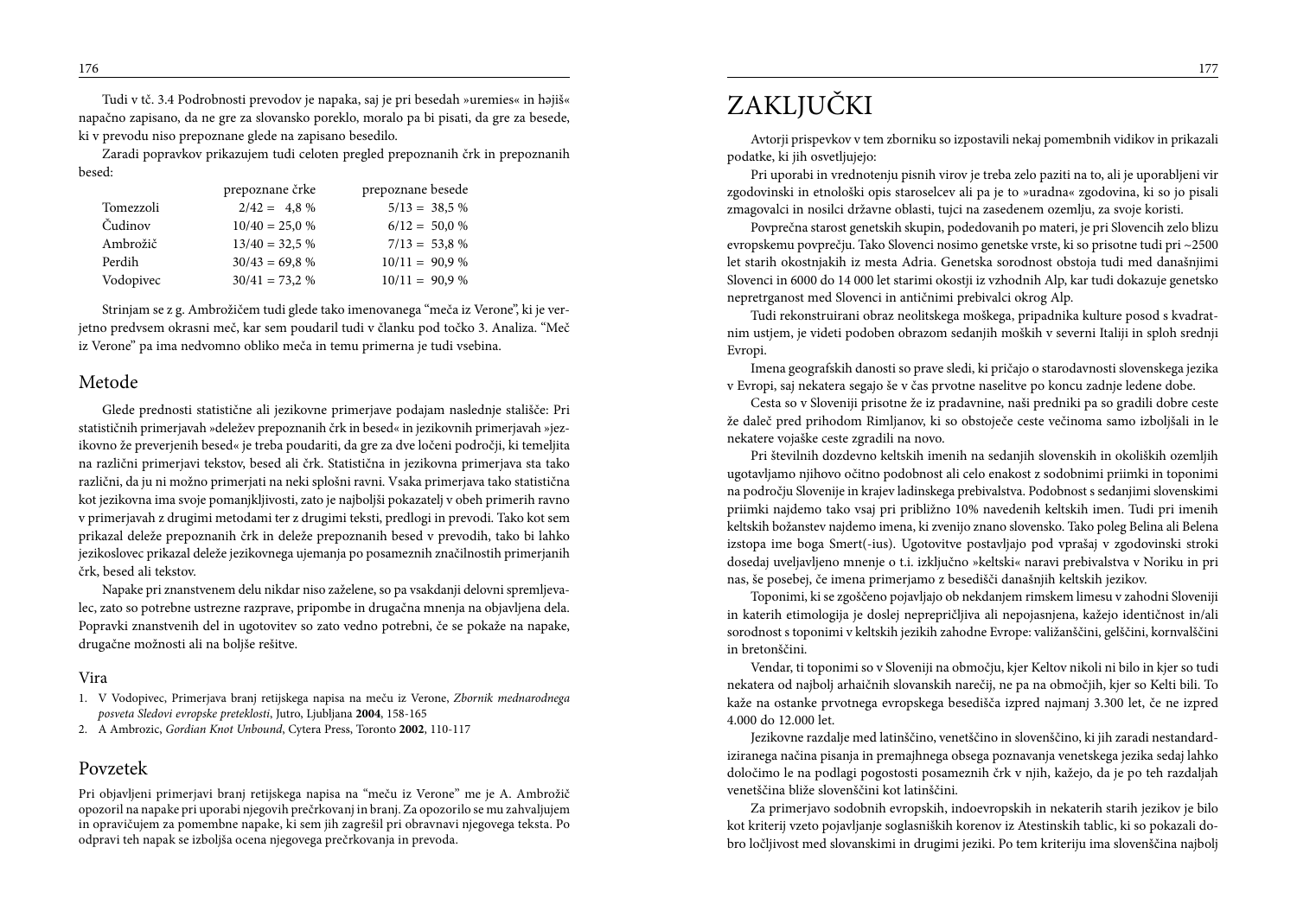enakomerne povezave z vsemi slovanskimi jeziki in najboljše povezave z jezikom Ved. To postavlja izvore slovanskih jezikov v bistveno zgodnejše zgodovinsko obdobje, kot so to domnevali doslej. Nekateri jeziki, kot so finščina, irščina, baskovščina, madžarščina, albanščina in romščina nimajo po tem kriteriju značilnih povezav niti z drugimi evropskimi jeziki niti med seboj.

Prvotne vrednosti *jat-*a so najpomembnejši strukturni in tipološki razlikovalni element v slovenskem in drugih slovanskih jezikih. *Jat* je samo črka, znak ali grafem v vseh pisavah, s katerim se označujejo različne fonemske in glasovne vrednosti kombinacije spremenljivega glasu in fonema *j*, ko se v povezavi z drugimi glasovi in fonemi pretvarja v druge poligenetsko (policentrično) nastale glasove ali foneme, da doseže boljšo gibkost jezika.

Na nekaterih predmetih iz bronaste dobe: jezičasto-ročajnem srpu, najdenem v Ljubljani, plavutasti sekiri najdeni v Ljubljanici, plavutasti sekiri iz Lokev, lovorolistni sulični osti iz Srbije ter na (nedatiranem) kamnu iz Ratja so napisi v zlogovni pisavi runici, kar je bilo sedaj prvič zaznano. Zapisane besede so slovanske.

Razdelitev na besede, prevod, jezikoslovna obravnava in vrednotenje napisa na steli "vojščaka" z Lemnosa kaže, da je ta spomenik votiven in ne vojaški, ter da služi kot prošnja za prehod umrlega, razsvetljenega v veri, v raj.

Najstarejši venetski napis ES 120 iz 6. st. pr. Kr. je zaradi svoje starosti in dolžine med venetologi vzpodbudil več poskusov branja in razumevanja. Analiza različnih branj nedvoumno pokaže, da branja do sedaj priznanih italijanskih, francoskih in nemških venetologov niso ustrezna, saj ne izpolnjujejo nobenega postavljenega kriterija za razumevanje napisa. Njihovi predlogi delitve zveznega teksta ter branj in razumevanj navedenega napisa zato ostajajo na ravni nedokazanih in le malo verjetnih hipotez. Njihova branja so med seboj bistveno različna, zlasti pa odstopajo od branja na slovanskih osnovah, ki nedvoumno in celo večkratno ustreza postavljenim kriterijem, čeprav tudi bo tudi tu nujnih nekaj izboljšav.

Makedonski jezik in drugi slovanski jeziki so zadržali pojme in besedišča, ki omogočajo razlago nekaterih pojmov, ki jih najdemo pri Homerju in v drugih klasičnih besedilih. Podan je nov pogled na klasično mitologijo. Ta omogoča drugačne in uporabne pomene za istovetnost znanih klasičnih mitoloških oseb kot so Demetra, Saturn, Pluton/Had, Presefata in Zemela.

Podane so tudi logične razlage, kako je v nastajanju prvotnega jezika že sam obstoj rek vodil v poimenovanje verskih in socialnih zasnov z besedami, izpeljanimi iz besede 'reka'. Del klasične mitologije je povezan z reko in ga je reka izzvala. To daje jasno razlago odnosa med boginjo Reo in vrhovnim bogom Zevsom. To je tudi najstarejši pristop, kako določiti meje med zemljišči, nadzor, lastnino in socialno zgradbo družbe. Sčasoma je pristop k delitvi ozemelj in lastnine napredoval do pojma kraljestva in posameznih dežel, kot jih poznamo dandanes.

Vse te ugotovitve kažejo na nepretrgano naseljenost staroselskega slovanskega prebivalstva na slovenskem ozemlju in drugje v Podonavju, na Balkanskem polotoku in ob Jadranskem morju od zadnje ledene dobe do danes. Zavojevalci teh ozemelj, ki so pripadali različnim, tudi nekaterim slovanskim ljudstvom, so nam pustili večinoma le lastne poglede na upravičenost svoje oblasti, ne pa kakšno je bilo dejansko stanje tedaj in pred tem.

## **CONCLUSION**

The authors of contributions in the current Proceedings presented important new views, and also directed us to supportive evidence.

When using and evaluating written sources, it is important to recognize whether the source is a historical and ethnological description of old settlers, or whether it is the history written by foreign conquerors and rulers for their own purposes.

In regard to genetics, the age estimates of the haplogroups and their major sub-clusters in Slovenians and other populations of Europe, show that the Slovenian weighted average age is close to the European average. The 2,500-year-old skeletal remains from Adria, Italy, show the closest genetic relationship with the extant Slovenians. There is also a genetic similarity between 6,000 to 14,000-year-old skeletal remains from the eastern Alps and the present day Slovenians, indicating a degree of genealogical continuity from Neolithic to the present day.

In addition, the face of a Neolithic male subject belonging to the Square Mouth Pottery Culture was reconstructed. The subject was of European origin, and the reconstructed face appears to be very common in northern Italy and central Europe's present-day male population.

The oldest evidence of the language used in central Europe lies in the numerous place-names, which survived to the present. Their ancient origin can be recognized through certain geographical demarcations. For the earliest residents, the body of water by which they lived was simply Water, and their river was River. This type of naming is in central Europe found most often in the Slovenian language area. They are therefore a testimony for the ancient origins of Slovenian language in Europe.

In today's Slovenian territories, the roads have been present already since ancient times, suggesting good road-building skills of Slovenian ancestors long before the arrival of the Romans, who in the main improved the existing roads and built only a few new ones for military use.

The analysis of presumed Celtic Norican personal names based on etymological comparison with the contemporary names and toponyms found in present-day Slovenia and the neighbouring countries, revealing significant traces of ancient primeval onomastics. For about 60-70 of the presumed Celtic names, one can identify proto-Slavic linguistic roots, having the same meaning as the corresponding contemporary Slovenian names. Among the »Celtic« deities, the gods Belin (or Belenus), Belestis (Velestis), and most strikingly the god of fate Smert(ius), have obvious proto-Slavic linguistic roots. These results question the views held by historical sciences about the exclusively Celtic ethnicity of the ancient Noricans, especially when compared to the vocabularies of present-day Celtic languages.

Numerous place-names of uncertain etymology in western Slovenia, concentrated along the ancient Roman defense line, show a significant similarity and relatedness with natural environment in historical and also modern Celtic languages (Cornish, Welsh, Gaelic, and Breton). As linguistic developments in the extreme west of Europe and Slovenia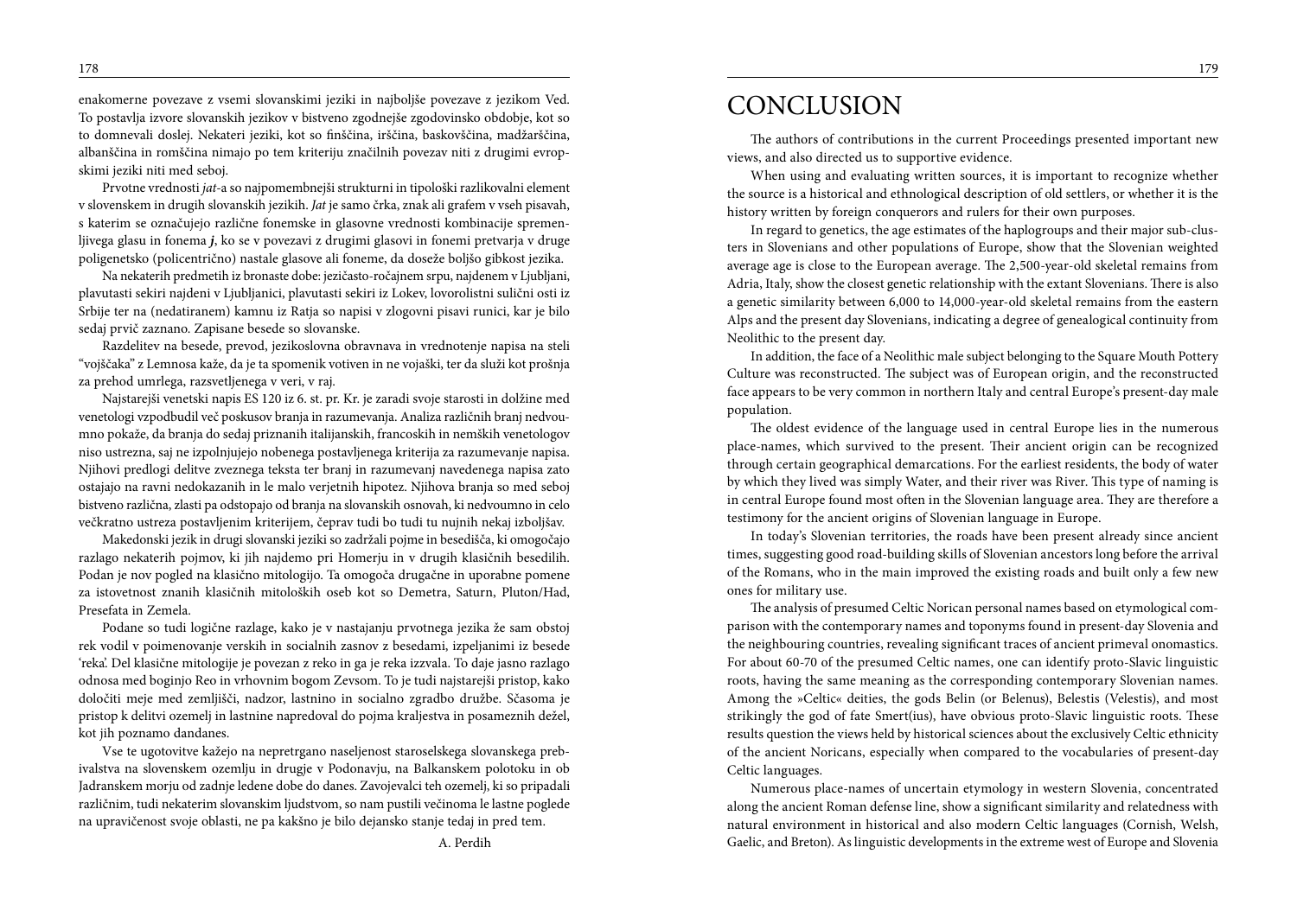are separated by at least 1,500 years, the above toponyms of unknown etymology through Slavic, Romance, and Teutonic languages may supply useful markers to locate prehistoric and/or early historic settlers in southeastern Alpine region.

These toponyms, however, exist in Slovenia in the area of some of the most archaic Slavic dialects where Celts never lived and do not exist in the areas where they did live. Consequently, these toponyms may be the remnant of primeval European word-stock from at least 3,300 if not 4,000 to 12,000 years ago.

Due to the non-standardized way of writing, and the small amount of data on the Venetic language, the calculated linguistic distances between the ancient Latin, Venetic, and Slovenian, which can be determined at present only on the basis of frequency of particular graphemes, indicate that the Venetic is closer to Slovenian than to Latin.

The consonant roots from the Ateste tablets, which show a clear separation between Slavic and other languages, were taken as the basis for comparative study of different languages. Using this criterion, the Slovenian language proved itself as exceptional, with best connections to the Vedic Sanskrit, and the most uniform connections with all Slavic languages. These results put Slavic languages farther back in time, and equalize their age with that of other languages. Some European languages, e.g., Finnish, Irish, Basque, Hungarian, Albanian, and Romany languages, have by this criterion no connection with the three main groups, and also don't have connections among themselves.

The original values of *jat* (*yat*) are one of the most important structural and typological differentiating elements in Slovenian and other Slavic languages. *Yat* was just a letter, a sign or grapheme, one of the units of the Old Slavonic Glagolithic, Cyrillic and other Slavic alphabets. It was used to denote different phonetic and phonemic pronunciation values of the variable sound and phoneme *j* during the encounters, connections and relations with other sounds and phonemes, during which it transformed into other sounds and phonemes for the purpose of achieving higher mobility and elasticity within their linguistic systems.

Runica (a syllabic script) inscriptions have been observed for the first time in Slovenia: on a Bronze Age sickle found in Ljubljana, on two battle axes found in the Ljubljanica River and a place named Lokve respectively, and a (undated) stone found at Ratje, as well as on a spear from Serbia.

A division, translation, linguistic examination, and evaluation of the "Warrior" Stele from Lemnos indicate that the artefact's character was votive rather than military, serving as a plea for the passage of the deceased into paradise through enlightened belief.

The oldest Venetic inscription, ES 120 from the  $6<sup>th</sup>$  century BC, because of its age and length, inspired among Venetologists many attempts to read and understand it. Analyses of different readings clearly show, that so far the endeavours of acknowledged Italian, French and German scientists are not satisfactory; they do not meet any of the established criteria for understanding of the inscription. Their proposals of division of the continuous text into words, and reading and understanding it, remain on the level of unproved and implausible hypotheses. Their readings differ essentially from one another,

and especially from reading based on Slavic languages, which meets the defined criteria, although it needs some corrections and improvements.

The Slavic and Macedonian languages have retained the concepts and the vocabularies to provide an explanation when analyzed and interpreted correctly. The information contained in this study is a new look at classical mythology. It brings out alternative and practical meanings for the identities of the well-known classical mythological figures such as Demeter, Saturn, Pluto/Hades, Presefatta, and Zemele.

Logical explanations are given of how the very existence of the river, '*reka*', contributed to the creation primary language religious and social concepts. Part of the Classical Mythology was associated with and created by the river. This study gives clear explanation of the classical relation of the Goddess Rea and supreme God Zeus. This is the most primary concept for establishing land division borders, control, ownership, and social structure. Over time the concept of land division and ownership evolved into the concept of kingdom and separate countries, as they are known today.

 The above observations indicate a continuous settlement of the indigenous Slavic populations in Slovenian territories as well as elsewhere in the Danubian area, on the Balkan Peninsula, and around the Adriatic See from the last Ice Age onwards. The conquerors of these territories - some of them were also Slavic - left behind mainly reports on their own right to rule these territories, and not the realty of the situation.

A. Perdih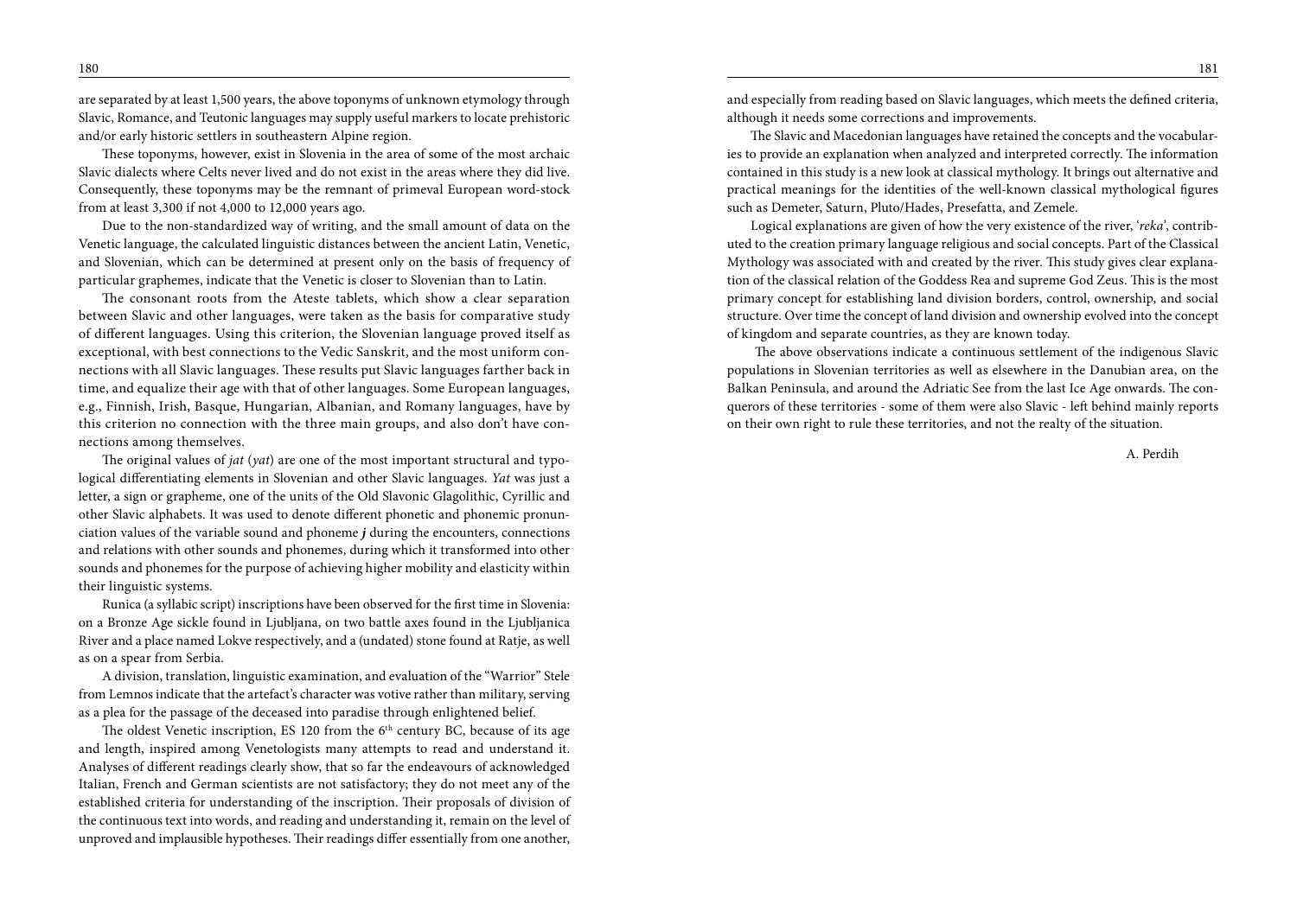## Naslovi avtorjev – *Authors' addresses*

| Anthony Ambrozic     | 8 Lafayette Place, Thornhill, Ontario L3T 1G5, Canada                                                                                                                      |
|----------------------|----------------------------------------------------------------------------------------------------------------------------------------------------------------------------|
| Odyssey Belchevsky   | 67 Rainier Square, Toronto, Ontario M1T 3A1, Canada                                                                                                                        |
| Valery A. Choodeenov | (Russian Academy of Natural Sciences, Institute of Old<br>Slavic and Old Eurasian Civilization (IOSOE))<br>Yarosslavskoye shosse 14, flat 214, RU-129377 Moscow,<br>Russia |
| Duša Krnel-Umek      | Pokrajinski arhiv Koper, Kapodistriasov trg 1, SI-6000<br>Koper, Slovenija                                                                                                 |
| France F. Megušar    | Kopališka 47, SI-4220 Škofja Loka, Slovenija                                                                                                                               |
| Vojislav P. Nikčević | IV proleterske 31, 81250 Cetinje, Srbija i Crna gora                                                                                                                       |
| Andrej Rant          | Ilirska 14, SI-1000 Ljubljana, Slovenija                                                                                                                                   |
| Jože J. Rant         | Ul. v Kokovšek 31a, SI-1231 Ljubljana, Slovenija                                                                                                                           |
| Marco Silvestri      | Via Faliero 16, I-37138 Verona, Italy                                                                                                                                      |
| Joseph Skulj         | The Hindu Institute of Learning, 11 Westacres Drive,<br>Toronto, Ontario M6M 2B7, Canada                                                                                   |
| Ivan Tomažič         | Bennogasse 21, A-1080 Wien, Avstrija                                                                                                                                       |
| Giancarlo Tomezzoli  | Zeppelinstrasse 43, D-81669 Munich, Germany                                                                                                                                |
| Vinko Vodopivec      | Pot na Drenikov vrh 12, SI-1000 Ljubljana, Slovenija                                                                                                                       |
| Lucijan Vuga         | Lemutova 6, SI-5000 Nova Gorica, Slovenija                                                                                                                                 |

## I Z B O R I Z DAJ Z A L O Ž N I ŠT VA J U T R O

| • Rudolf Maister Vojanov:                                                                                                                                 |
|-----------------------------------------------------------------------------------------------------------------------------------------------------------|
| POEZIJE in KITICA MOJIH                                                                                                                                   |
| (Spominska izdaja v počastitev 130. obletnice rojstva in 70. obletnice Maistrove smrti)                                                                   |
| • Simon Rutar:<br>ZGODOVINSKE ČRTICE POKNEŽENE GROFIJE GORIŠKE                                                                                            |
| • Leopold Verbovšek:<br>KOMU (NI)SMO TUJCI? Knjiga izzivov                                                                                                |
| • Davorin (Martin) Žunkovič, Leopold Verbovšek:<br><b>V SENCI ZGODOVINE</b>                                                                               |
| · Leopold Verbovšek:<br>DANES, IZ VČERAJ ZA JUTRI                                                                                                         |
| · Anton Mahnič<br>VEČ LUČI                                                                                                                                |
| · Aleš Ušeničnik<br>FILOZOFSKI SLOVAR in KNJIGA O ŽIVLJENJU                                                                                               |
| · Marko Dvořak:<br>KAKO NAJ SVETIM, ČE NI LUČI V MENI? Slovensko križarsko gibanje                                                                        |
| • Karel Ozvald:<br>ZGODOVINA PEDAGOŠKE KULTURE V ANTIČNI DOBI                                                                                             |
| • ZBORNIK 1 - VENETI V ETNOGENEZI SREDNJEEVROPSKEGA PREBIVALSTVA<br>PROCEEDINGS 1 - The Veneti Within The Ethnogenesis Of The Central-european Population |
| • ZBORNIK 2 - PRAPREBIVALSTVO NA TLEH SREDNJE EVROPE<br>PROCEEDINGS 2 - Ancient Settler Of Central Europe                                                 |
| • ZBORNIK 3 - SLEDOVI EVROPSKE PRETEKLOSTI<br>PROCEEDINGS 3 - Traces Of European Past                                                                     |
| • Lucijan Vuga:<br>DAVNINA GOVORI, Slovenci že od kamene dobe na sedanjih ozemljih                                                                        |
| • Lucijan Vuga:<br>MEGALITSKI JEZIKI, Teorija kontinuitete in megalitske kulture                                                                          |
| • Ivo Petkovšek:<br>BELINOV KODEKS, Kdo nam je ukradel Belina                                                                                             |
| • Lucijan Vuga:<br><b>VENETI V TROJI</b>                                                                                                                  |
| • Lucijan Vuga:<br>PRAH PRETEKLOSTI                                                                                                                       |